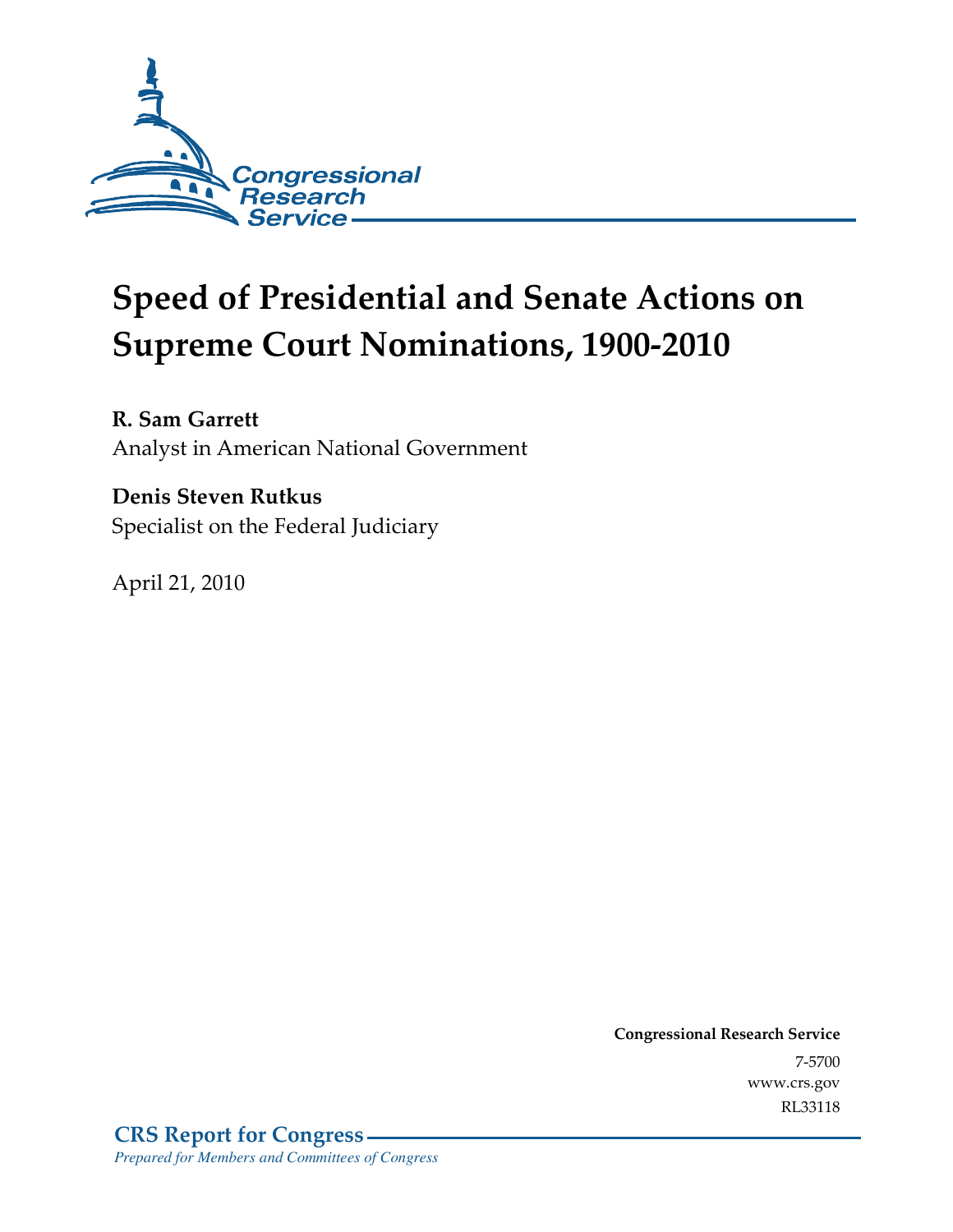## **Summary**

The speed with which appointments to the Supreme Court move through various stages in the nomination-and-confirmation process is often of great interest not only to all parties directly involved, but, as well, to the nation as a whole. This report provides information on the amount of time taken to act on all Supreme Court nominations occurring between 1900 and the present. It focuses on the *actual* amounts of time that Presidents and the Senate have taken to act (as opposed to the elapsed time between *official* points in the process). For example, rather than starting the nomination clock with the official notification of the President of a forthcoming vacancy (e.g., via receipt of a formal retirement letter), this report focuses on when the President first *learned* of a Justice's intention to leave the Court (e.g., via a private conversation with the outgoing Justice), or received word that a sitting Justice had died. Likewise, rather than starting the confirmation clock with the transmission of the official nomination to the Senate, this report focuses on when the Senate *became aware* of the President's selection (e.g., via a public announcement by the President).

The data indicate that the entire nomination-and-confirmation process (from when the President first learned of a vacancy to final Senate action) has generally taken almost twice as long for nominees after 1980 than for nominees in the previous 80 years. From 1900 to 1980, the entire process took a median of 59 days; from 1981 through 2009 (when the most recent Supreme Court appointment was completed), the process took a median of 111.5 days. Although Presidents after 1980 have moved more quickly than their predecessors in announcing nominees after learning of vacancies (a median of 18 days compared with 34 days before 1980), the Senate portion of the process (i.e., from the nomination announcement to final Senate action) now appears to take much longer than before (a median of 80.5 days from 1981 through 2009, compared with 17 days from 1900 through 1980). Most notably, the amount of time between the nomination announcement and first Judiciary Committee hearing has more than quadrupled—from a median of 12.5 days (1900-1980) to 50.5 days (1981-2009). The most recent confirmation of a Supreme Court Justice, that of Sonia Sotomayor in 2009, illustrated the lengthier overall time frame for recent Supreme Court appointments. Forty-eight days elapsed between President Barack Obama's announcement of then-Judge Sotomayor's selection and the start of Judiciary Committee hearings on the nomination. The entire interval from the time at which the President apparently first learned of the vacancy until final Senate consideration lasted 97 days.

Most recently, on April 9, 2010, Justice John Paul Stevens announced that he would retire from regular service when the Court recesses for the summer. Almost immediately, the President, Members of Congress, and members of the media began to comment on a potential schedule for considering Justice Stevens' replacement. One hundred and seventy-eight days will elapse between Justice Stevens' April 9 retirement announcement and the October 4, 2010, start of the Court's next term. That interval is well beyond the median overall time taken by Presidents to nominate and the Senate to consider and act on Supreme Court nominees since 1981 (111.5 days). As with previous nominations to the Court, the selection process, the Senate schedule, and other factors will affect the timetable that emerges for the next Supreme Court nomination. The Senate may proceed at any pace it deems appropriate after a nominee is announced.

This report will be updated as events warrant.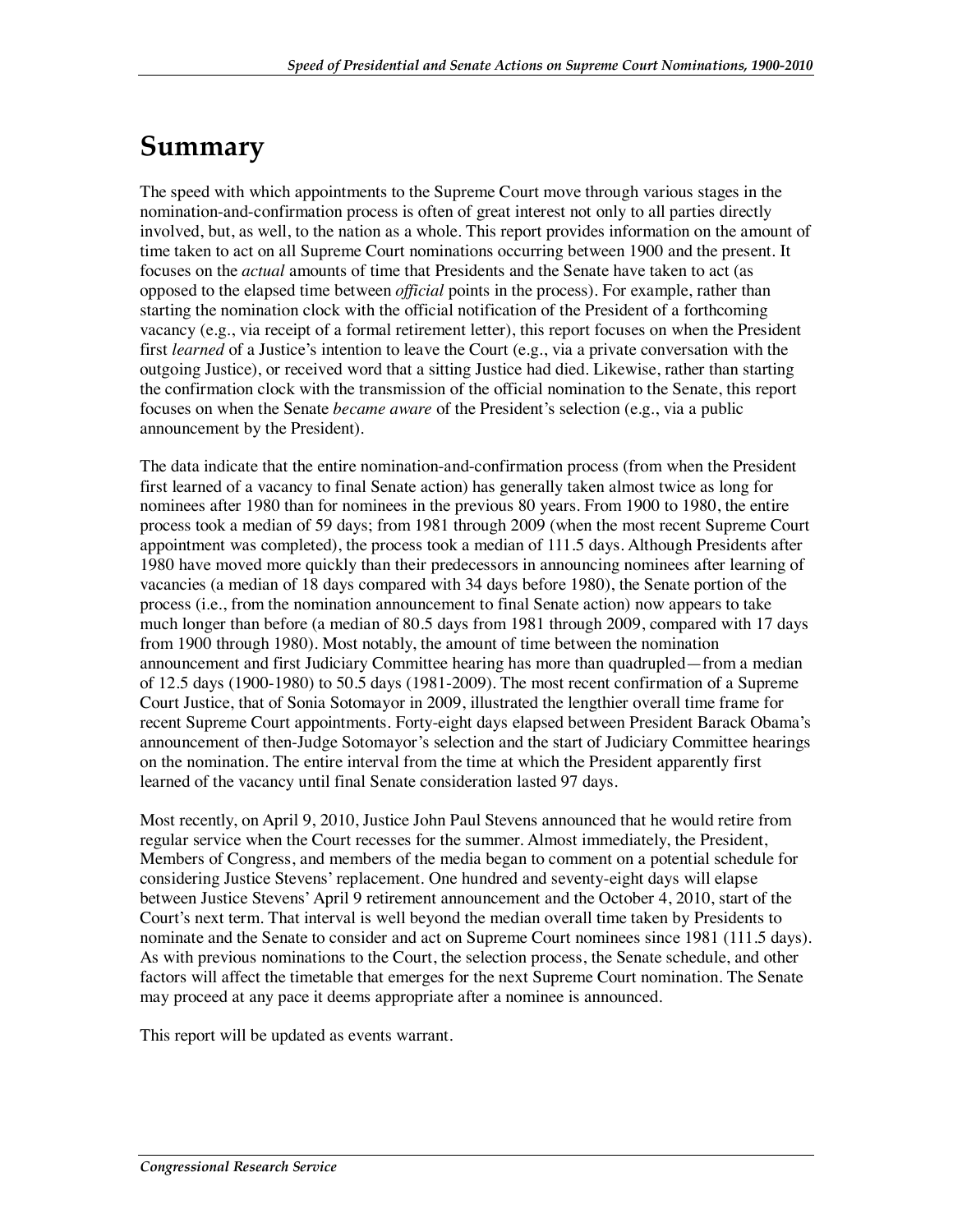## **Contents**

## **Figures**

| Figure 1. Speed in Days of Intervals Surrounding Supreme Court Nominations and |  |
|--------------------------------------------------------------------------------|--|
|                                                                                |  |

## **Tables**

| Table 1. Major Events in the Supreme Court Nomination-and-Confirmation Process,     |  |
|-------------------------------------------------------------------------------------|--|
| Table 2. Duration in Days Between Major Events in the Supreme Court Nomination-and- |  |
| Table 3. Median Duration in Days Between Major Events in the Supreme Court          |  |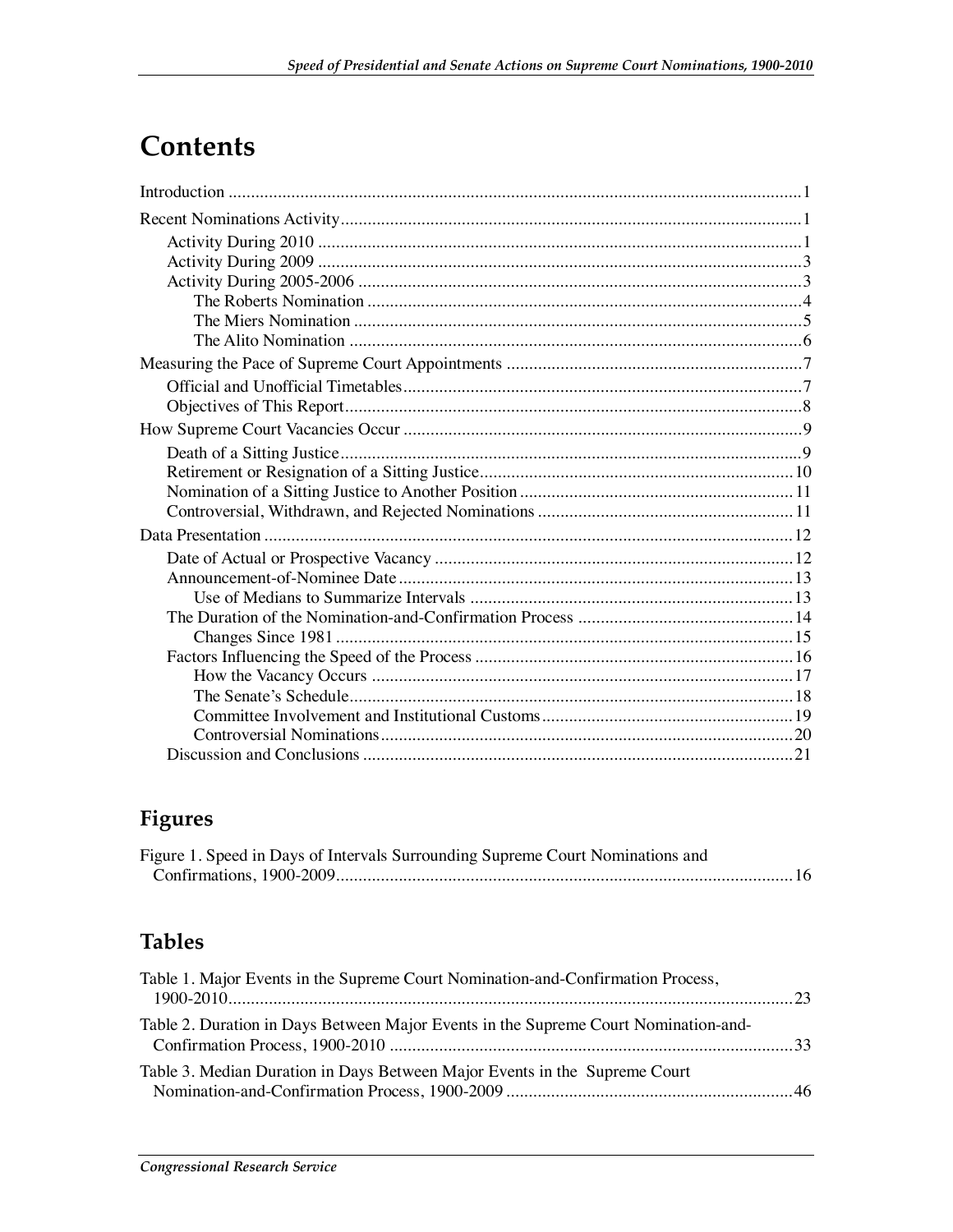## **Contacts**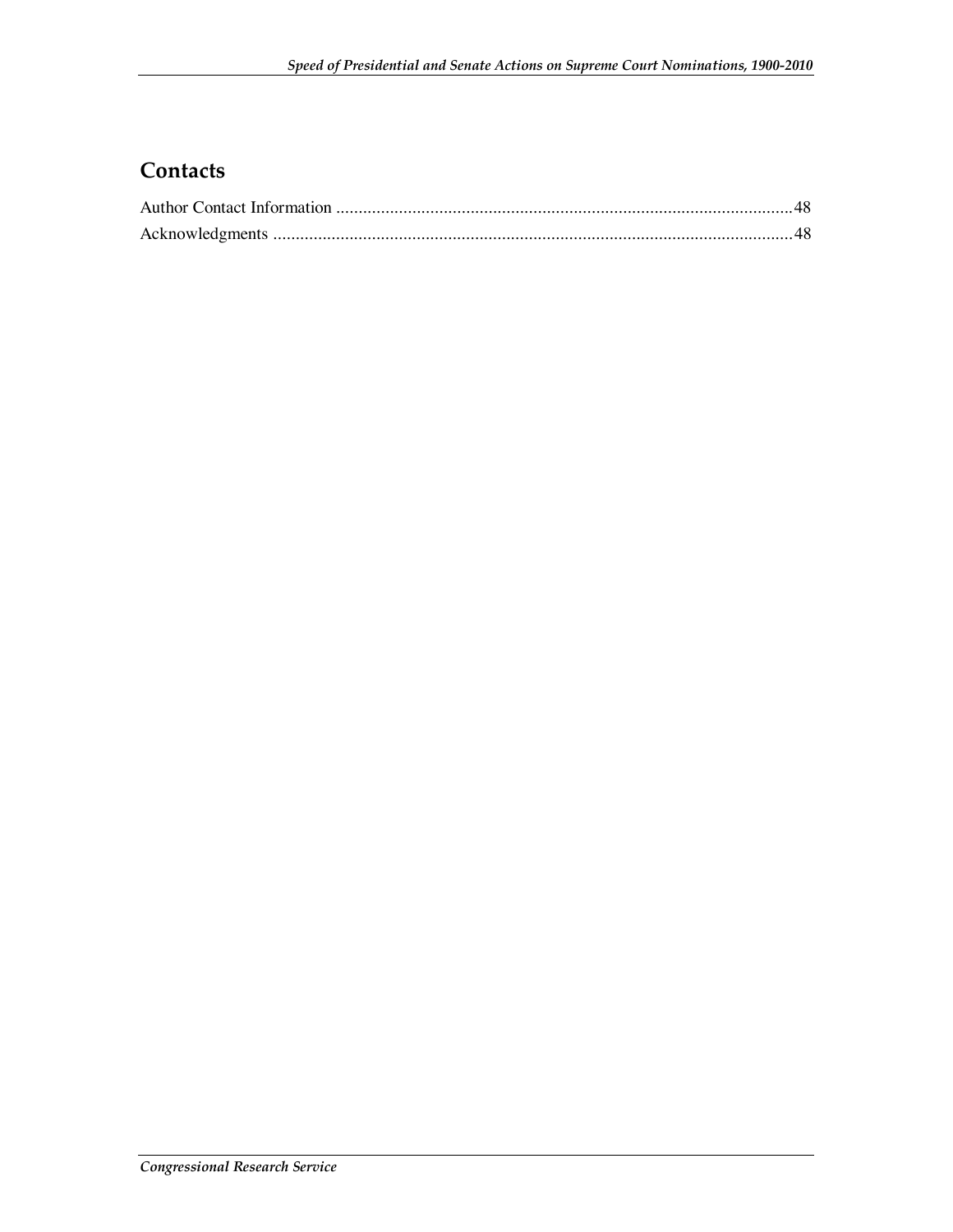# **Introduction**

The nomination and confirmation of a Chief Justice or an Associate Justice to the U.S. Supreme Court is an infrequent event of major significance in American public life. To receive what may be lifetime appointment to the Court, a candidate must first be nominated by the President and then confirmed by the Senate. Midway in the appointment process, intensive hearings on a Supreme Court nomination, often taking at least three or four days, are routinely held by the Senate Judiciary Committee, which then can vote on whether to report the nomination to the Senate with a favorable recommendation.

Nominating and confirming Supreme Court Justices is an interdependent process. Neither the President nor the Senate acts alone. The decisions that each branch makes determine how quickly nominations are made and considered, and whether the nomination is successful. This report provides information on the pace of all Supreme Court nominations and confirmations since 1900, focusing on the *actual* amounts of time that Presidents and the Senate have taken to act (as opposed to the elapsed time between *official* points in the process).<sup>1</sup> As discussed below, the speed with which the President makes Supreme Court nominations and the Senate acts on those nominations has been of continuing concern to Congress in recent years.<sup>2</sup> Especially since 2005, a high priority has been assigned to making appointments according to timetables designed to assure that vacancies taking effect while the Court is in summer recess are filled in time for the nine-member Court to be at full strength when it convenes its next annual term.

# **Recent Nominations Activity**

## **Activity During 2010**

1

On April 9, 2010, Associate Justice John Paul Stevens wrote to President Obama that he would retire from "regular active service" when the Court recesses for the summer.<sup>3</sup> Speculation about the retirement had been reported in the media for weeks, but even days before writing to President Obama Stevens' plans remained at least publicly unknown.<sup>4</sup> According to one media account, Stevens' letter arrived at the White House at 10:30 a.m. on April 9. White House counsel Robert Bauer then notified the President, who was traveling aboard Air Force One.<sup>5</sup>

 $1$  The methodology for identifying relevant dates and calculating durations is explained throughout the report. Research that relies on different methodology may yield different results.

<sup>2</sup> For a discussion of *official* actions for all Supreme Court nominations since 1789, see CRS Report RL33225, *Supreme Court Nominations, 1789 - 2009: Actions by the Senate, the Judiciary Committee, and the President*, by Denis Steven Rutkus and Maureen Bearden.

<sup>&</sup>lt;sup>3</sup> Letter from John Paul Stevens, Associate Justice, to Barack Obama, President of the United States, April 9, 2010, http://www.supremecourt.gov/publicinfo/press/JPSLetter.pdf. Assuming the Court follows its normal schedule, the current term will end in late June or early July 2010.

<sup>4</sup> See, for example, Robert Barnes, "For Justice Stevens, a Weighty Decision," *Washington Post*, April 4, 2010, p. A-1.

<sup>5</sup> Les Fleet and Cheryl Bolen, "Stevens Announces He Will Retire at End of Current Supreme Court Term," *Daily Report for Executives*, April 12, 2010, pp. A-6.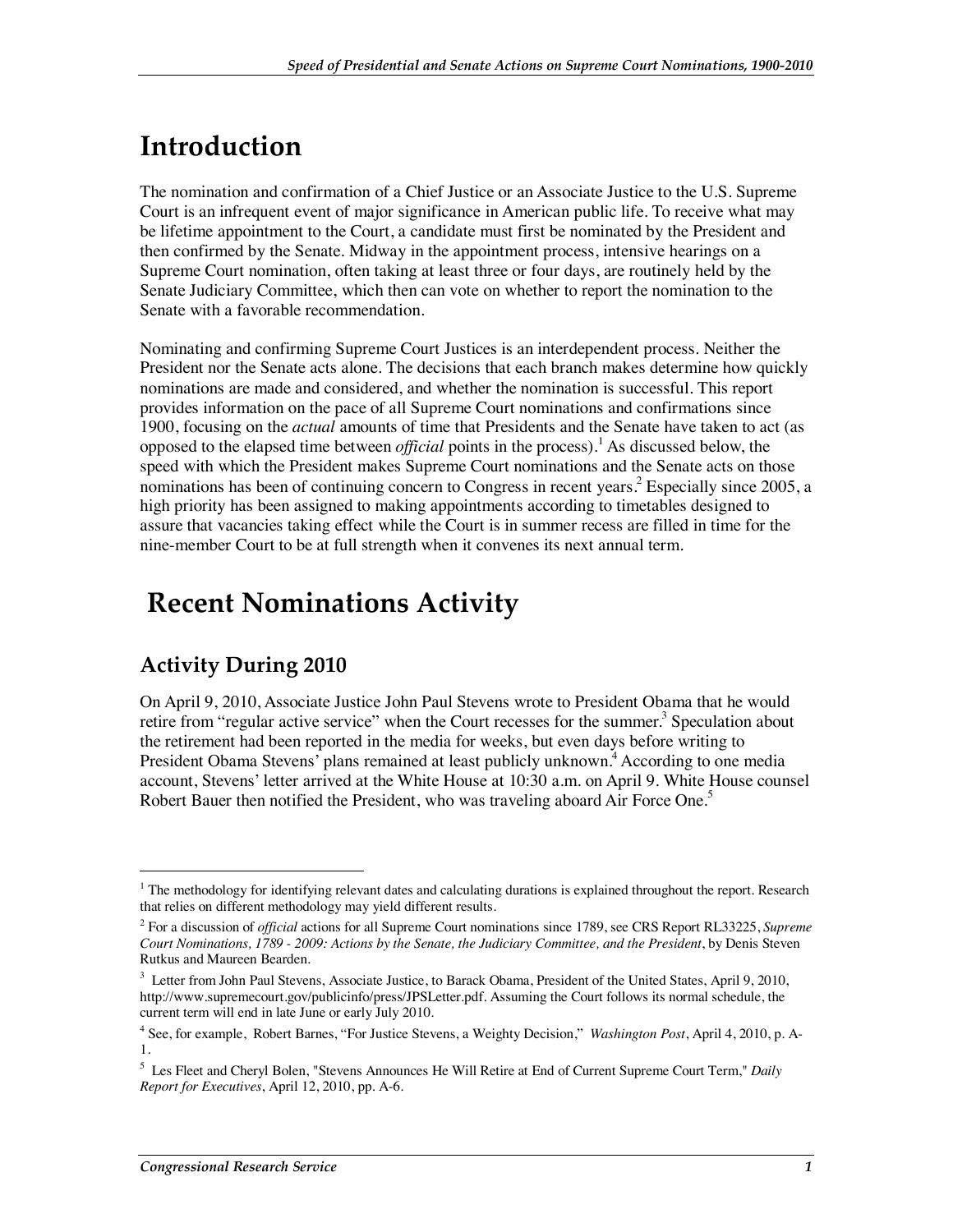Almost immediately, the President, Members of Congress, and members of the media began to comment on a potential schedule for considering Justice Stevens' replacement. In fact, the retirement letter itself referenced time concerns. Justice Stevens wrote he had concluded that "it would be in the best interests of the Court to have my successor appointed and confirmed well in advance of the commencement of the Court's next Term" in October 2010.<sup>6</sup> President Obama also expressed his desire for a new Justice to be seated by the start of the fall term, saying that he would "move quickly to name a new nominee." He also urged the Senate to "move quickly in the coming weeks to debate and then confirm my nominee so that a new Justice is seated in time for the fall term."<sup>7</sup> Senator Patrick Leahy, Chairman of the Judiciary Committee, has predicted that the new Supreme Court Justice would be confirmed by the Senate's August 2010 recess and said that there is "no question" that a nominee would be confirmed by the start of Court's fall term.<sup>8</sup>

In the case of the nominee to succeed Justice Stevens, 178 days will elapse between Justice Stevens' April 9 retirement announcement and the October 4, 2010, start of the Court's next term. That interval is well beyond the overall median number of days that historically have been required for Presidents to select Supreme Court nominees and for the Senate to consider and act on the nominations. These medians, for two historical periods examined—1900-1980 (59 days) and 1981-2009 (111.5 days)—are discussed at length later in this report.

If the timetable to appoint a successor to Justice Stevens were the same as the median time for selection and final action on all Supreme Court nominees since 1981 (111.5 days), the process would conclude on July 30, 2010. Another relevant time span, for purposes of comparison, might be the time taken for the President to select and the Senate to act on the most recently confirmed Supreme Court nominee, Sonia Sotomayor. In 2009, 97 days elapsed between the retirement announcement of Justice Sandra Day O'Connor and Senate confirmation of then-Judge Sotomayor. If appointing and considering a new Associate Justice were to follows the 97-day timetable for Justice Sotomayor's appointment and confirmation, a new Justice would be confirmed or rejected on July 15, 2010. In either of the two preceding cases, the appointment process would be completed before the Senate's August recess. As with past nominations to the Court, the selection process, the Senate schedule, and other factors will affect the timetable that emerges. Once the President announces a nominee, the Senate may proceed at any pace it deems appropriate.

<sup>8</sup> See NBC News Transcripts, "Senator Patrick Leahy and Senator Jeff Sessions Discuss Supreme Court Vacancy and Possible Nominees," "Meet the Press," April 11, 2010, transcript obtained via Nexis (subscription required), p. 5; and Kathleen Hunter, "Leahy: New Justice to Be Confirmed by August," *Roll Call*, April 11, 2010,

<sup>6</sup> Letter from John Paul Stevens to Barack Obama, April 9, 2010.

 $7$  The White House, Office of the Press Secretary, "Remarks by the President on the Retirement of Justice Stevens and on the West Virginia Mining Tragedy," April 9, 2010, http://www.whitehouse.gov/the-press-office/remarks-presidentretirement-justice-stevens-and-west-virginia-mining-tragedy.

http://www.rollcall.com/news/45036-1.html. On timing concerning the current nomination, see also Seth Stern, "For High Court Nominations, Timing is Critical," *CQ Today*, vol. 46, no. 47 (April 16, 2010), p. 1; and Federal News Service, "Press Conference with Senator Patrick Leahy (D-VT); Senator Chuck Schumer (D-NY)," April 13, 2010, transcript obtained via Nexis (subscription required), p. 4. Both of the latter sources suggest that timing intervals can be measured differently, and produce different results, than some of the intervals noted in this report. See the "Objectives of This Report" section for additional discussion.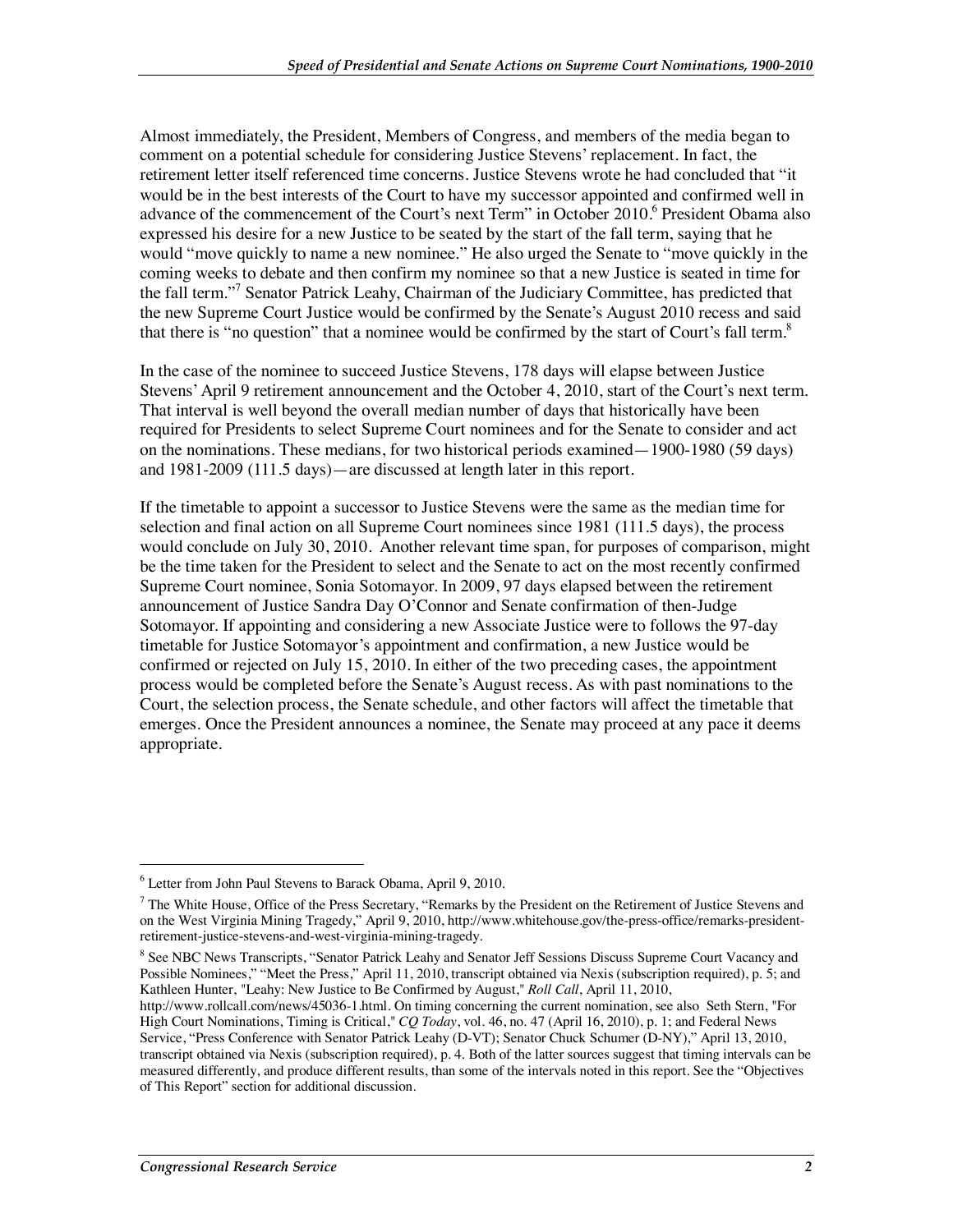## **Activity During 2009**

Before the Stevens announcement, the Senate most recently considered a Supreme Court nomination during the spring and summer of 2009. On May 1, 2009, President Barack Obama announced that Justice David H. Souter intended to retire when the Court recessed for the summer. During his brief appearance at a White House press briefing on May 1, the President expressed the "hope that we can swear in our new Supreme Court Justice in time for him or her to be seated by the first Monday in October when the Court's new term begins."<sup>9</sup>

On May 26, 2009, President Obama announced his intention to nominate Sonia Sotomayor, then a judge on the U.S. Court of Appeals for the Second Circuit, to the Souter seat. Shortly thereafter, discussion of various timetables began to emerge. The President and some Senate Democrats expressed the hope that the Senate would vote to confirm Judge Sotomayor before the Senate's August 2009 recess, in order to afford time for her to prepare for the start of the Court's term in October. Some Senate Republicans, however, were less supportive of a Senate vote before September, saying they wished to have as much time to examine the Sotomayor nomination as Senate Democrats were given in 2005-2006 for the Supreme Court nominations of Samuel A. Alito, Jr. and John G. Roberts,  $Jr^{10}$ 

The Senate Judiciary Committee began hearings on the Sotomayor nomination on July 13, 2009, and favorably reported it (by a vote of 13-6) on July 28. The Senate confirmed Sotomayor (68- 31) on August 8, 2009—the same day the new Justice took the constitutional and judicial oaths of office. $11$ 

## **Activity During 2005-2006**

**.** 

Late 2005 and early 2006 marked a period of transition among Supreme Court Justices. Associate Justice Sandra Day O'Connor's July 2005 retirement announcement marked the first pending Court vacancy since 1994. Within a few months, however, the Senate considered three nominations. As is discussed below, Judge John G. Roberts, Jr. was initially nominated to replace O'Connor, but that nomination was withdrawn when Chief Justice William H. Rehnquist died in early September. The Roberts nomination was withdrawn and re-submitted for the Chief Justice

<sup>11</sup> Supreme Court of the United States, Office of the Curator, *Oaths of Office Taken by the Current Court*, information sheet, Washington, DC, p. 2, http://www.supremecourtus.gov/about/oathsofthecurrentcourt2009.pdf.

<sup>&</sup>lt;sup>9</sup> U.S. President (Barack Obama), Remarks at Press Briefing By Press Secretary Robert Gibbs, May 1, 2009, The White House, http://www.whitehouse.gov/the\_press\_office/Press-Briefing-By-Press-Secretary-Robert-Gibbs-5-1-09/. Justice Souter's retirement letter is also dated May 1. See Letter from Justice David H. Souter to President Obama, May 1, 2009, http://www.supremecourtus.gov/publicinfo/press/DHSLetter.pdf.

<sup>&</sup>lt;sup>10</sup> For differing views on the appropriate speed at which the Senate should consider and act on the Sotomayor nomination, see Senate floor debate over the scheduling decision of the Chair of the Senate Judiciary Committee to begin hearings on the nomination on July 13, 2009 (including remarks of the Chair of the Judiciary Committee, the committee's Ranking Member, the Senate Majority Leader, and the Senate Republican Leader), at "Sotomayor Nomination," *Congressional Record*, daily edition, vol. 155 , June 9, 2009, pp. S-6342-S6347. See also See Sen. Jeff Sessions, "Sessions: Supreme Court Hearings Will Focus On Proper Role of Judge and Court In American Legal System," press release, May 26, 2009, http://sessions.senate.gov/public/index.cfm?FuseAction=

PressShop.NewsReleases&ContentRecord\_id=7da096fe-0676-632e-291a-91176c710fcb. White House press secretary Robert Gibbs also discussed timing issues at a May 26, 2009, press conference. See Press Briefing By Press Secretary Robert Gibbs, May 26, 2009, The White House, http://www.whitehouse.gov/the\_press\_office/Briefing-by-White-House-Press-Secretary-Robert-Gibbs-5-26-09/. See also National Public Radio, "Senate Will Debate Sotomayor's Nomination," Morning Edition, May 27, 2009, transcript accessed via LexisNexis (subscription required).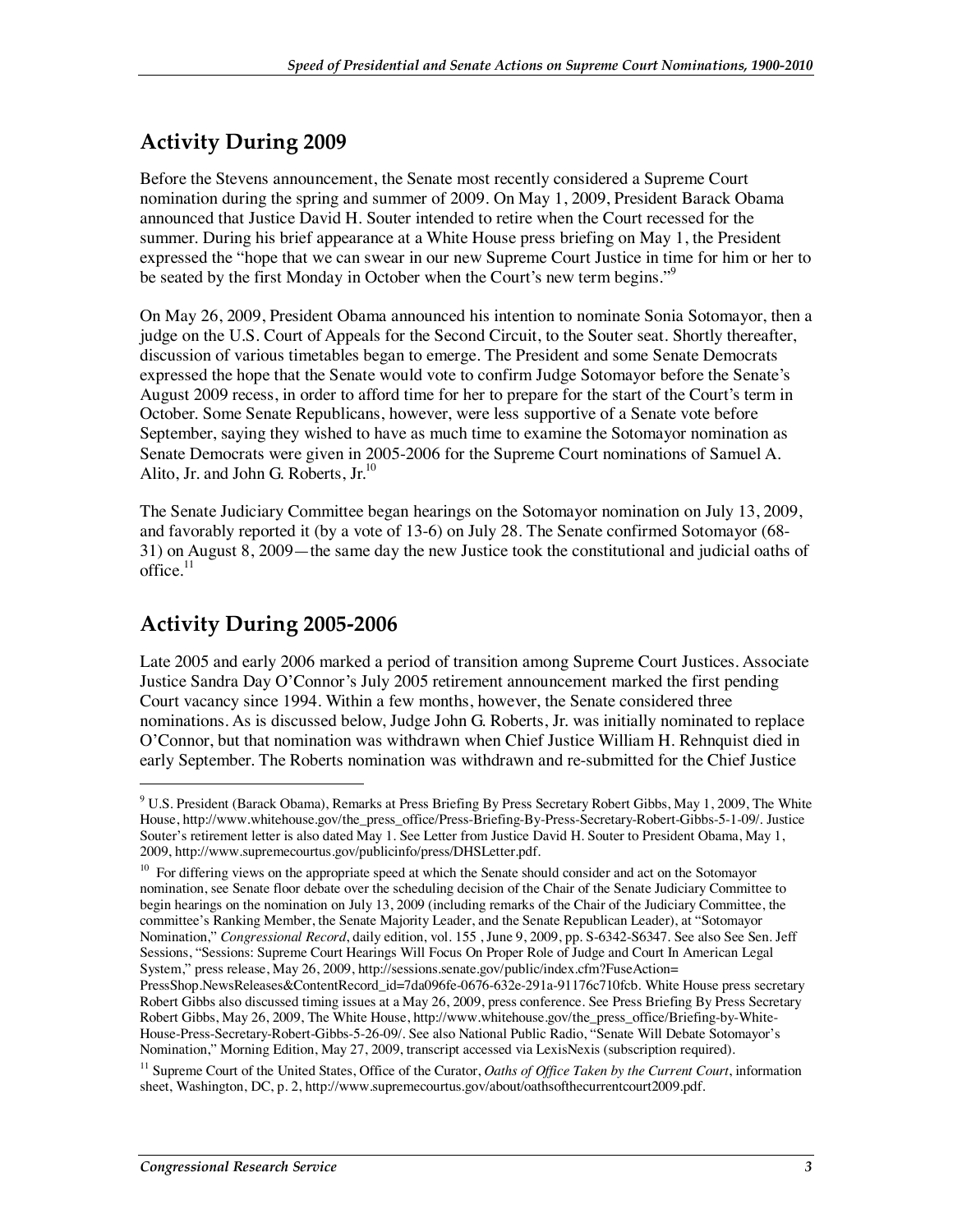vacancy. The Senate confirmed Roberts in September 2005. Then-White House Counsel Harriet Miers was initially nominated to fill the again-pending O'Connor vacancy, but the Miers nomination was eventually withdrawn. Judge Samuel A. Alito, Jr. was confirmed to the O'Connor seat in January 2006.

As is noted throughout this report, media accounts and other research suggest that when these and other Court vacancies arise, the President, members of the Senate, and their staffs, can begin work on nominations immediately, even if official nominations are days or weeks away. Particularly when multiple vacancies occur in close succession or simultaneously, as they did in 2005, the President and the Senate might have different preferences about how quickly new nominees should be considered. Until 1980, the President often took longer to announce a nominee than the Senate did to take final action on nominees. By contrast, since 1981, Presidents have been quicker to announce nominations than the Senate has been to confirm or reject those nominations. The President and members of the Senate (especially the Judiciary Committee) each proposed their own timetables regarding the Roberts, Miers, and Alito nominations. The following discussion provides additional details.

#### **The Roberts Nomination**

On July 1, 2005, Associate Justice Sandra Day O'Connor surprised many in official Washington, and possibly President George W. Bush, with a one-paragraph letter announcing her retirement from the Supreme Court, effective upon the confirmation of her successor.<sup>12</sup> Her announcement created the first vacancy on the Court in 11 years. The Court had just concluded its 2004-2005 term, and the opening session of the Court's next term, on October 3, 2005, was three months away. Finding a new Associate Justice took on added urgency, given the failing health of then-Chief Justice William H. Rehnquist. Departure of the Chief Justice as well as Justice O'Connor could result in the need for two Court appointments, and create the possibility of at least one vacancy on the Court when it reconvened in October—unless the new appointments were made expeditiously.

Hours after Justice O'Connor announced her retirement, a senior aide to Senate Majority Leader Bill Frist told reporters that, "Our goal is to have the court back at full strength by the first Monday in October." Senate Judiciary Committee staff were reportedly "poised to begin reviewing background materials" on potential nominees.<sup>13</sup> Nevertheless, appointment of a new Justice in time for the Court's opening session seemed like a challenging goal. In recent years, the Senate Judiciary Committee, and the full Senate as well, had been embroiled in controversies over some of the President's nominations to the lower federal courts. Continued controversy seemed likely surrounding any future nominations to the Supreme Court.

On July 19, 2005, 18 days after receiving Justice O'Connor's retirement letter, President Bush announced his selection of John G. Roberts, Jr., a federal appellate judge, to be the next Associate Justice. Ten days later, on July 29, the President formally nominated Judge Roberts to the Court, with the nomination document immediately transmitted to the Senate, where it was referred to the

<sup>&</sup>lt;sup>12</sup> Justice O'Connor's retirement letter is available at http://www.supremecourtus.gov/publicinfo/press/ oconnor070105.pdf.

<sup>13 &</sup>quot;Senate GOP Leaders Seek Quick Action on Nominee to Replace Justice O'Connor," *Daily Report for Executives*, July 5, 2005, p. A-33.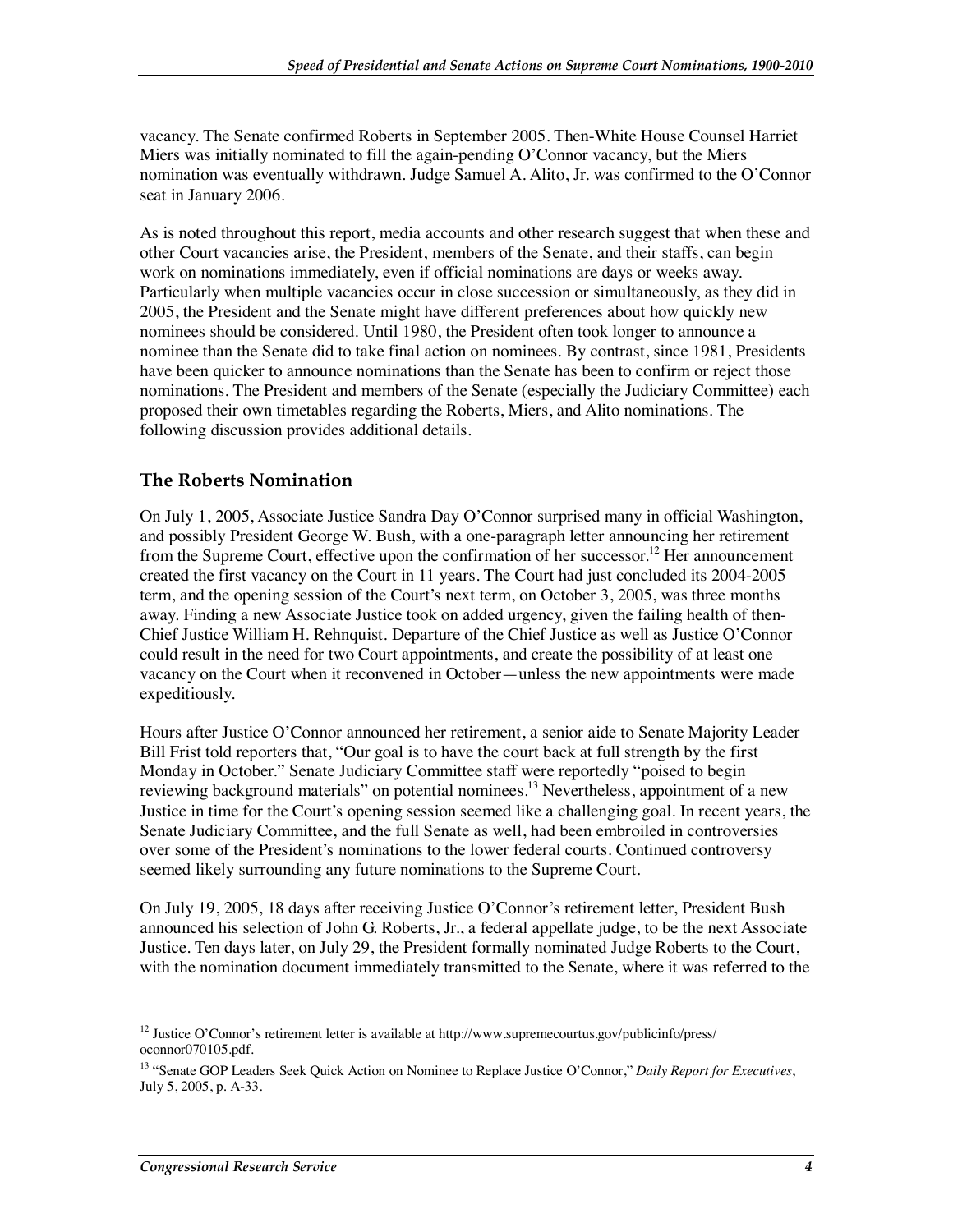Senate Judiciary Committee. Hearings on this nomination were scheduled to begin September 6, but those hearings would never take place.

When Chief Justice William H. Rehnquist died on September 3, Judge Roberts became the first Supreme Court nominee to be withdrawn by the President for one seat on the Court and renominated for another. The Senate Judiciary Committee quickly cancelled its Associate Justice hearings, and began Roberts's Chief Justice hearings on September 12, 2005. After receiving a favorable 13-5 vote by the Judiciary Committee on September 22, the nomination of Judge Roberts to be Chief Justice was confirmed by the Senate on the morning of September 29, 2005, by a 78-22 vote. Later that day, the confirmed nominee took both his constitutional and judicial oaths of office at the White House.<sup>14</sup>

Due to the speed with which Judge Roberts was nominated to be Chief Justice and considered by the Senate Judiciary Committee and the full Senate, his appointment was completed in time for the Court to be at full strength at the start of its 2005-2006 term. With the start of that term, Justice O'Connor remained on the Court, in keeping with the intention stated in her retirement letter of stepping down only upon the confirmation of her successor. For his part, President Bush had declined to name a replacement for John Roberts to succeed Sandra Day O'Connor prior to the Senate vote on September 29 confirming Judge Roberts as Chief Justice.

### **The Miers Nomination**

On October 3, 2005, President Bush announced his nomination of White House Counsel Harriet E. Miers to succeed Sandra Day O'Connor as Associate Justice on the Supreme Court. The President said that the Senate had shown during the confirmation of Chief Justice Roberts that it could act promptly, and called upon the Senate to "review [Miers's] qualifications thoroughly and fairly and to vote on her nomination promptly."<sup>15</sup> At a press conference the next day, the President said that he expected the Senate "to hold an up-or-down vote on Harriet's nomination by Thanksgiving" (i.e., by November 24, 2005).<sup>16</sup> Similarly, Senate Majority Leader Bill Frist called on his colleagues to move "expeditiously but carefully," and encouraged a floor vote "by Thanksgiving."<sup>17</sup> Several news reports suggested that confirmation hearings could begin as early as November 7, 2005. Senator Arlen Specter, Chairman of the Senate Judiciary Committee, reportedly told reporters that he hoped the committee would complete hearings by Thanksgiving, $18$  but also reportedly emphasized that "thoroughness will be the objective," as opposed to meeting a particular timetable.<sup>19</sup> He also reportedly said that the timing of hearings on

**.** 

 $14$  The judicial oath is required by the Judiciary Act of 1789, and the constitutional oath (which is administered to Members of Congress and all executive and judicial officers) is required by Article VI of the Constitution of the United States.

<sup>&</sup>lt;sup>15</sup> See http://www.whitehouse.gov/news/releases/2005/10/20051003.html for the President's nomination statement and Miers's remarks.

<sup>&</sup>lt;sup>16</sup> See http://www.whitehouse.gov/news/releases/2005/10/20051004-1.html for the text of this press conference.

<sup>&</sup>lt;sup>17</sup> See http://frist.senate.gov/index.cfm?FuseAction=Speeches.Detail&Speech\_id=293 for a copy of Senator Frist's statement.

<sup>18</sup> Kimberly Heffling, "Specter Decries Bush 'Pummeling' on Miers," *Washington Post*, Oct. 11, 2005 http://www.washingtonpost.com/wp-dyn/content/article/2005/10/11/AR2005101101310.html.

<sup>19</sup> John Stanton, "Leaders Seeking To Place Miers On Court By Thanksgiving," *CongressDailyPM*, Oct. 3, 2005.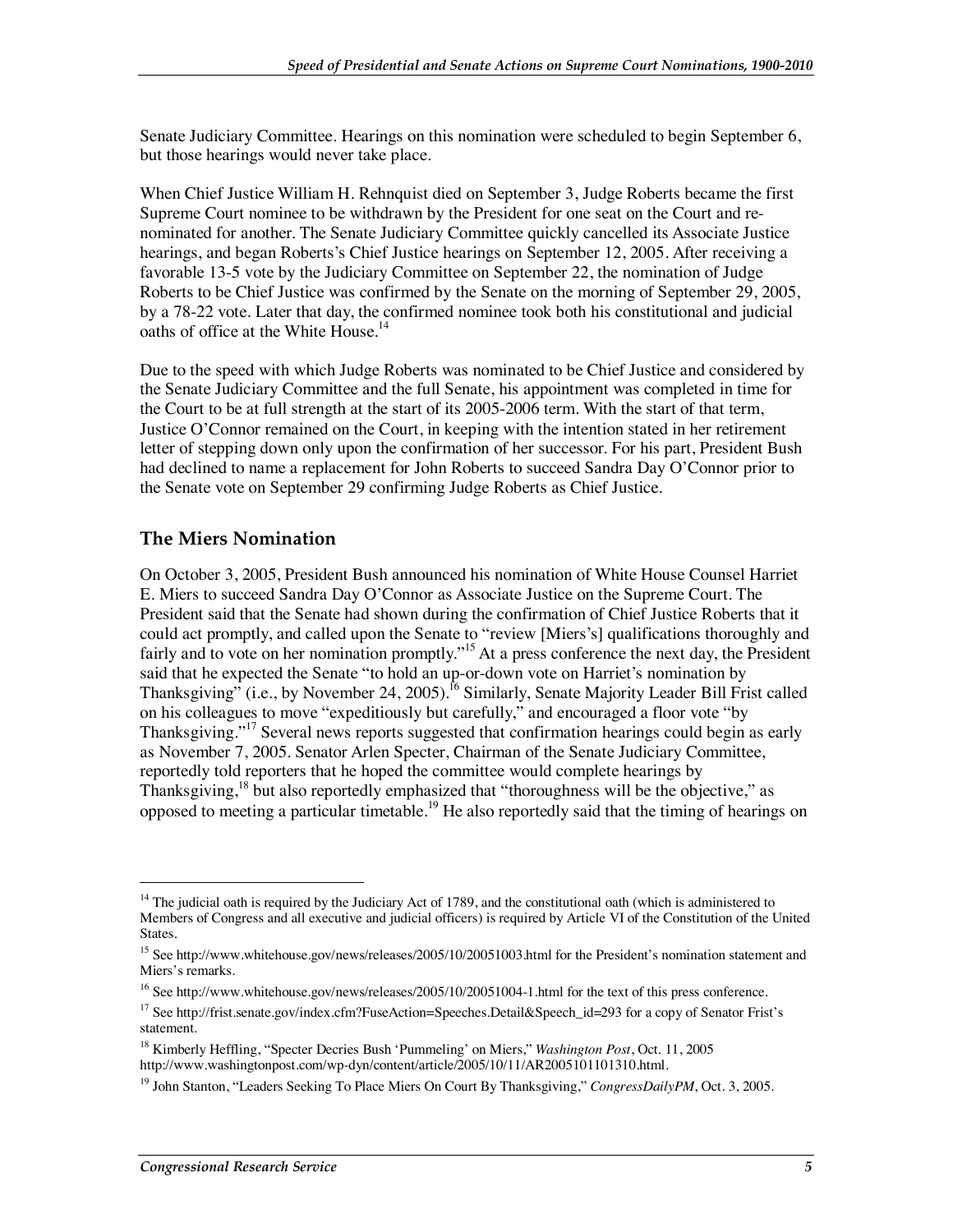the nomination would in part be up to Miers, who would have to study "so that she would have the grasp of these very complex decisions." $^{20}$ 

On October 27, 2005, Miers delivered a letter to the President withdrawing her nomination as Associate Justice, and the President "reluctantly accepted" her withdrawal.<sup>21</sup> Both Miers and the President indicated that the action was precipitated by the Senate's request for documents about her service in the White House. However, others suggested that other factors may have been involved.<sup>22</sup> In his statement accepting the withdrawal, the President said that he expected to fill the vacancy "in a timely manner."

### **The Alito Nomination**

1

Four days after Harriet Miers's withdrawal, on October 31, 2005, President George W. Bush announced his nomination of Samuel A. Alito, Jr., a judge on the U.S. Court of Appeals for the Third Circuit, to replace Justice O'Connor. President Bush called on the Senate to "act promptly on this important nomination so that an up or down vote is held before the end of this year.<sup>32</sup> Senate Majority Leader Bill Frist also predicted a relatively quick timetable for Senate consideration, $^{24}$  but other Senators, including Minority Leader Harry Reid, suggested that Senate consideration of the nomination could last into the new year.<sup>25</sup>

On November 3, 2005, Senate Judiciary Committee Chairman Arlen Specter and Ranking Minority Member Patrick Leahy announced that confirmation hearings on Judge Alito's nomination would not begin until January 9, 2006, with a vote by the committee scheduled for January 17, 2006, after five days of hearings. They said that the full Senate would vote on the nomination on January 20, 2006.<sup>26</sup> Judiciary Committee hearings on the Alito nomination began and concluded as scheduled, although a targeted January 17 committee vote was postponed until January 24, 2006. A final floor vote was anticipated before President George W. Bush's January 31, 2006, State of the Union address.27 After Senators Specter and Leahy reportedly reached agreement on the revised committee schedule over the January 14-16 weekend, Majority Leader

<sup>20</sup> Sheryl Gay Stolberg, "Some Liberals and Conservatives Find Themselves in Awkward Spots," *New York Times*, Oct. 4, 2005, p. A23.

 $^{21}$  For a copy of the President's statement, see http://www.whitehouse.gov/news/releases/2005/10/20051027-2.html.

<sup>&</sup>lt;sup>22</sup> For example, former Senator Daniel R. Coats, who shepherded Miers in the Senate, said "It was not all about the documents. It was a cumulation of things." See Keith Perine and Seth Stern, "Bush Faces Dilemma With New Pick," *CQ Today*, Oct. 27, 2005. See http://www.cq.com/display.do?dockey=/cqonline/prod/data/docs/html/news/109/ news109-000001936032.html@allnews&metapub=CQ-NEWS&searchIndex=0&seqNum=1.

<sup>&</sup>lt;sup>23</sup> For President George W. Bush's nomination remarks and Judge Alito's response, see http://www.whitehouse.gov/ news/releases/2005/10/print/20051031.html.

<sup>&</sup>lt;sup>24</sup> For a copy of Senator Frist's press release, see http://frist.senate.gov/index.cfm?FuseAction=PressReleases.Detail& PressRelease\_id=2144&Month=10&Year=2005.

<sup>25</sup> See The Associated Press, "Reaction to the Alito Nomination," *Washington Post*, Oct. 31, 2005, available at http://www.nexis.com/research/home?key=1130786095&\_session=9eef720a-4a42-11da-9394- 00008a0c593e.1.3308238895.296188.%20.0.0&\_state=&wchp=dGLbVtb-zSkBl&\_md5= 93f06c0fe1c37fbd5b4c52fe4519bbbb.

<sup>26</sup> See "Senate Judiciary Will Begin Alito Hearings Jan. 9, Vote Jan. 17; Floor Vote Set Jan. 20, "*Daily Report for Executives*, Nov. 4, 2005, available at http://ippubs.bna.com/ip/BNA/DER.NSF/

<sup>9311</sup>bd429c19a79485256b57005ace13/819c3d1e4ca734da852570af0010aeaf?OpenDocument]. For a transcript of Senators Specter and Leahy's remarks, see http://www.cq.com/display.do?docid=1948157.

<sup>27</sup> Amy Goldstein, "Senate Panel's Vote on Alito Delayed Until Next Week," *Washington Post*, Jan. 17, 2006, p. A3.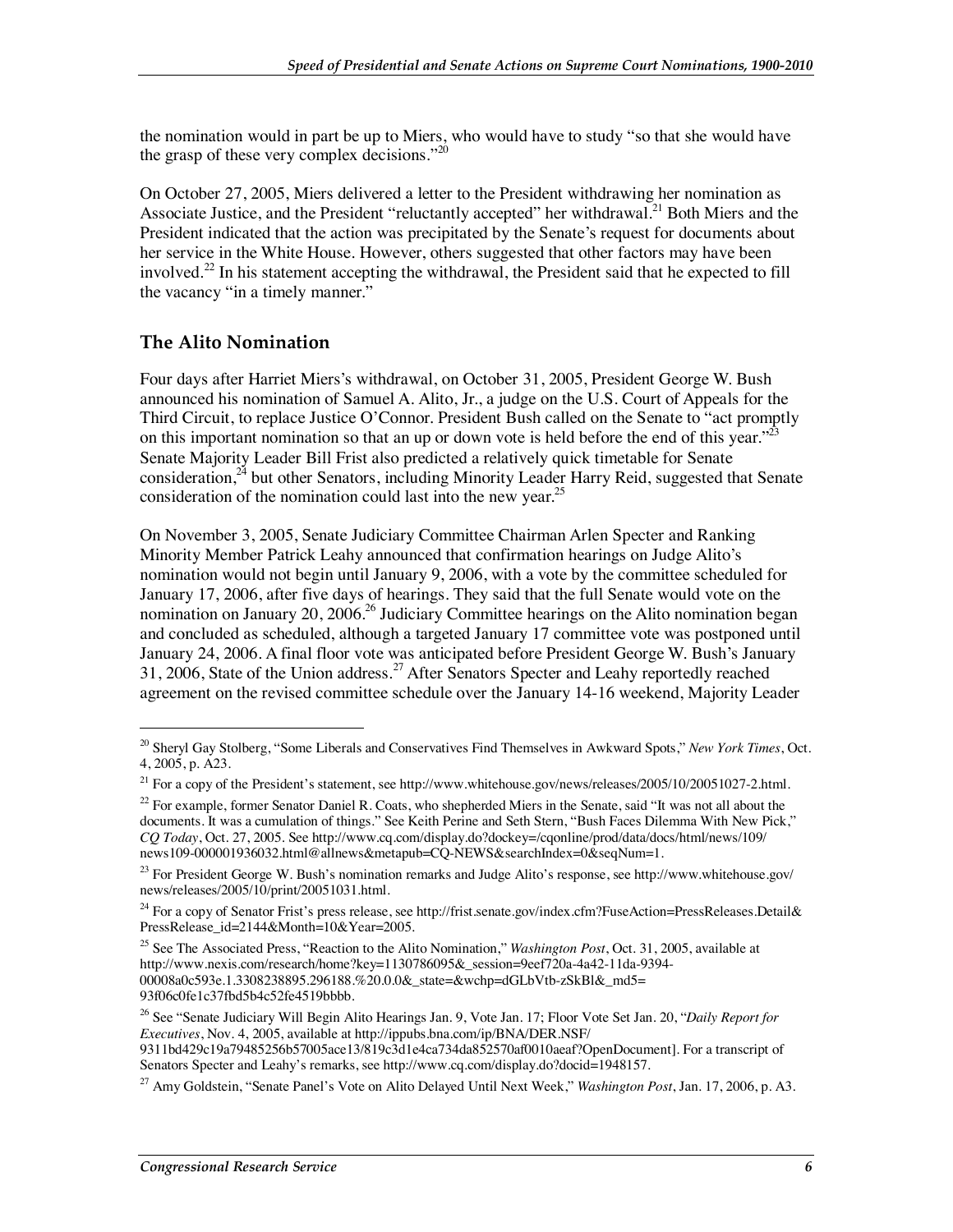Bill Frist announced that "as soon as the Judiciary Committee reports the nomination, the full Senate will begin debate on Judge Alito the next day and move swiftly to a fair up-or-down vote."<sup>28</sup> In a 10-8 party line vote, the Senate Judiciary Committee on January 24 reported Alito's nomination to the full Senate, which confirmed Alito, 58-42, on January 31, 2006.

# **Measuring the Pace of Supreme Court Appointments**

For many Supreme Court appointments, the timing of individual events is determined by the decisions of various key players—by sitting Justices planning to leave the Court; by the President, who selects nominees to fill Court vacancies; and by Senate committee and party leaders, who respectively schedule committee and floor action on Supreme Court nominations. First, Justices who retire or resign from the Court must decide whether to provide the President with advance notice of that decision. For example, Justice Harry A. Blackmun told President William J. Clinton of his decision to retire in 1994, more than four months before the decision became public on April 6 of that year.<sup>29</sup> Justice O'Connor, on the other hand, did not appear to have given President George W. Bush any advance notice when she resigned on July 1, 2005. Also, the mode of presidential notification varies. While President Clinton learned of Justice Blackmun's plans to retire through an informal conversation, Justice O'Connor apparently notified President Bush of her decision through a formal letter.

Once the President chooses a nominee, he alerts the Senate—by public announcement as well as by formal transmission of a written nomination to the Senate. Frequently, the President will announce and formally nominate his Supreme Court choice on the same day, or take both actions within a few days of each other. Less commonly, Presidents announce their intention to nominate a candidate, then make the official nomination a week or more later. The most extreme case of the latter involved President Ronald Reagan in 1981. On July 7 of that year, President Reagan announced he would send the nomination of Sandra Day O'Connor, then an Arizona state appeals court judge, to the Senate "upon completion of all the necessary checks by the Federal Bureau of Investigation."30 However, it was not until almost six weeks later, on August 19, that Judge O'Connor was officially nominated.<sup>31</sup> As noted above, after the Senate receives a Supreme Court nomination, the Judiciary Committee normally holds hearings, followed by final committee action, and consideration before the full chamber.

## **Official and Unofficial Timetables**

The measurement of how long the President and the Senate take to execute their *official* duties surrounding Supreme Court nominations necessarily focuses on official dates of action taken. The

<sup>&</sup>lt;sup>28</sup> For a copy of Senator Frist's Jan. 16, 2006, press release, see http://frist.senate.gov/index.cfm?FuseAction= PressReleases.Detail&PressRelease\_id=2221&Month=1&Year=2006.

<sup>29</sup> U.S. National Archives and Records Administration, Office of the Federal Register, *Public Papers of the Presidents of the United States: William J. Clinton, 1993,* vol. 1 (Washington: GPO, 1994), p. 597.

<sup>30</sup> U.S. National Archives and Records Administration, Office of the Federal Register, *Public Papers of the Presidents of the United States: Ronald Reagan, 1981* (Washington: GPO, 1982), p. 596.

<sup>&</sup>lt;sup>31</sup> U. S. Congress, Senate, *Journal of the Executive Proceedings of the Senate of the United States of America*, 97<sup>th</sup> Cong., 1st sess., Aug. 19, 1981 (Washington: GPO, 1982), p. 644.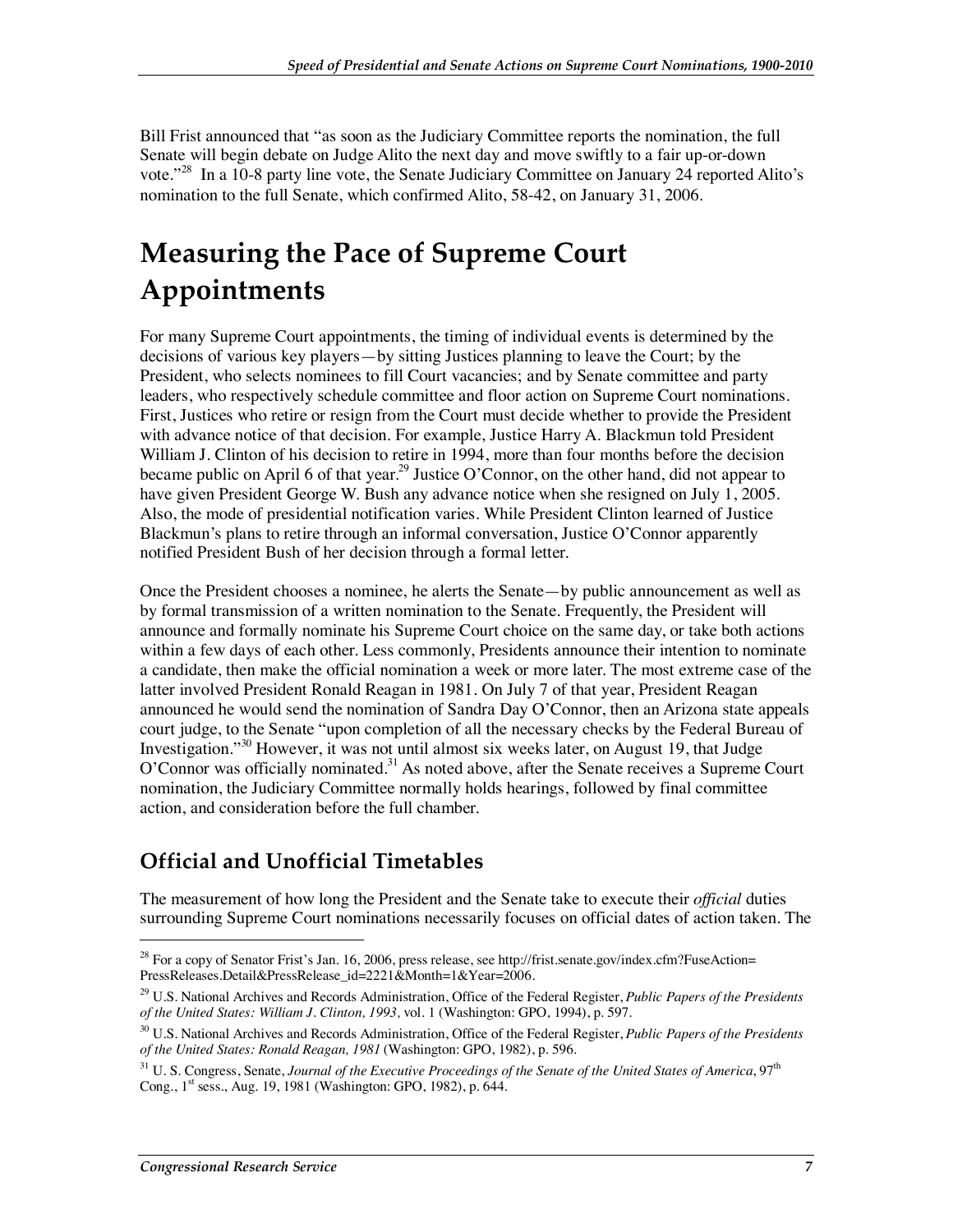most important of these action dates include those on which (1) an outgoing Justice officially informs the President of the intention to step down from the Court (or, alternatively, the date on which a Court seat is vacated due to the death of a Justice), (2) a President formally nominates someone to the Court, the Senate receives the President's nomination, and the nomination is referred to the Senate Judiciary Committee (almost always all on the same date), $3^2$  (3) the Senate Judiciary Committee holds hearings on the nomination, (4) the committee votes on the nomination, and (5) the Senate votes on whether to confirm, or chooses to take no action.

In addition to these dates, however, the President and the Senate usually consider Supreme Court nominations outside official timetables. Just as the President can begin considering a new nominee as soon as he knows a vacancy will arise, the Senate can begin preparing to consider a nominee as soon as the President announces his choice, even if the receipt of the formal nomination is still days or weeks away. Fundamentally, nominations and confirmations to the Supreme Court involve both formal and informal decisions. While formal decisions are easily accessible in historical records, informal decisions—sparsely mentioned in the formal record, or not mentioned at all—might, in many cases, provide better insight into how long the process truly takes.

## **Objectives of This Report**

This report explores the speed of presidential and Senate decision-making surrounding nominations to the Supreme Court from 1900 to the present. The analysis concentrates on the period 1900-2010 (or 1900-2009 if considering the most recent complete process) for two primary reasons: (1) relevant historical data for this period are much more readily available and reliable than for earlier Court appointments,  $33$  and (2) public confirmation hearings for Supreme Court nominations before the Senate Judiciary Committee—an important phase in the Supreme Court appointment process, and one of particular interest to this report—were unheard of before the  $20^{th}$  century.<sup>34</sup>

Although research on Supreme Court nominations often focuses on either presidential or Senate decision-making, this analysis considers the time *both* institutions take to make decisions about, and act on, nominees. The report also takes a unique approach in discussing—as well as can be determined—how long Presidents *actually* take to decide who their nominees will be, and how long the Senate *actually* takes to act on nominations. For example, rather than starting the nomination clock with the official notification of the President of a forthcoming vacancy (e.g., the receipt of a formal retirement letter), this analysis focuses on when the President first *learned* of the vacancy (e.g., a private conversation with the outgoing Justice). Likewise, rather than starting the confirmation clock with the transmission the official nomination to the Senate, this analysis

 $32$  Although these three events usually occur on the same day, a nomination sometimes, on rare occasions, is received by the Senate on a day after it was signed by the President, or is referred to the Judiciary Committee on a day after its receipt by the Senate.

<sup>&</sup>lt;sup>33</sup> This particularly is the case for coverage of Supreme Court appointments in on-line full-text historical newspapers, where coverage, as might be expected, typically is found to be less comprehensive regarding the procedures of Supreme Court appointments farther back into the 19<sup>th</sup> century.

<sup>&</sup>lt;sup>34</sup> The earliest Supreme Court confirmation hearings held in open session were those in 1916 for the nomination of Louis D. Brandeis to be an Associate Justice. See CRS Report RL31989, *Supreme Court Appointment Process: Roles of the President, Judiciary Committee, and Senate*, by Denis Steven Rutkus.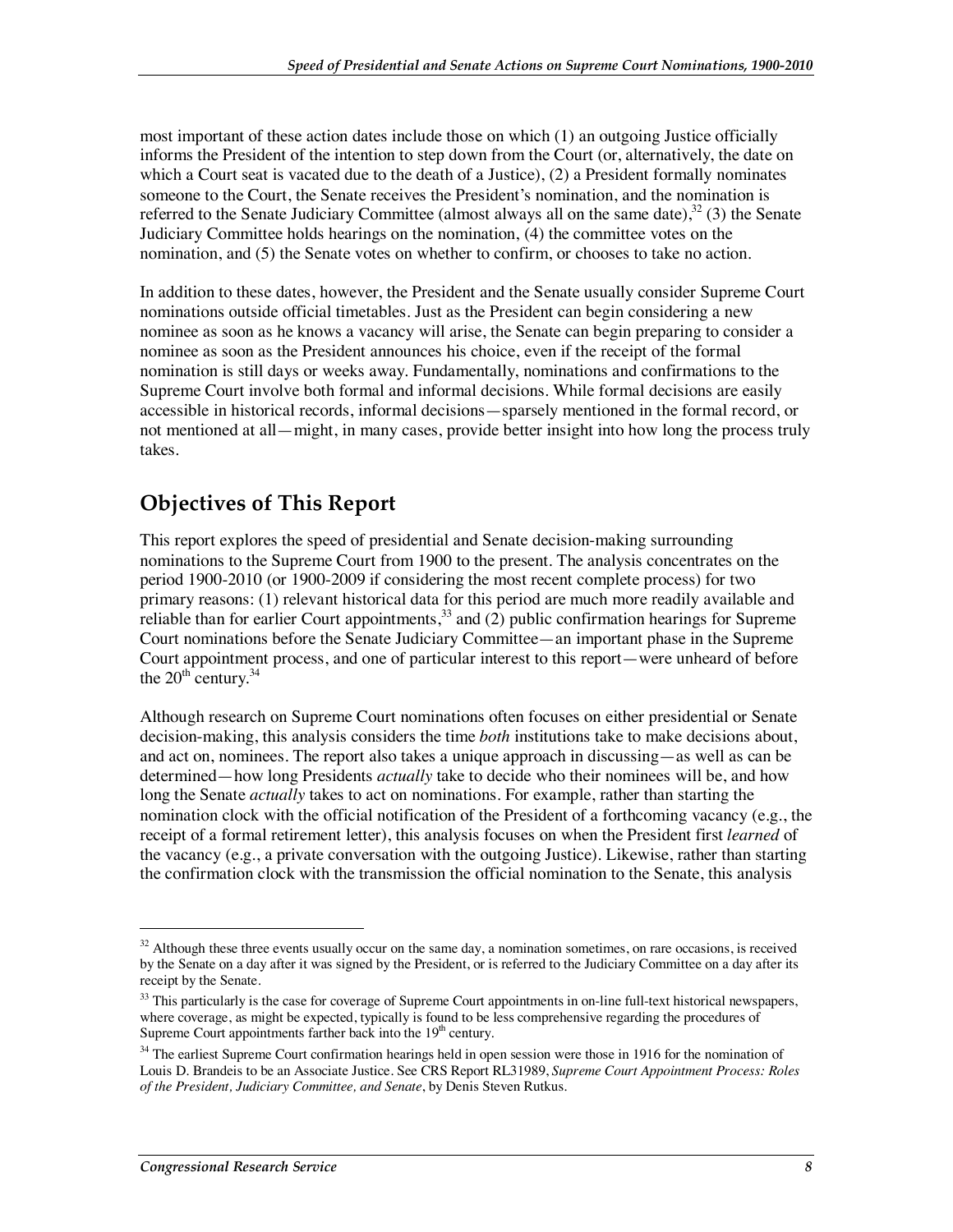focuses on when the Senate became aware of the President's selection ( e.g., by a public announcement by the President).

In many cases, establishing precisely when a President knew that he would have the opportunity to make a Supreme Court nomination is impossible. Such information might never have been recorded or known by anyone except the President and his inner circle. However, historical research reveals several instances when a President had advance knowledge of an impending vacancy, well before the public announcement of a Justice's intention to leave the Court. Data sources used to determine when Presidents first knew of vacancies included historical newspapers, official documents such as public presidential papers (which contain Justices' retirement letters to various Presidents), and CRS consultations with presidential libraries.<sup>35</sup> Dates cited throughout this report and in **Table 1**, **Table 2**, and **Table 3**, at the end of the report, are based on that research.

The dates and intervals presented here may differ from those in other sources, such as media reports or even Congressional figures. In general, earlier starting dates and longer durations between dates presented here are likely due to this report's emphasis on when the President *first* learned of an opportunity to make a nomination and when the Senate *first* learned of an opportunity to act on a nomination — regardless of official timetables. In addition, events such as withdrawals, rejected nominations, and recess appointments can uniquely affect calculating intervals in the nomination and confirmation process. The tables and accompanying notes show which dates were selected to start and stop the nominations clock in these cases. Different methodologies could yield different results. This report takes no position on the appropriateness of other methodologies, and contrasting this report's methodology with alternatives is beyond the scope of the report.

## **How Supreme Court Vacancies Occur**

The need for a new appointment to the Court arises when a Justice position becomes vacant, due to death, retirement, or resignation, or when a Justice announces his intention to retire or resign. If the vacated seat is that of the Chief Justice, the President, if he chooses, may nominate a sitting Associate Justice to be Chief, thus setting the stage for the creation of an Associate Justice vacancy as well. Vacancies on the Court also will occur if Justices resign to receive new government appointments or to seek new government positions. When a nomination fails in the Senate, the President must select a new nominee (unless the President chooses to re-nominate his first choice).

## **Death of a Sitting Justice**

Supreme Court Justices receive what may be lifetime appointments, "good Behaviour" being the only constitutionally specified requirement for continued service.<sup>36</sup> Lifetime tenure, interesting

<sup>&</sup>lt;sup>35</sup> CRS Knowledge Services Group Information Research Specialist Dana Ely, Karen Anson (Franklin D. Roosevelt Library), Valoise Armstrong (Eisenhower Library), Joshua Cochran (Ford Library), Jennifer Evans (Nixon Presidential Materials), Sharon Kelly (Kennedy Library), Matthew Schaefer (Hoover Library), Randy Sowell (Truman Library), Jennifer Sternaman (Reagan Library), Deborah Wheeler (George Bush Library), and Adam C. Bergfeld (Clinton Library) provided consultations on this portion of the project.

<sup>36</sup> U.S. Constitution, Article III, Section 1.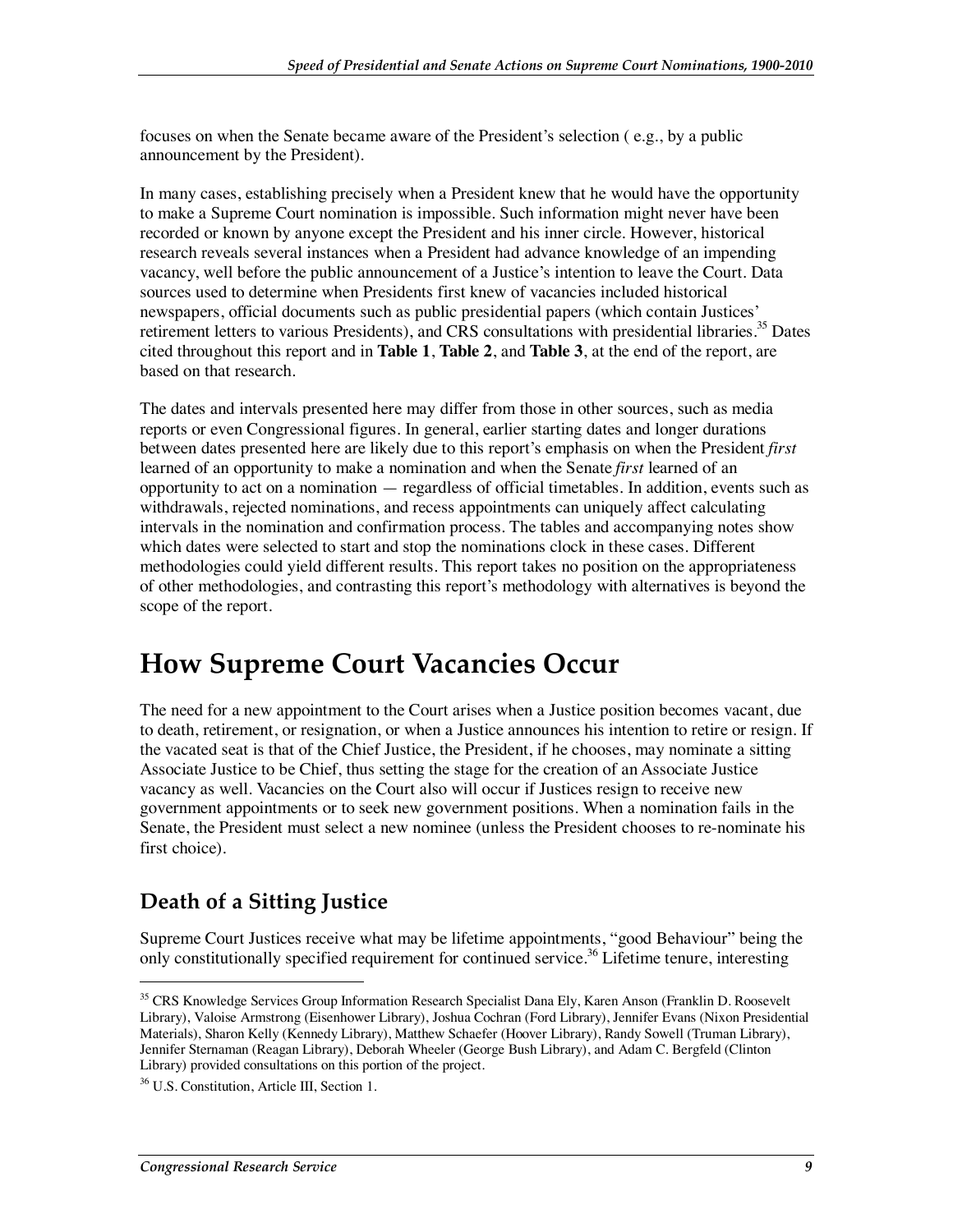work, and the prestige of the office result in Justices often choosing to serve as long as possible. Historically, a number of Justices have died in office. Most recently, Chief Justice William H. Rehnquist died on September 3, 2005, after battling thyroid cancer for almost a year. Death in office was common on the Court during the first half of the  $20<sup>th</sup>$  century - 14 of 34 vacancies between 1900-1950. In fact, all five Court vacancies occurring between 1946 and 1954 were due to death of a sitting Justice (see **Table 1**). Of the 23 vacancies since 1954, though, no Justice had died while still on the Court until Chief Justice Rehnquist in 2005.

## **Retirement or Resignation of a Sitting Justice**

Since 1954, retirement has been by far the most common way in which Justices have left the bench (19 of 23 vacancies occurring after 1954 resulted from retirements). Resignation (i.e., leaving the bench before becoming eligible for retirement compensation) is rare.<sup>37</sup> In recent history, two Justices have resigned from the Court. Justice Arthur Goldberg resigned in 1965 to assume the post of U.S. Ambassador to the United Nations.<sup>38</sup> Justice Abe Fortas resigned in 1969 after protracted criticism over controversial consulting work while on the bench and a failed nomination to be elevated from Associate Justice to Chief Justice.<sup>39</sup> When Justices retire or resign, the President is usually notified by formal letter. As noted previously, there is evidence in a few cases that a President informally learned of a forthcoming retirement in advance.

Pursuant to a law enacted in 1939, a Justice (or any other federal judge receiving lifetime appointment) may also retire if "unable because of permanent disability to perform the duties of his office," by furnishing the President a certificate of disability.<sup>40</sup> Prior to 1939, specific legislation from Congress was required to provide retirement benefits to a Justice departing the Court because of disability who otherwise would be ineligible for such benefits, due to insufficient age and length of service. In such circumstances in 1910, for instance, Congress took legislative action granting a pension to Justice William H. Moody. As the *Washington Post* 

**.** 

 $37$  Under 28 U.S.C. §371, Supreme Court Justices, like other Article III (tenure "during good Behaviour") federal judges, may *retire*, and be entitled to receive retirement compensation, in one of two ways—either by taking "senior status" or by "retiring from office." Beginning at age 65, they are entitled to receive retirement compensation, if having served a minimum 10 years as an Article III judge, their age and overall Article III judicial experience totals 80 years. (Hence, under this "Rule of 80," a Justice of age 65 must have served 15 years to become eligible for retirement compensation; a Justice of age 66, 14 years; a Justice of age 67, 13 years; etc.) Judges who take senior status retire from regular active service but retain their judicial office and the salary of the office, subject to annual certification of their having performed certain judicial or administrative duties in the preceding year. Judges who retire from office completely relinquish their judicial office with the right to a frozen lifetime annuity equal to the salary of the office at the time of retirement. In contrast, a Justice's *resignation* entails voluntarily relinquishing his or her judicial office without meeting the age and service requirements of the Rule of 80 (and thus being ineligible to receive retirement compensation). See U.S. Administrative Office of the United States Courts, *Senior Status and Retirement for Article III Judges*, Apr. 1999 (Judges Information Series, No. 4), pp. vii-viii.

<sup>38</sup> Carroll Kilpatrick, "Goldberg is Named to Stevenson Post," *Washington Post*, July 21, 1965, p. A1.

<sup>39</sup> On the controversies surrounding Justice Fortas's nomination and resignation, see Artemus Ward, *Deciding to Leave: The Politics of Retirement from the United States Supreme Court* (Albany: State University of New York Press, 2003), pp. 171-175; and Philip Warden and Aldo Beckman, "Fortas Agrees to Quit, Nixon Aide Says," *Chicago Tribune*, May 15, 1969, p. 7.

 $40$  The law provides that a Justice retiring under these provisions shall receive for the remainder of his lifetime "the salary he is receiving at the date of retirement" or, if his service was less than ten years, one-half of that salary. Act of August 5, 1939, ch. 433, 53 Stat. 1204-1205; 28 U.S.C. §372(a).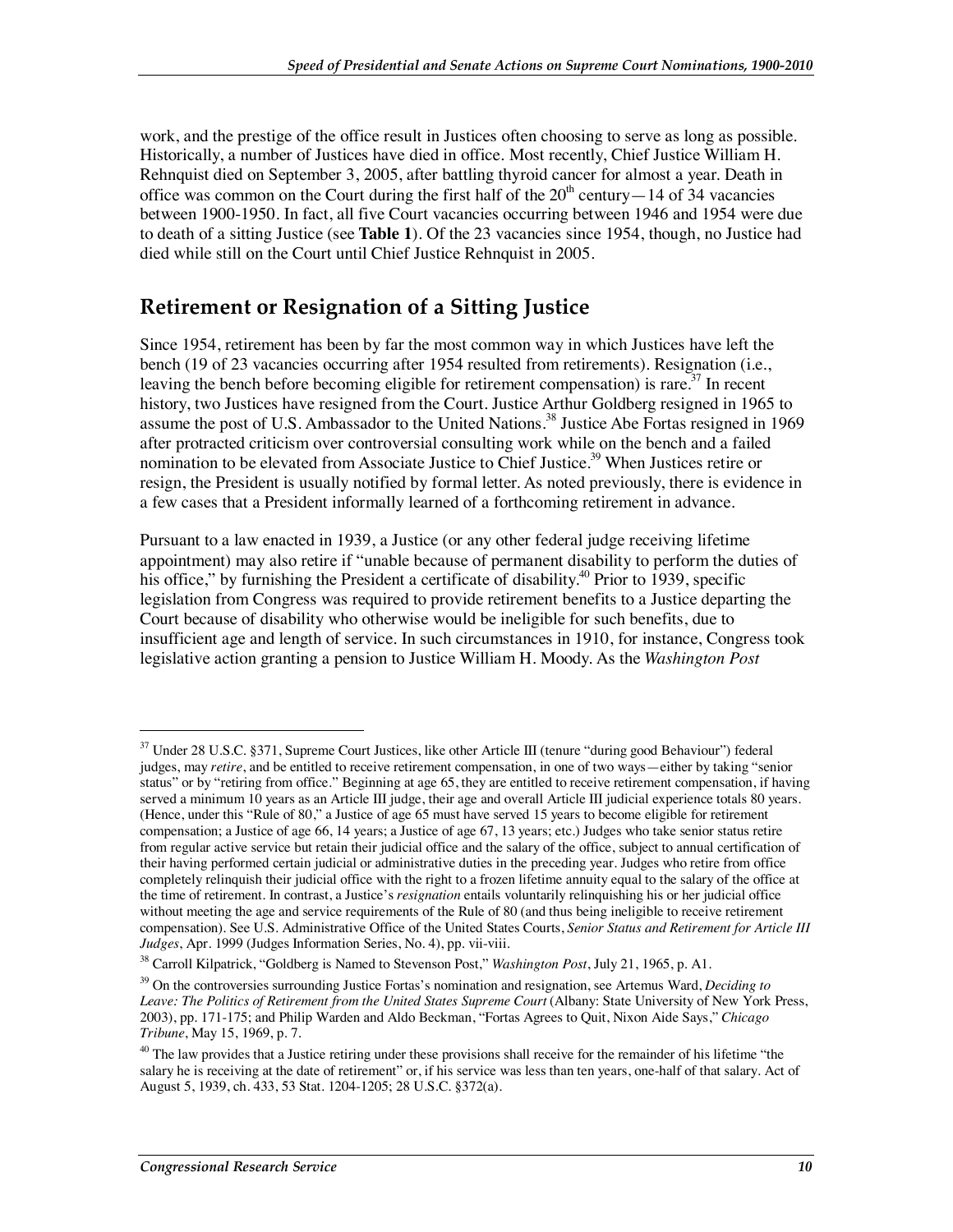reported at the time, although illness had kept Justice Moody from the bench for "almost a year," he was not yet eligible for retirement.<sup>41</sup>

### **Nomination of a Sitting Justice to Another Position**

When a Chief Justice vacancy arises, the President may choose to nominate a sitting Associate Justice for the Court's top post. If the Chief Justice nominee is confirmed, he or she must, to assume the new position, resign as Associate Justice, requiring a new nominee from the President to fill the newly vacated Associate Justice seat. However, this scenario is relatively rare. During the 1900-2009 period, Presidents attempted to elevate Associate Justices to Chief Justice four times, with the Senate confirming three nominees. Most recently, in 1986, President Ronald Reagan nominated then-Associate Justice William H. Rehnquist to be Chief Justice.<sup>42</sup>

Presidents may also nominate sitting Justices to other political posts, which (if accepted) require resignation from the Court. Between 1900 and 2009, three Justices resigned to pursue other formal public service. In 1916, Justice Charles Evans Hughes resigned to pursue the Republican nomination for President.<sup>43</sup> Justice James F. Byrnes resigned on October 3, 1942, becoming Director of Economic Stability for President Franklin D. Roosevelt.<sup>44</sup> As noted previously, Justice Arthur Goldberg resigned in 1965 to become the U.N. Ambassador.

### **Controversial, Withdrawn, and Rejected Nominations**

When any Court nomination (whether for an Associate or Chief Justice seat) fails in the Senate, the President may either re-submit the nomination or choose another candidate to fill the bench. The entire process thus begins anew. Withdrawals and rejections can greatly increase the amount of time taken to confirm Justices to the Court. Controversial nominees who are eventually confirmed also usually take more time to consider. The late 1960s and early 1970s were one of the most tumultuous periods of nominations and rejections in the Court's history. On May 14, 1969, Justice Abe Fortas resigned from the bench. Fortas had been embroiled in a scandal surrounding his consulting income, and failed to win confirmation as Chief Justice when President Johnson nominated him to the seat in  $1968<sup>45</sup>$  Previously, on October 14, 1968, President Johnson had withdrawn the Fortas nomination as well as the nomination of Homer Thornberry to fill the vacancy that would have been created by Fortas's elevation. The Senate rejected President Richard M. Nixon's first two nominees to the Fortas seat—Clement F. Haynsworth, Jr. and G. Harrold Carswell.<sup>46</sup> President Nixon's third choice, Harry A. Blackmun, was not confirmed until May 12, 1970—almost a year after Fortas's resignation.

<sup>41 &</sup>quot;Moody Will Retire," *Washington Post*, June 15, 1910, p. 1.

<sup>&</sup>lt;sup>42</sup> The other Associate Justices nominated for Chief Justice during the period were: Edward D. White (1910), Harlan F. Stone (1941), and Abe Fortas (1968). As noted previously, Justice Fortas's nomination failed to receive Senate confirmation.

<sup>43 &</sup>quot;Hughes, With Words That Ring, Obeys Call to Lead Republicans," *Washington Post*, June 11, 1916, p. 1.

<sup>44</sup> Associated Press, "Byrnes Resigns From Bench in Letter to President," *New York Times*, Oct. 4, 1942, p. 45.

<sup>45</sup> On the controversies surrounding Justice Fortas's nomination and resignation, see Ward, *Deciding to Leave*, pp. 171- 175; and Philip Warden and Aldo Beckman, "Fortas Agrees to Quit, Nixon Aide Says," *Chicago Tribune*, May 15, 1969, p. 7.

<sup>&</sup>lt;sup>46</sup> Haynsworth and Carswell were both rejected due to Senate doubts about their personal views and professional qualifications. For a summary of these and other cases of rejected Supreme Court nominees, see CRS Report RL31171, (continued...)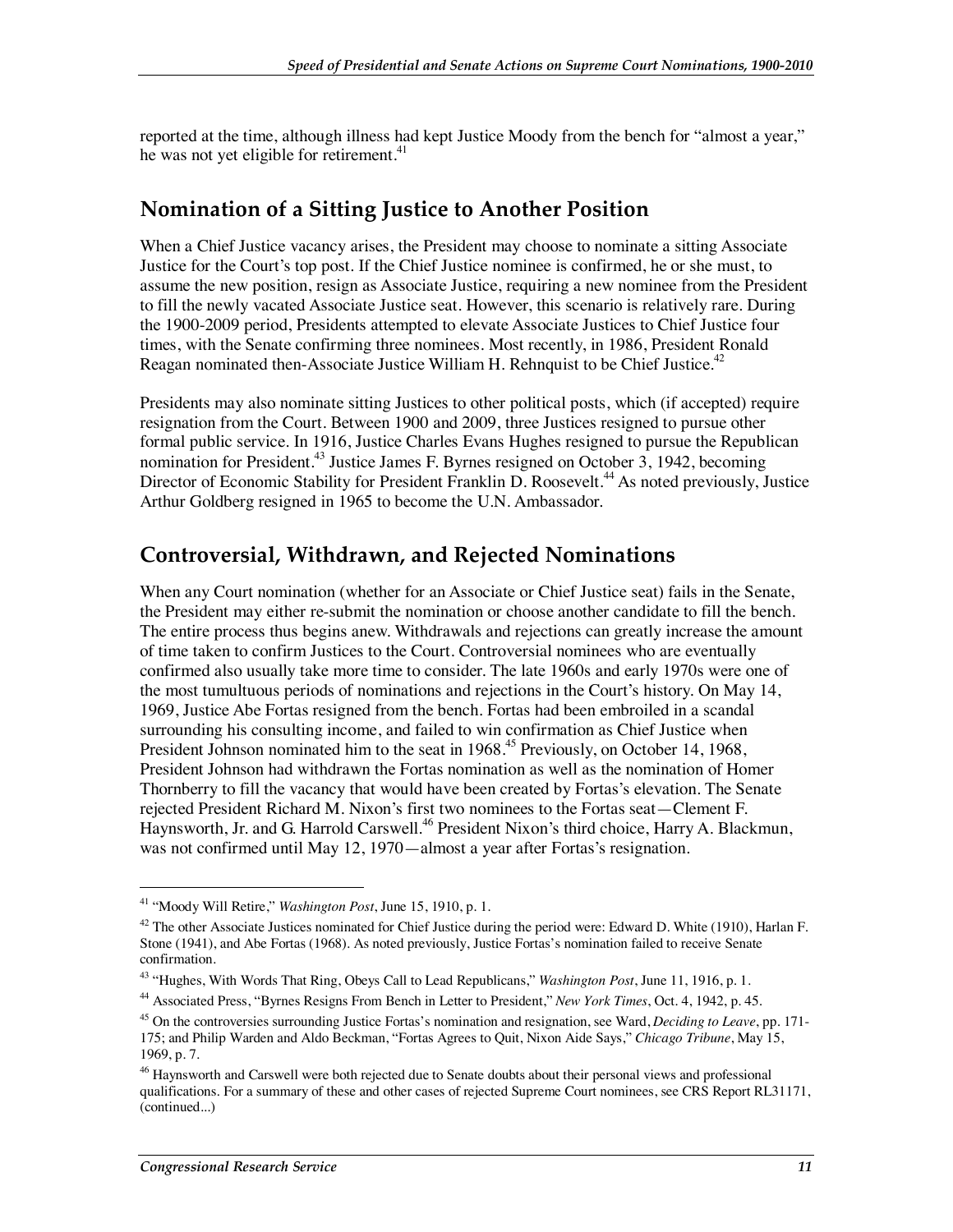## **Data Presentation**

**Table 1** (at the end of this report) lists dates for the following events regarding each nomination to the Supreme Court since 1900: (1) when the actual or prospective vacancy apparently became known to the President, (2) when the President announced the nominee, (3) when the Senate Judiciary Committee held its first hearing on the nominee, (4) when final committee action took place, and (5) when final Senate action took place. **Table 2** presents the number of days elapsed for six related time intervals: (1) from when the President apparently learned of the actual or prospective vacancy to the his announcement of a new nominee, (2) from the nomination announcement to the first Judiciary Committee hearing, (3) from the first hearing to the committee's final action, (4) from the committee's final action to the Senate's final action, (5) from nomination announcement to final Senate action (duration of total Senate action), and (6) from the vacancy starting date (when the President apparently first became aware of the opportunity to make a nomination) to final Senate action. **Table 3** provides summary statistics for the number of days elapsed during each of these intervals, for all nominations from 1900 until 2009, and for two periods within those dates  $-1900-1980$  and 1981-2009.<sup>47</sup> As discussed later in this report, those periods were chosen because the data indicate a sharp difference in the pace of most nominations before and after 1980.

### **Date of Actual or Prospective Vacancy**

As noted previously, it is often difficult or impossible to determine the specific date that a President first knew he would have the opportunity to name a new Justice to the Supreme Court. The President always has the constitutional obligation to make nominations to the Court when vacancies arise, and is certainly aware of the possibility that vacancies could arise at any time. However, the "Actual or Prospective Vacancy Became Known to President" columns in **Table 1** and **Table 2** focus on documented, specific instances when the President knew he had, or soon would have, the opportunity to name a new Justice to the Court.<sup>48</sup> These dates are based on extensive research about when the Justice's impending departure (or death) was made public, and whether the President had advance knowledge of the vacancy before it became public. In cases in which research revealed no public evidence that the President had advance notice (or in which the

**.** 

<sup>(...</sup>continued)

*Supreme Court Nominations Not Confirmed, 1789-2008*, by Henry B. Hogue, Supreme Court Nominations Not Confirmed, 1789-2008, by Henry B. Hogue.

<sup>&</sup>lt;sup>47</sup> In **Table 3**, the median amount of time from vacancy to final Senate action within each time period does not necessarily equal the sum of the medians for each stage in the nomination-and-confirmation process. Likewise, the median lengths of time for all Senate actions (i.e., from nomination announcement to final Senate action) within each time period do not equal the sum of the medians for each stage. The median identifies the mid-point for individual sets of observations. Because each stage of the process can have a different number of observations, and because the data are also not a "normal" (i.e., "bell-shaped") distribution, the sum of the medians for individual stages generally is not equal to the median for the entire period. For more information, see chapter 4 in Ya-lun Chou, *Statistical Analysis for Business and Economics* (New York: Elsevier, 1989).

<sup>48</sup> In **Table 1** and **Table 2**, actual vacancies are those that already have been announced or occurred (i.e., a sitting Justice announces a retirement date or dies). Prospective vacancies, for the purposes of this report, are not merely speculative. They require firm notice, either through notification from a sitting Justice or major media accounts, that a Justice will leave the Court imminently, even if an exact date is not specified.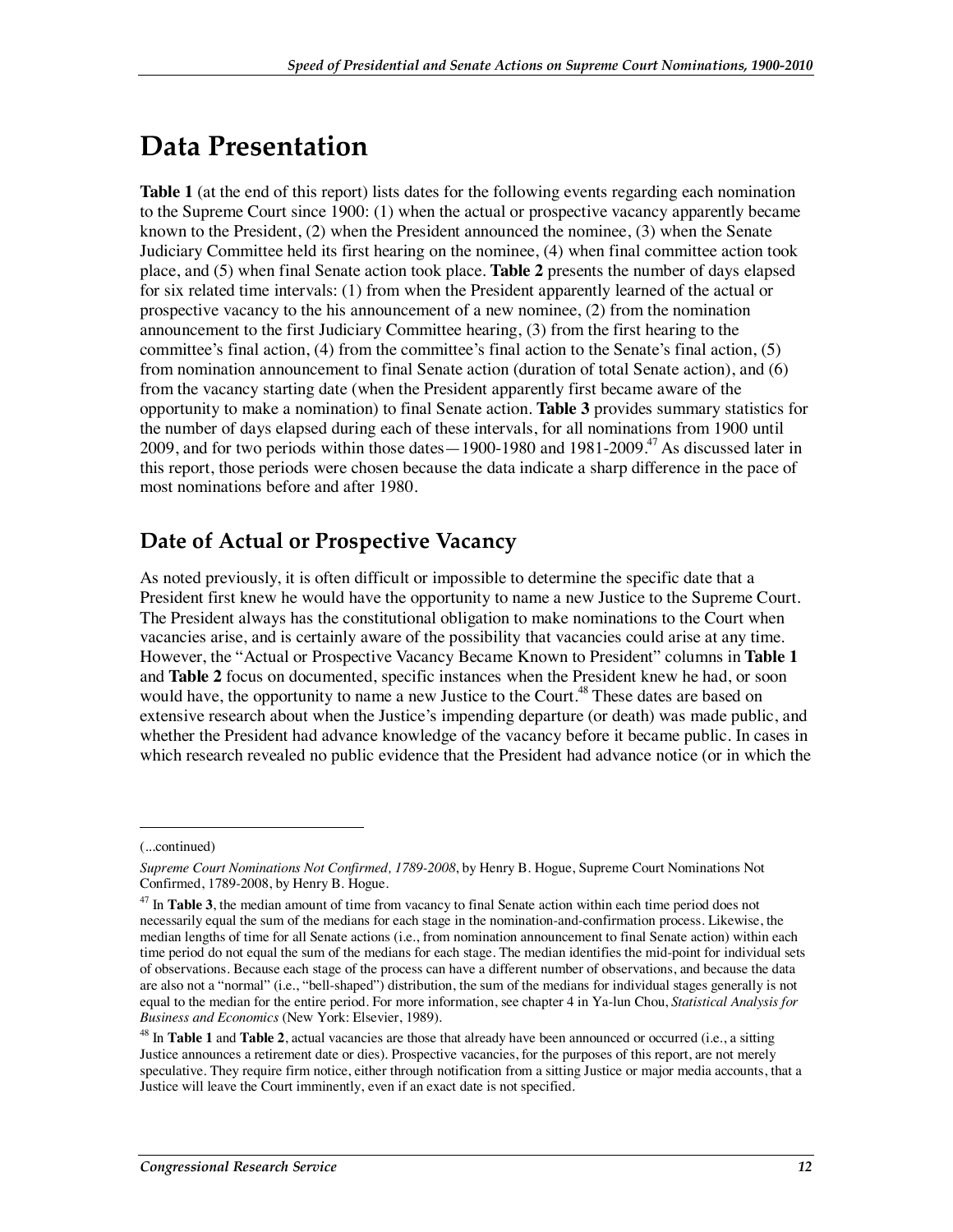data are inconclusive), the date of the first public account of the vacancy marks the beginning of the process (the "When" column in **Table 1** and **Table 2**).<sup>49</sup>

For example, Justice Sandra Day O'Connor announced her retirement, pending confirmation of a successor, on July 1, 2005. There is no evidence that President George W. Bush definitely knew that O'Connor would retire until her announcement. Therefore, July 1, 2005, is used as the starting point for what became the Associate Justice nomination of John G. Roberts, Jr.<sup>50</sup> On the other hand, although Chief Justice Warren Burger's retirement letter to Ronald Reagan was not released until June 17, 1986, President Reagan's public papers reveal that Burger informed the President of his decision to retire on May  $27$ , 1986.<sup>51</sup> Therefore, May 27, 1986, is used as the starting point for what became the William H. Rehnquist elevation to Chief Justice. Notes throughout **Table 1** and **Table 2** provide information on historical context.

### **Announcement-of-Nominee Date**

Unless otherwise noted, the "President's Announcement-of-Nominee" date in **Table 1** is the day when the President announced his nomination to the public or released the text of his nomination letter (whichever came first). This date is significant because it marks the Senate's first opportunity to begin considering the nomination, even if informally. There are a few cases, explained by table notes, in which Presidents announced their decisions less formally, but still publicly. For example, President Harry S. Truman casually told reporters during a July 28, 1949, press conference that he had offered an Associate Justice nomination to then-Attorney General Thomas C. Clark, even though Clark had not yet accepted the nomination.<sup>52</sup> As discussed previously, in some cases, the announcement date differs by days or even weeks from the date the nomination was formally submitted to the Senate.

### **Use of Medians to Summarize Intervals**

**Table 2** provides the duration of each major interval in the process of nominating and considering Supreme Court Justices.<sup>53</sup> **Table 3** provides the *median* number of days for each major interval in

<sup>&</sup>lt;sup>49</sup> This report, it should be re-emphasized, bases the starting point at when Presidents apparently learned of actual or prospective Court vacancies. These dates are based on published information or information obtained from presidential archives. Readers should be alerted, as a caveat, that there might well have been instances, unreported at the time as well as still unknown to present-day scholars, in which various Presidents privately were alerted of upcoming Court vacancies or had reasons to believe that vacancies were imminent in advance of the starting dates listed in this report. To the extent that such instances are unaccounted for, the full extent of time during which such Presidents were aware of prospective Court vacancies and were able to consider future Court candidates before publicly announcing their choices, is under-measured in this report.

<sup>&</sup>lt;sup>50</sup> As noted elsewhere in this report, President George W. Bush withdrew Roberts's nomination as Associate Justice on Sept. 5, 2005.

<sup>&</sup>lt;sup>51</sup> President Reagan had a private conversation with Chief Justice Burger on May 27, 1986, when Burger alerted the President to his impending retirement ("Remarks on the Resignation of Supreme Court Chief Justice Warren E. Burger and the Nominations of William H. Rehnquist To Be Chief Justice and Antonin Scalia To Be an Associate Justice," U.S. National Archives and Records Administration, Office of the Federal Register, *Public Papers of the Presidents of the United States: Ronald Reagan, 1986*, vol. 2 (Washington: GPO, 1989) p. 781).

 $52$  President Truman did not announce that Clark had accepted the nomination until Aug. 1, 1949 (Edward T. Folliard, "Clark Accepts High Court Proffer," *Washington Post*, Aug. 2, 1949), p. 1.

<sup>&</sup>lt;sup>53</sup> When calculating durations, the date on which the final event occurs is not counted as a full day. For example, if committee hearings began on July 12 and the committee took its final action on July 13, the duration is one day, not two. For cases in which durations are less than one day (i.e., the committee final action and final Senate vote took place (continued...)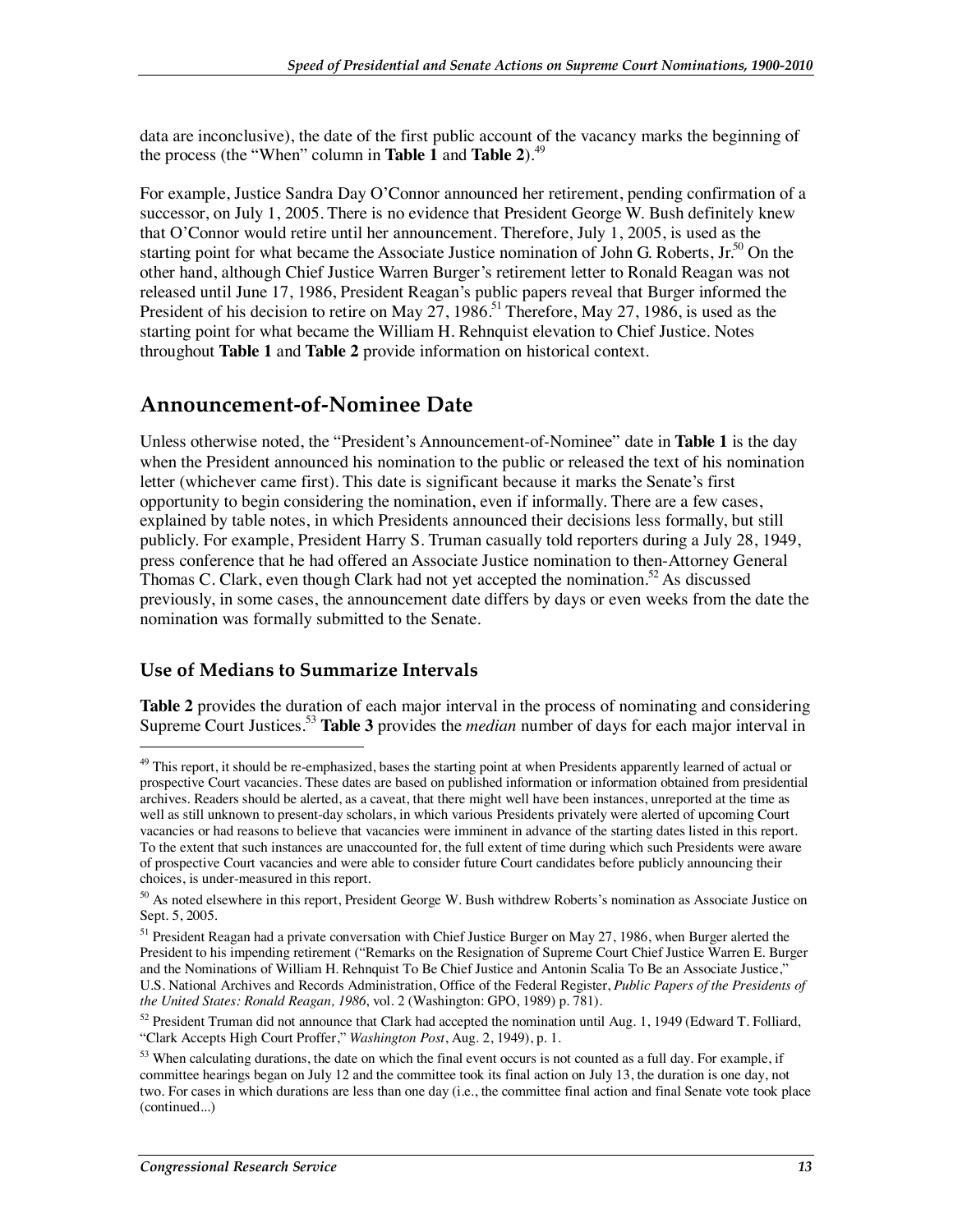the process. The median is the middle number in a set of observations (in this case, the number of days involved in each stage of considering Supreme Court nominations). The median is generally the preferred measure of central tendency in social science research.<sup>54</sup> As statistician William H. Greene notes, "Loosely speaking, the median corresponds more closely than the mean to the middle of a distribution [group of numbers]. It is unaffected by extreme values."<sup>55</sup> In other words, the median represents the best example of the "average" case, regardless of extremely short or long individual confirmations.

However, in describing the speed of the Supreme Court nomination-and-confirmation process, even median values should be considered carefully. Each nomination is different, and political context and historical factors can have a major impact on when various events occur. Several factors affecting individual nominations to the Court are discussed later in this report.

## **The Duration of the Nomination-and-Confirmation Process**

During the entire period covered by this report (1900-2009), the President and the Senate have each taken varying amounts of time to act on Supreme Court nominations and confirmations. As **Table 3** shows, from 1900-2009, Presidents took a median of 28 days after a vacancy occurred to announce their nominees, compared with a median of 23 days for final Senate action once the nomination was announced. The entire process, from actual or prospective vacancy to final Senate action, lasted a median of 78 days from 1900-2009.

However, the amount of time involved in each stage of the nomination-and-confirmation process varies widely when individual cases are examined. Some Supreme Court nominations are unusually fast, coming immediately on the heels a sitting Justice's departure from the bench. In these cases, the President almost certainly knew in advance of the outgoing Justice's intention to retire yet delayed announcement of the retirement to coincide with announcing a new nominee. For example, on May 27, 1986, President Reagan simultaneously announced the retirement of Chief Justice Warren Burger, the elevation of William H. Rehnquist to Chief Justice, and the nomination of Antonin Scalia to assume the Associate Justice seat being vacated by Justice Rehnquist.<sup>56</sup> On the other hand, some nomination decisions can take months—at least to become public. For example, although Justice Harold H. Burton submitted his retirement letter to President Dwight D. Eisenhower on October 6, 1958, Eisenhower did not publicly announce Potter Stewart's nomination until January 17, 1959—103 days after announcing Justice Burton's

<sup>(...</sup>continued)

on the same day), the duration is listed as 0 days.

<sup>&</sup>lt;sup>54</sup> Although the arithmetic mean (the sum of all observations divided by the number of observations) is the true "average" number, it has the disadvantage of being skewed by extremely high or low values. For an introduction to median versus mean and arguments surrounding when each should be used, see chapter 3 in Alan Agresti and Barbara Finlay, *Statistical Methods for the Social Sciences*, 3<sup>rd</sup> ed. (Upper Saddle River, NJ: Prentice Hall, 1997).

<sup>&</sup>lt;sup>55</sup> William H. Greene, *Econometric Analysis*, 5<sup>th</sup> ed. (Upper Saddle River, NJ: Prentice Hall, 2003, p. 847).

<sup>&</sup>lt;sup>56</sup> As previously noted, although Chief Justice Burger, by letter on June 17, 1986, officially notified President Reagan of his desire to retire, Burger privately informed Reagan of his plans on May 27, 1986 ("Remarks on the Resignation of Supreme Court Chief Justice Warren E. Burger and the Nominations of William H. Rehnquist To Be Chief Justice and Antonin Scalia To Be an Associate Justice," U.S. National Archives and Records Administration, Office of the Federal Register, *Public Papers of the Presidents of the United States: Ronald Reagan, 1986*, vol. 2, p. 781).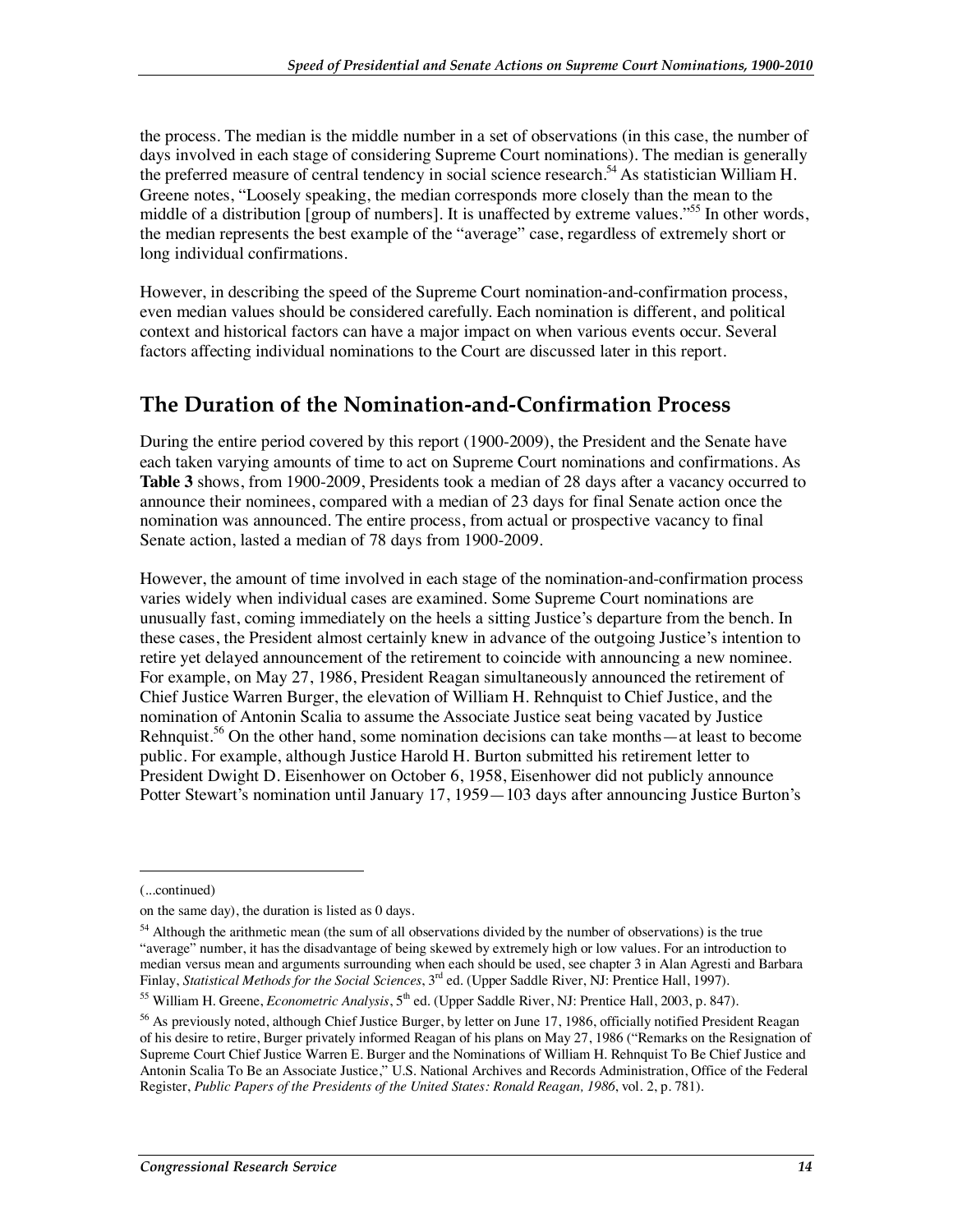retirement. The entire interval between Burton's announced retirement and Stewart's confirmation lasted 211 days, the bulk of the interval due to a long congressional recess.<sup>57</sup>

#### **Changes Since 1981**

The data indicate that the median decision-making intervals surrounding Supreme Court nominations have changed substantially since  $1981$ <sup>58</sup> When comparing Supreme Court nominations from 1900-1980 with those from 1981-2009, five patterns stand out. First, after apparently learning of vacancies, Presidents have typically been quicker to announce nominees since 1981 than in the previous 80 years. As shown in **Figure 1** (and **Table 3**), from 1900-1980, Presidents took a median of 34 days to announce their nominees after apparently learning of vacancies, compared with only 18 days from 1981-2009.

Second, and perhaps most notably, the median interval between the President's announcement of his nominee and the first Judiciary Committee hearing was substantially longer from 1981-2009 than from 1900-1980. As shown in **Figure 1** (and **Table 3**), this period more than quadrupled from 12.5 days during the 1900-1980 period to 50.5 days from 1981-2009. Again, however, context is important. Even before hearings begin, the Senate can be actively working on the nomination. For example, prior to the start of John G. Roberts's hearings (and even before his nomination was submitted to the Senate), Senators met privately with Judge Roberts, and some pressed the White House to release records from Roberts's Department of Justice service.<sup>59</sup> The Harriet Miers and Samuel Alito nominations followed similar patterns.

**.** 

 $57$  Context provides important caveats, as is always the case when exploring median decision-making surrounding Supreme Court nominations. President Eisenhower recess-appointed Justice Stewart because Congress was not in session on Oct. 6, 1958, when Justice Burton announced his retirement. The 85<sup>th</sup> Congress had adjourned *sine die* on Aug. 24, 1958. The President nominated Potter Stewart to the Court on Jan. 17, 1959, after Congress had reconvened for the first session of the  $86<sup>th</sup>$  Congress. Therefore, although the interval between the starting date (Oct. 6, 1958, as shown in **Table 1**) and nomination date (Jan. 17, 1959) is 103 days, and the entire interval from the starting date until final Senate action (May 5, 1959) is 211 days, the President's actual decision-making timetable could also be classified as eight days, or the interval between Burton's retirement announcement (Oct. 6, 1958) and Eisenhower's recess appointment of Justice Stewart (Oct. 14, 1958). Both intervals are used to calculate the median elapsed time from vacancy to nomination announcement. Nonetheless, the long intervals have a minimal impact on computing the median durations between stages in the process because the median is less sensitive than the mean to extremely high or low values.

<sup>&</sup>lt;sup>58</sup> For an analysis of the decision-making speed surrounding Supreme Court nominations between 1962-1987, see CRS Report 87-576, *The Speed With Which Action Has Been Taken on Supreme Court Nominations in the Last 25 Years*, by Denis Steven Rutkus (out of print but available from author).

<sup>59</sup> See, for example, Charles Babington, "Access to Records May Be a Sticking Point; Democrats Push for Prompt Review," *Washington Post*, July 28, 2005, p. A6; and Mike Allen and Jo Becker, "A Clash Over Roberts Documents; Justice Department Balks at Senate Democrats' Demands," *Washington Post*, Aug. 7, 2005, p. A4.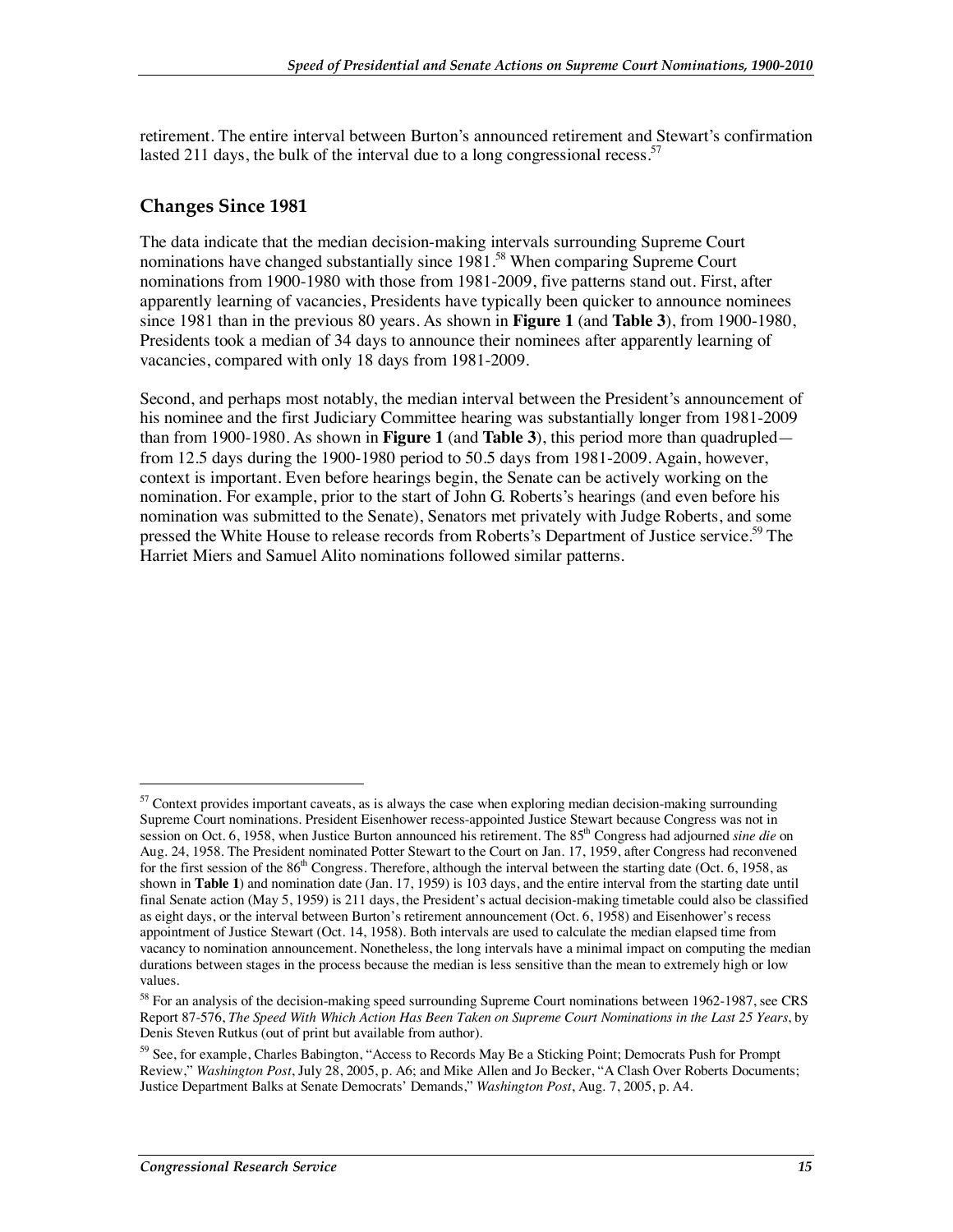

**Figure 1. Speed in Days of Intervals Surrounding Supreme Court Nominations and Confirmations, 1900-2009** 

**Source:** Computations based on data compiled by the CRS authors. See **Table 3** for rounding information.

**Note:** Intervals in the figure refer to median number of days.

Third, committee and floor action from 1981-2009 also took slightly longer than prior to 1981. From 1981-2009, the Judiciary Committee took a median of 14.5 days to reach a decision after starting hearings, while the interval between final committee action and final Senate action took eight days (compared with six and three days respectively from 1900-1980).

Fourth, as shown in **Figure 1** (and **Table 3**), total Senate activity (the interval between the President's announcement of the nominee and final Senate action) increased from a median of 17 days (1900-1980) to 80.5 days (1981-2009).

Finally, the entire nomination-and-confirmation process took substantially longer after 1980 than during the previous 80 years. The median duration for the entire process (from when the President apparently became aware of a vacancy until the Senate's final action on the nomination) was almost twice as long from 1981-2009 than during 1900-1980 (111.5 days versus 59 days, respectively).

### **Factors Influencing the Speed of the Process**

Some elements of the decision-making process surrounding the naming and the confirmation or rejection of Supreme Court nominees are known only to Presidents, nominees, and a few select advisors. Other elements are more obvious. Each nomination has its own political context, making each nomination somewhat different. However, several factors appear to be relatively constant in affecting the speed of Supreme Court nominations and Senate decisions.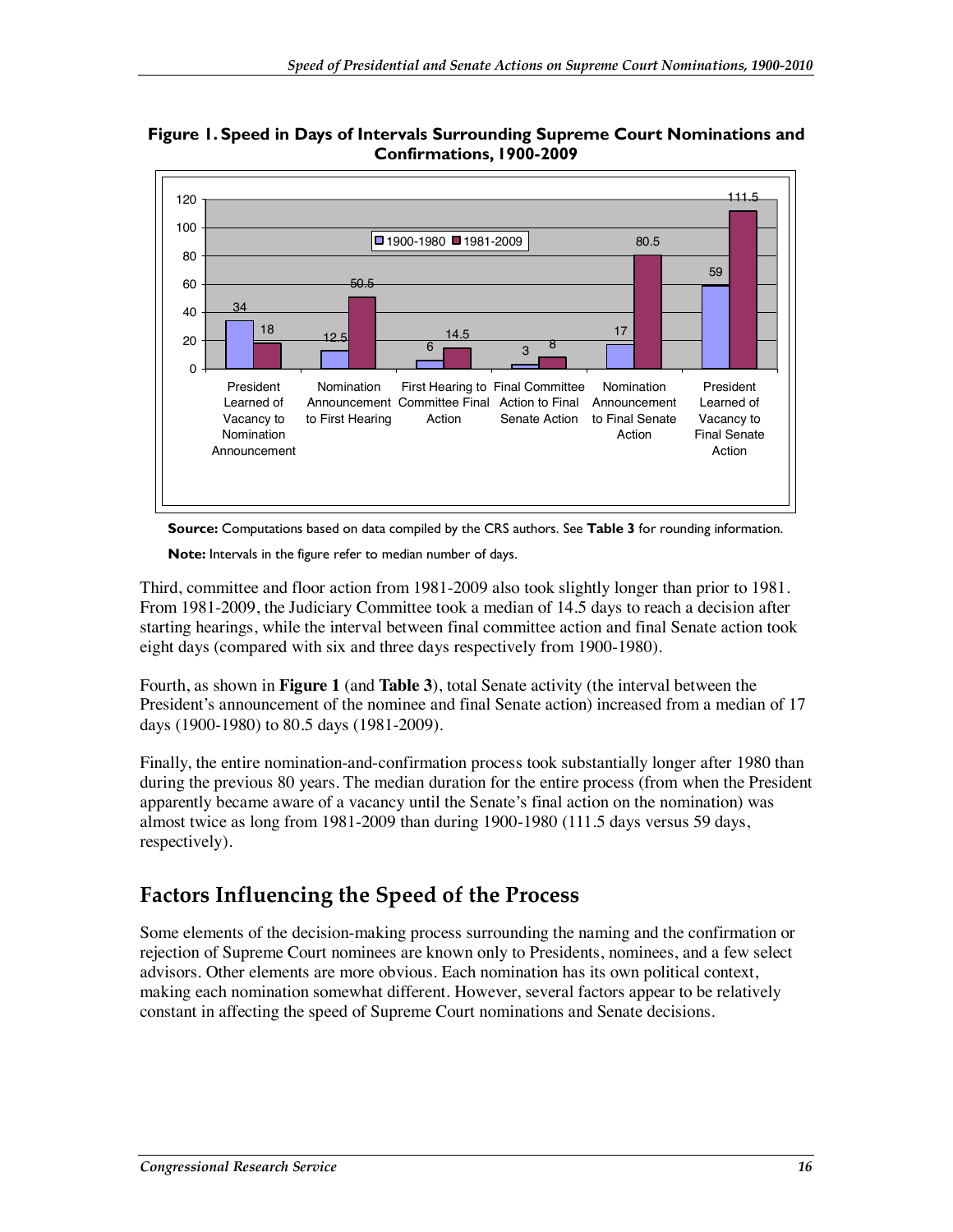### **How the Vacancy Occurs**

How quickly the President announces his nominee and how quickly the Senate considers that nomination can depend on how the vacancy occurred. When Justices die unexpectedly, Presidents can be eager to bring the Court back to full strength as soon as possible. On July 19, 1949, for example, Justice Frank Murphy unexpectedly died of a heart attack after a brief illness.<sup>60</sup> President Harry S. Truman announced his nomination of Thomas C. Clark at a press conference nine days later, on July 28. $^{61}$  The Senate also considered the nomination quickly, beginning hearings on August 9. Clark's entire nomination-and-confirmation process lasted just 30 days. A few months later, Sherman Minton was confirmed even faster—in 24 days—after the death of Justice Wiley B. Rutledge. Nonetheless, sudden death does not guarantee that either the President or the Senate will make nomination-and-confirmation decisions quickly. For example, when Justice Rufus W. Peckham died unexpectedly on October 24, 1909, President William Howard Taft waited 50 days to announce a nominee. Once Taft announced his choice, the Senate confirmed Horace H. Lurton seven days later.

Retirements and resignations are often expected, allowing the President time to prepare for his choice even before an official announcement that a sitting Justice will step down. For example, at the time of his retirement, Justice William O. Douglas's health had been so poor and abilities allegedly in such decline that seven of his fellow Justices voted on October 17, 1975, to "effectively strip Douglas of his power" and excluded the aging Justice from deliberations.<sup>62</sup> By the time Justice Douglas officially wrote to President Gerald R. Ford on November 12, 1975, announcing his retirement, the President was prepared to act quickly. He announced the nomination of John Paul Stevens just 16 days later. Congress, too, acted quickly, confirming Stevens 19 days later, on December 17, 1975.

Sometimes, though, even when retirements or resignations come with advance notice, the process moves slowly. For example, Justice Harry A. Blackmun privately told President William J. Clinton around January 1, 1994, that he was planning to leave the Court. Soon afterward, the White House staff began quietly considering replacements.<sup>63</sup> However, President Clinton did not publicly announce Justice Blackmun's retirement until April 6, did not publicly announce Judge Stephen G. Breyer's nomination until May 13, and did not formally nominate Breyer until May  $17<sup>64</sup>$  The Judiciary Committee began hearings 60 days after the nomination was announced, and the entire process surrounding Breyer's nomination lasted 209 days. However, decisions affecting the nomination were apparently being made even before Blackmun's retirement became public knowledge.

**.** 

<sup>60</sup> For a profile of Murphy and his death, see *Chicago Daily Tribune*, "Justice Murphy Dies of Heart Attack at 59," *Chicago Daily Tribune*, July 20, 1949, p. 2.

<sup>&</sup>lt;sup>61</sup> President Truman did not announce that Clark had accepted the nomination until Aug. 1, 1949 (Edward T. Folliard, "Clark Accepts High Court Proffer, *Washington Post*, Aug. 2, 1949, p. 1).

<sup>&</sup>lt;sup>62</sup> Justice Byron R. White disagreed with the decision. See Ward, *Deciding to Leave*, p. 187.

<sup>63</sup> Tony Mauro, "How Blackmun Hid Retirement Plans," *New Jersey Law Journal*, Apr. 25, 1994, p. 18.

<sup>64</sup> U.S. National Archives and Records Administration, Office of the Federal Register, *Public Papers of the Presidents of the United States: William J. Clinton, 1994*, vol. 1 (Washington: GPO, 1995), p. 597.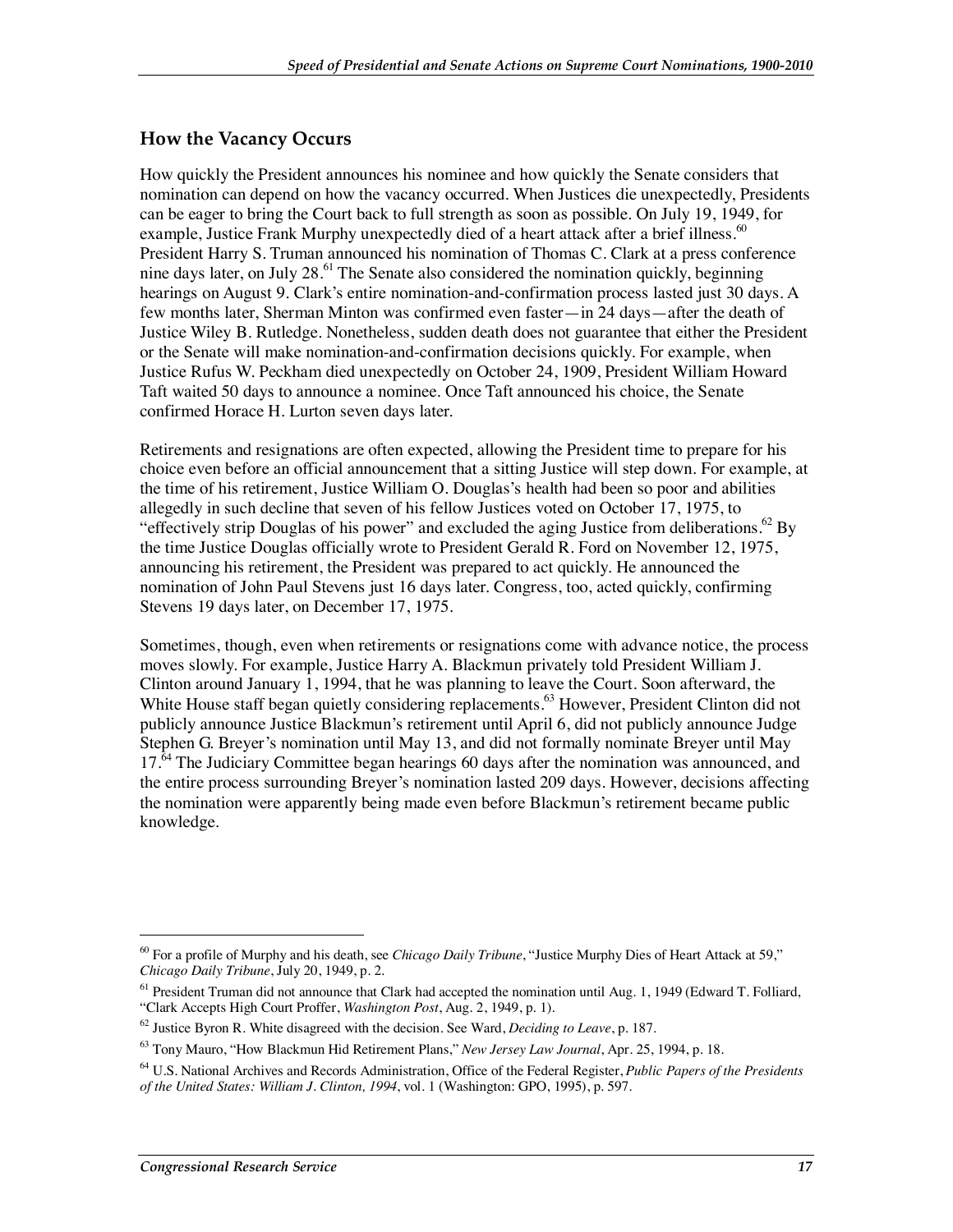#### **The Senate's Schedule**

Congress's schedule, especially whether the Senate is in session at all, plays an important role in how long Supreme Court nominations take to reach a conclusion. In the early 1900s, several vacancies arose during summer recess or election years when Congress was away from the Capitol. In 1910, for example, Congress adjourned on June 25 and did not return until December 5—a break of more than five months.<sup>65</sup> In the interim, Chief Justice Melville W. Fuller died of a heart attack on July 4.<sup>66</sup> As press coverage noted at the time, although potential nominees were immediately considered, President William Howard Taft waited to formally submit a nomination to the Senate until Congress reconvened.<sup>67</sup> On December 12, five days after the Senate reconvened, President Taft announced and formally submitted to the Senate his nomination of former Senator Edward D. White of Louisiana to be Chief Justice. That same day, without referring the nomination to the Judiciary Committee, the Senate quickly confirmed Senator White.

Three times during the 1950s, President Eisenhower resorted to recess appointments when Justices died or announced their retirement after Congress had already adjourned for the year.<sup>68</sup> In each case, President Eisenhower formally submitted the nomination after the Senate convened the following January. Of the five persons whom he nominated to the Court, three first received recess appointments and served as Justices before being confirmed—Earl Warren (as Chief Justice) in 1953, William Brennan in 1956, and Potter Stewart in 1958. President Eisenhower's recess appointments, however, generated controversy, prompting the Senate in 1960, voting closely along party lines, to pass a resolution expressing opposition to Supreme Court recess appointments in the future. $\frac{6}{5}$ 

<sup>65</sup> U.S. Congress, Joint Committee on Printing, *2003-2004 Official Congressional Directory: 108th Congress* (Washington: GPO), p. 517.

<sup>66 &</sup>quot;Justice Fuller Dies Suddenly," *Washington Post*, July 5, 1910, p. 1.

 $67$  In addition to waiting for the Senate to return, President Taft reportedly considered more than 200 nominees, a far more thorough process than the media predicted after Fuller's death (ibid. and "White Heads Bench," *Washington Post*, Dec. 13, 1910, p. 1).

<sup>&</sup>lt;sup>68</sup> The discussion of recess appointments in the following two paragraphs is adapted from CRS Report RL31989, *Supreme Court Appointment Process: Roles of the President, Judiciary Committee, and Senate*, by Denis Steven Rutkus.

 $^{69}$  Adopted by the Senate on Aug. 29, 1960, by a 48-37 vote, S.Res. 334 expressed the sense of the Senate that recess appointments to the Supreme Court "should not be made, except under unusual circumstances and for the purpose of preventing or ending a demonstrable breakdown in the administration of the Court's business." Proponents of the resolution contended, among other things, that judicial independence would be affected if Supreme Court recess appointees, during the probationary period of their appointment, took positions to please the President (in order not to have the President withdraw their nominations) or to please the Senate (in order to gain confirmation of their nominations). It also was argued that Senate investigation of nominations of these recess appointees was made difficult by the oath preventing sitting Justices from testifying about matters pending before the Court. Opponents, however, said, among other things, that the resolution was an attempt to restrict the President's constitutional recess appointment powers and that recess appointments were sometimes called for in order to keep the Court at full strength and to prevent evenly split rulings by its members. See "Opposition to Recess Appointments to the Supreme Court," debate in the Senate on S.Res. 334, *Congressional Record*, vol. 106, Aug. 29, 1960, pp. 18130-18145. See also CRS Report RL32971, *Judicial Recess Appointments: A Legal Overview*, by T. J. Halstead. For an overview of judicial recess appointments during the George W. Bush presidency (none of which were to the Supreme Court), see CRS Report RL33310, *Recess Appointments Made by President George W. Bush*, by Henry B. Hogue and Maureen Bearden, Recess Appointments Made by President George W. Bush, by Henry B. Hogue and Maureen Bearden.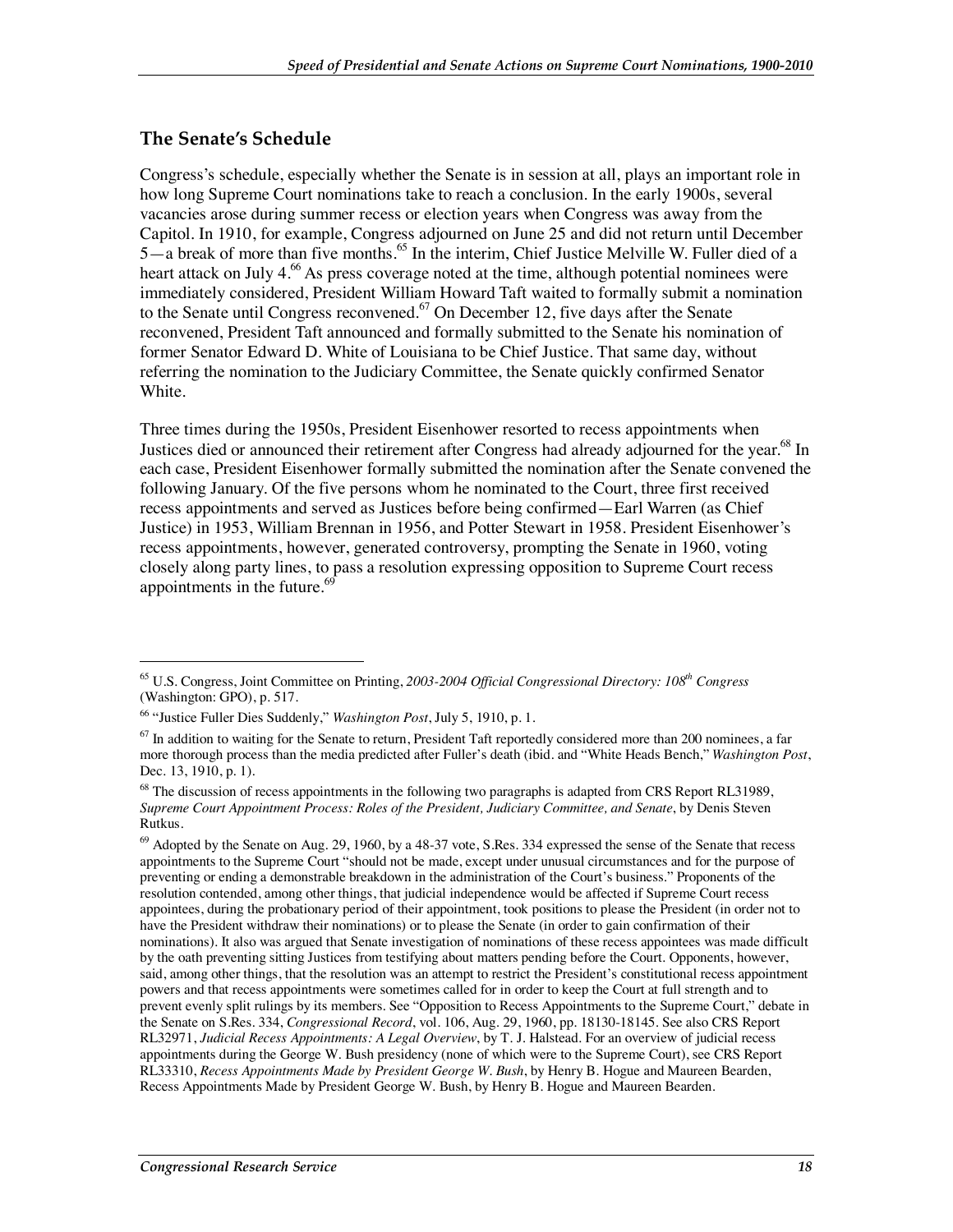President Eisenhower's actions were the most recent recess appointments to the Supreme Court, and recess appointments to the lower federal courts also have become relatively rare since the late 1960s. While a President's constitutional power to make judicial recess appointments was upheld by a federal court in 1985,<sup>70</sup> such appointments, when they do occur, may cause controversy, in large part because they bypass the Senate and its "advice and consent" role. Because of the criticisms of judicial recess appointments in recent decades, the long passage of time since the last Supreme Court recess appointment, and the relatively short duration of contemporary Senate recesses (which arguably undercuts the need for recess appointments to the Court), a President in the  $21<sup>st</sup>$  century might be expected to make a recess appointment to the Supreme Court only under the most unusual of circumstances. $71$ 

Today, Congress's availability is less of an obstacle to speedy consideration of nominations than in the past. Given Congress's increasingly year-round schedule, extended decision-making is more often the result of waiting for presidential decisions, background investigations of nominees, or preparations for Judiciary Committee hearings.

#### **Committee Involvement and Institutional Customs**

Today, it would be highly unusual for the Judiciary Committee not to hold Supreme Court confirmation hearings lasting at least a few days. In the past, however, the Judiciary Committee often handled Supreme Court nominations without holding hearings at all. As **Table 1** shows, of the 22 nominees to the Court from 1900 to 1937, only three had Judiciary Committee hearings (Louis D. Brandeis in 1916, Harlan F. Stone in 1925, and John J. Parker in 1930 (whose nomination was eventually rejected)). In contrast, of the 41 nominees after 1937, only three *did not* have hearings.72 Nominees did not begin regularly testifying at their own hearings until John M. Harlan did so in 1955.73

When the Judiciary Committee holds hearings, Senate floor consideration can be pushed back sometimes by weeks or even months. Controversial nominees often spur protracted hearings. For

**.** 

<sup>&</sup>lt;sup>70</sup> *U.S. v. Woodley*, 751 F.2d 1008 (9<sup>th</sup> Cir. 1985).

 $71$  A notable, relatively recent instance in which the possibility of a recess appointment to the Supreme Court was raised occurred on July 28, 1987, when Senate Minority Leader Robert Dole observed that President Reagan had the constitutional prerogative to recess appoint U.S. appellate court judge Robert H. Bork to the Court. Earlier that month Judge Bork had been nominated to the Court, and at the time of Senator Dole's statement, the chair of Senate Judiciary Committee, Sen. Joseph R. Biden, Jr. had scheduled confirmation hearings to begin on September 15. With various Republican Senators accusing Senate Democrats of delaying the Bork hearings, Senator Dole offered as "food for thought" the possibility of President Reagan recess appointing Judge Bork during Congress's August recess. See Michael Fumento, "Reagan Has Power To Seat Bork While Senate Stalls: Dole," *Washington Times*, July 28, 1987, p. A3; also, Edward Walsh, "Reagan's Power To Make Recess Appointment Is Noted," *Washington Post*, July 28, 1987, p. A8. Judge Bork, however, did not receive a recess appointment and, as a Supreme Court nominee, was rejected by the Senate in a 58-42 vote on Oct. 23, 1987.

<sup>72</sup> This number does not include instances such as the John G. Roberts *Associate Justice* nomination, in which the Judiciary Committee did not have the opportunity to hold hearings. Hearings before the Judiciary Committee were dispensed with for three nominees: Frank Murphy in 1939, James F. Byrnes in 1941, and Harold H. Burton in 1945, all of whom had prior service in high public office. Murphy had previously served as Governor of Michigan and U.S. Attorney General. Byrnes was a sitting Senator from South Carolina when nominated to the Court. Harold H. Burton was a Senator from Ohio. (Biographical information obtained from the Federal Judicial Center's Federal Judges Biographical Database, available at http://www.fjc.gov/public/home.nsf/hisj).

<sup>73</sup> See CRS Report RL31989, *Supreme Court Appointment Process: Roles of the President, Judiciary Committee, and Senate*, by Denis Steven Rutkus.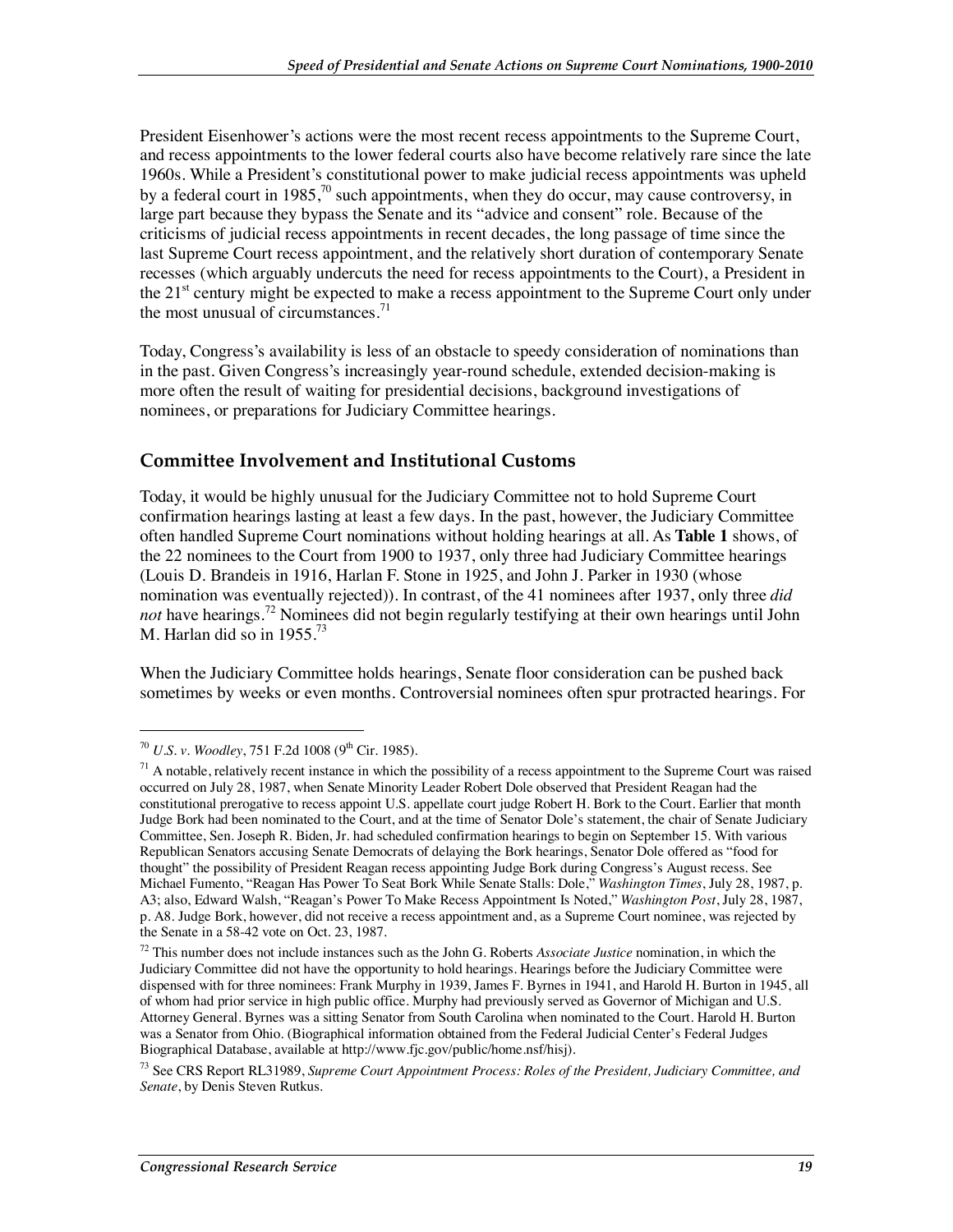example, the Judiciary Committee spent 19 days considering Justice Louis D. Brandeis's nomination in 1916, and the interval between the start of hearings and final committee action lasted 105 days. The final Senate vote came eight days later. More recently, the Judiciary Committee, after learning of President Ronald Reagan's selection of Robert H. Bork, took 76 days to hold its first day of hearings on the nomination, and then 21 more days to conclude action on the nomination.

Senate custom plays an especially large role when sitting or former Senators are nominated to the Court. The Senate has almost always considered their colleagues' nominations to the Court within days of receiving the nomination, often without committee hearings or floor debate.<sup>74</sup> For example, although President Taft waited five months to nominate Edward D. White (a former Senator from Louisiana) for Chief Justice, the Senate confirmed the nomination with no debate in less than one hour.<sup>75</sup> Since 1900, three sitting Senators—Hugo L. Black of Alabama (1937), James F. Byrnes of South Carolina (1941), and Harold H. Burton of Ohio (1945)—have been nominated to the Court, and all were quickly confirmed.<sup>76</sup> Senators George Sutherland of Utah (1922) and Sherman Minton of Indiana (1949) were nominated to the Court after having concluded their Senate service. Sutherland was confirmed on the same day on which President Warren Harding announced the nomination, and Minton was confirmed in 19 days.

The decades since 1945 have yet to test again the Senate tradition of bypassing the Judiciary Committee when the Supreme Court nominee is a sitting U.S. Senator; no President since then has nominated a sitting Senator. The last *former* Senator to be nominated to the Court, in 1949, was Judge Sherman Minton of Indiana. (After defeat for re-election to the Senate in 1940, he had been appointed by President Franklin D. Roosevelt to a federal appellate court judgeship.) In a break with tradition, the Supreme Court nomination of former Senator Minton was referred to the Judiciary Committee, and Senate confirmation followed the day after the committee approved the nomination.

### **Controversial Nominations**

As noted previously, withdrawn, rejected, or controversial nominations can substantially lengthen the process. In these cases, although Presidents often name nominees fairly quickly, consideration of the nominations can be drawn out in the Senate. During Judge Robert H. Bork's controversial nomination, for example, Senate consideration of Bork lasted more than a month, from the first Judiciary Committee hearing on September 15, 1987, until the Senate's floor vote to reject the nomination on October 23, 1987. The entire process—from President Reagan's announcement of his intention to nominate Bork to Senate rejection—took 119 days.

Controversy can also delay confirmation of nominees who are ultimately successful. Despite a relatively quick nomination-and-confirmation process of 42 days in late 1924 and early 1925 for then-Attorney General Harlan F. Stone, his nomination was temporarily set back when it was recommitted to the Senate Judiciary Committee, apparently because of Stone's investigation as

**.** 

 $74$  For additional background information on Senators giving current or former colleagues deference when nominated to the Court, see Rutkus, *Supreme Court Appointments Process*, pp. 17-18.

<sup>75 &</sup>quot;White Heads Bench," *Washington Post*, Dec. 13, 1910, p. 1.

<sup>&</sup>lt;sup>76</sup> Senators Burton and Byrnes's nominations were not referred to the Judiciary Committee. Sen. Black's nomination was referred to the committee, which recommended his confirmation, although by a divided 13-4 vote.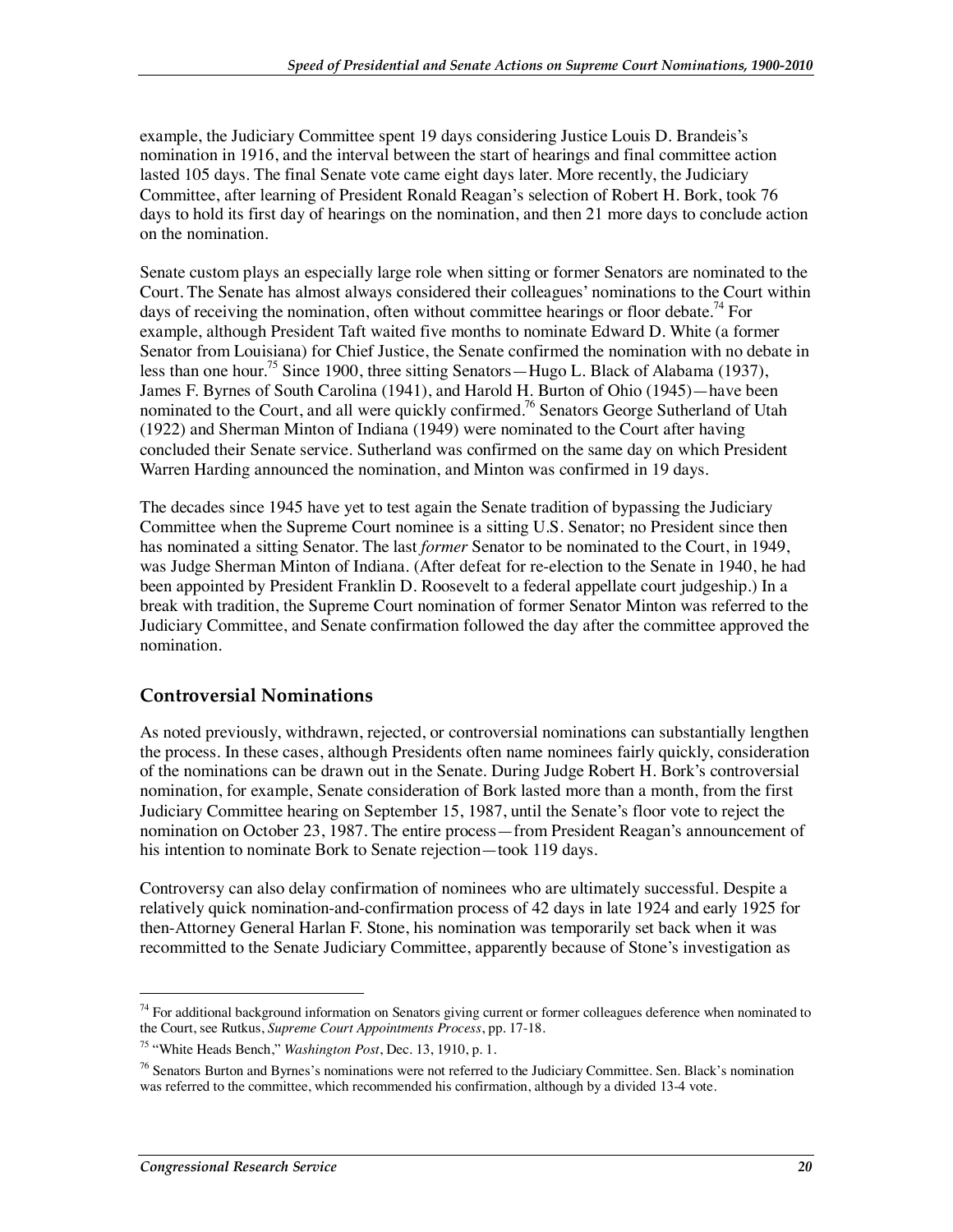Attorney General of Senator Burton K. Wheeler.<sup>77</sup> More recently, although Judge Clarence Thomas narrowly won confirmation in 1991, nominating and confirming him took 110 days, including a second round of Judiciary Committee hearings surrounding law professor Anita Hill's allegations against Thomas of sexual harassment.

## **Discussion and Conclusions**

Understanding how long the previous Supreme Court nomination-and-confirmation process has taken, and what factors affected that schedule, can provide useful perspective on presidential decision-making and the Senate's preparations for future nominations. While Presidents and supporters of nominees want Justices confirmed quickly, some Senators will continue to emphasize their right to consider nominees carefully and their responsibility to hold sufficient hearings. Against that political backdrop, this report demonstrates that the length of time required to nominate and confirm or reject a nominee varies widely. Even median durations must be interpreted cautiously. The context surrounding each nomination is particularly important in understanding how long the process takes.

This report indicates that, from 1900-1980, the President's portion of the process took longer than the Senate's. Since 1981, though, there has been a substantial increase in the median duration between the President's announcement of a nominee and the start of Judiciary Committee hearings. As a result, the Senate's portion of the process has taken longer than the President's.

Prior to 1981, lengthy nomination-and-confirmation processes usually occurred because either the Senate was out of session when a vacancy on the Court arose, or the nomination was controversial. In recent decades, by contrast, slower decision-making has taken place during an era when Congress is in session longer than during the early  $20<sup>th</sup>$  century.

Since 1981, the nomination-and-confirmation process has lasted a median of 111.5 days—almost twice as long as the 59-day median from 1900-1980. Although the data in **Table 1**, **Table 2**, and **Table 3** provide a median measure of the process, political context is an essential backdrop for understanding the numbers. The President and the Senate share decision-making responsibilities for placing new Justices on the Court. Ultimately, the choices each institution makes determine how long nominations and confirmations take.

One possible explanation for the paradox of slower decisions despite more time in session is that, as some critics on both sides of the aisle contend, Supreme Court nominations have become battlegrounds for larger political debates.<sup>78</sup> Another possibility is that the Senate is considering nominations more carefully than in the past, and therefore taking more time to make decisions about nominees. Similarly, the Senate might be using longer decision-making and scrutiny of

 $77$  On Stone's testimony before the Judiciary Committee regarding the investigation, see Albert W. Fox, "Stone Tells Senate Committee He Assumes Full Responsibility For Pressing New Wheeler Case," *Washington Post*, Jan. 29, 1925, p. 1.

 $78$  On increasingly controversial judicial nominations, see chapter 4 in Walter F. Murphy, C. Herman Pritchett, and Lee Epstein, *Courts, Judges, & Politics: An Introduction to the Judicial Process*, 5<sup>th</sup> ed. (Boston: McGraw Hill, 2002); [Thomas O. Sargentich, Paul D. Carrington, Barbara E. Reed, Charles Gardner Geyh, and Erwin Chemerinsky], *Uncertain Justice: Politics and America's Courts: The Reports of the Task Forces of Citizens for Independent Courts* (New York: The Century Foundation, 2000); and Mark Silverstein, *Judicious Choices: The New Politics of Supreme Court Confirmations* (New York: W.W. Norton & Company, 1994).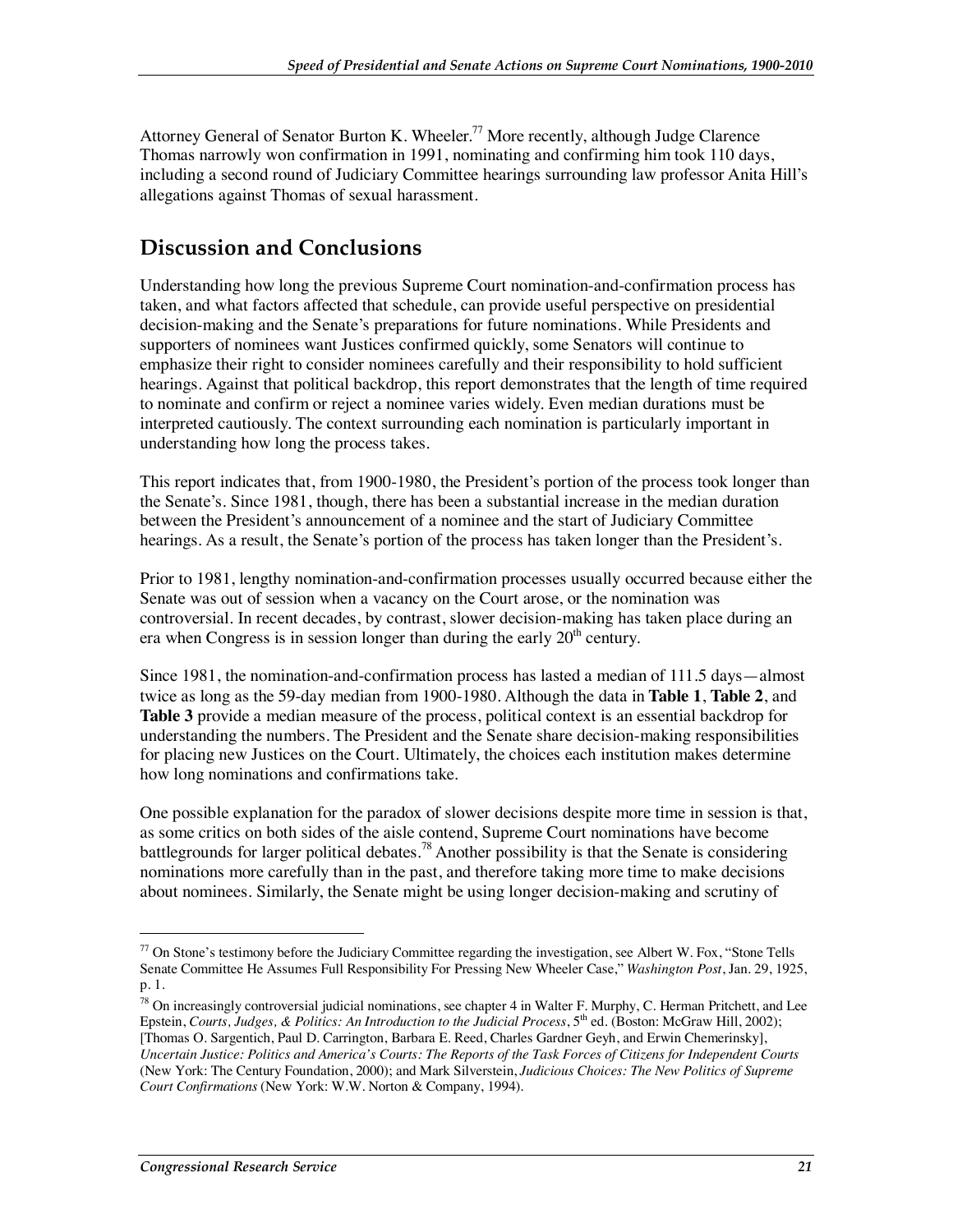nominees as a method of counterbalancing presidential power, especially when Senators believe that the President has chosen an unqualified nominee.

Some early  $20<sup>th</sup>$  century appointments to the Supreme Court were confirmed within days of a vacancy occurring. More recent nominations and confirmations, by contrast, typically have taken several weeks or months. How and when a vacancy occurs, the Senate's schedule, Judiciary Committee involvement, institutional customs, and whether or not the nomination is controversial, all affect the speed with which the President nominates, and the Senate passes judgment, on prospective Justices.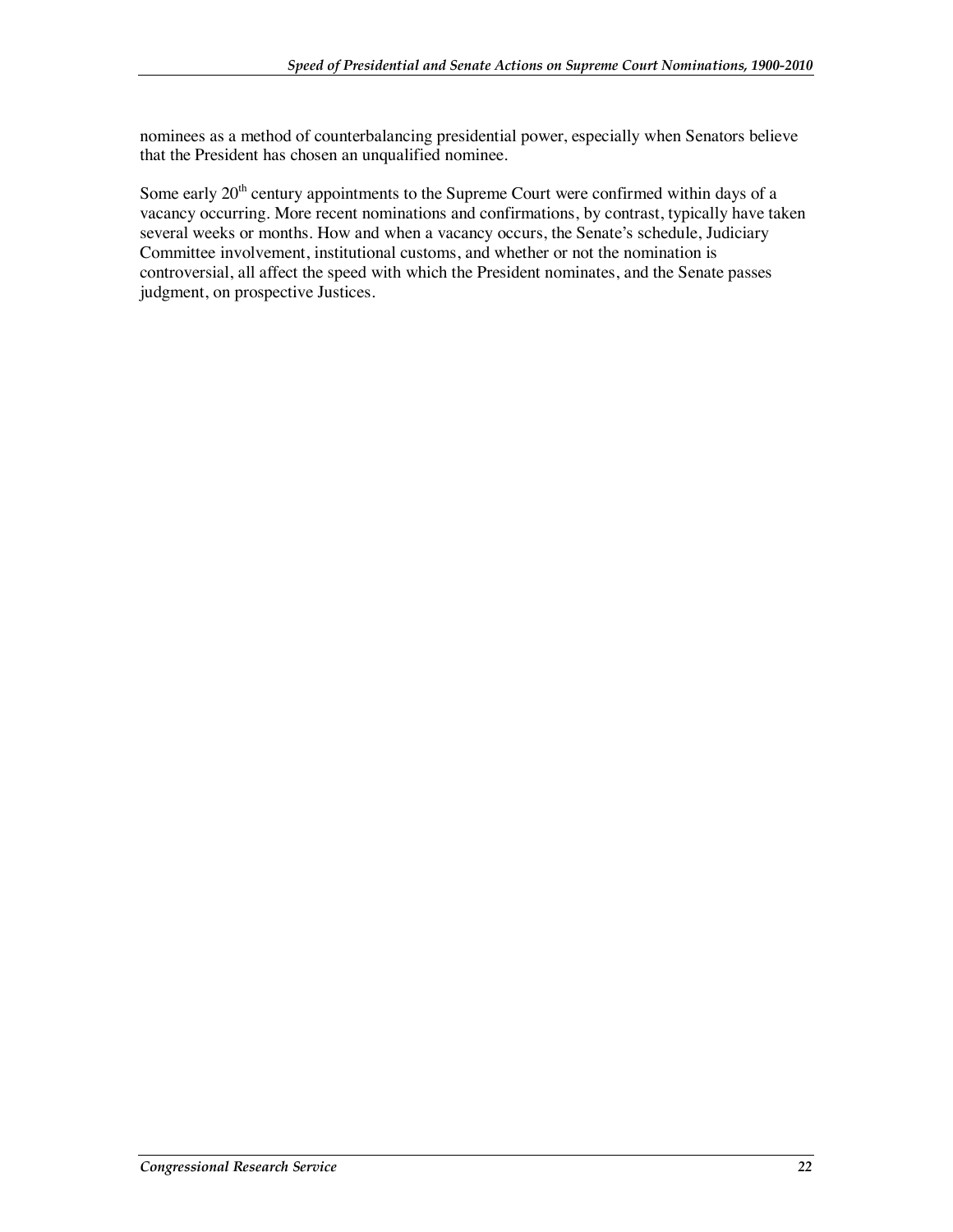|                                       |                                         |             | <b>Actual or Prospective Vacancy</b><br><b>Apparently Became Known to</b><br><b>President</b> | <b>President's</b><br><b>Announcement of</b><br><b>Nominee</b> |                         | <b>Senate Action Dates on Nomination</b>              |                                         |                            |  |
|---------------------------------------|-----------------------------------------|-------------|-----------------------------------------------------------------------------------------------|----------------------------------------------------------------|-------------------------|-------------------------------------------------------|-----------------------------------------|----------------------------|--|
| <b>Nominating</b><br><b>President</b> | Outgoing<br>Justice                     | When<br>How |                                                                                               | <b>Nominee</b>                                                 | <b>Date</b>             | <b>First</b><br>Hearing                               | <b>Committee</b><br><b>Final Action</b> | <b>Senate Final Action</b> |  |
| Theodore<br>Roosevelt                 | Horace Gray                             | 09/15/1902  | Death of outgoing<br><b>Justice</b>                                                           |                                                                | 12/02/1902              | 12/04/1902<br>No record<br>of hearing                 |                                         | 12/04/1902                 |  |
| Theodore<br>Roosevelt                 | George<br>Shiras, Jr.                   | 08/20/1902a | Public reports of<br>imminent retirement                                                      |                                                                | 01/14/1903b             | 02/23/1903<br>No record<br>of hearing                 |                                         | 02/23/1903                 |  |
| Theodore<br>Roosevelt                 | Henry B.<br><b>Brown</b>                | 03/08/1906  | Outgoing Justice notified<br>President of intention to<br>retired                             | William H.<br>Moody                                            | 11/07/1906              | No record<br>of hearing                               | 12/10/1906                              | 12/12/1906                 |  |
| <b>William Howard</b><br>Taft         | Rufus W.<br>Peckham                     | 10/24/1909  | Death of outgoing<br><b>Justice</b>                                                           |                                                                | 12/13/1909 <sup>e</sup> | 12/16/1909<br>No record<br>of hearing                 |                                         | 12/20/1909                 |  |
| William Howard<br>Taft                | David J.<br><b>Brewer</b>               | 3/28/1910   | Death of outgoing<br>Justice                                                                  | Charles Evans<br>Hughes                                        | 4/25/1910               | No record<br>of hearing                               | 05/02/1910                              | 05/02/1910                 |  |
| William Howard<br>Taft                | Melville W.<br>Fuller, Chief<br>lustice | 07/04/1910  | Death of outgoing Chief<br>lustice                                                            | Edward D.<br>White                                             | 12/12/1910              | Nomination was not referred<br>to Judiciary Committee |                                         | 12/12/1910                 |  |
| William Howard<br>Taft                | Edward D.<br>White                      | 12/12/1910  | Justice Edward D. White<br>nomination to be Chief<br>Justice                                  | Willis Van<br>Devanter                                         | 12/12/1910              | No record<br>of hearing                               | 12/15/1910                              | 12/15/1910                 |  |
| William Howard<br>Taft                | William H.<br>Moody                     | 06/15/1910f | Congressional action<br>authorizing retirement                                                | Joseph R.<br>Lamar                                             | 12/12/1910              | No record<br>of hearing                               | 12/15/1910                              | 12/15/1910                 |  |
| <b>William Howard</b><br>Taft         | John Marshall<br>Harlan                 | 10/14/1911  | Death of outgoing<br><b>Justice</b>                                                           | Mahlon Pitney                                                  | 02/19/1912              | No record<br>of hearing                               | 03/04/1912                              | 03/13/1912                 |  |
| Woodrow<br>Wilson                     | Horace H.<br>Lurton                     | 07/12/1914  | Death of outgoing<br>Justice                                                                  | James C.<br>McReynolds                                         | 08/19/1914g             | No record<br>of hearing                               | 08/24/1914                              | 08/29/1914                 |  |
| Woodrow<br>Wilson                     | Joseph R.<br>Lamar                      | 01/02/1916  | Death of outgoing<br>lustice                                                                  | Louis D.<br><b>Brandeis</b>                                    | 01/28/1916              | 02/09/1916                                            | 05/24/1916                              | 06/01/1916                 |  |
| Woodrow                               | Charles                                 | 06/10/1916h | Resignation letter                                                                            | John H. Clarke                                                 | 07/14/1916              | No record                                             | 07/24/1916                              | 07/24/1916                 |  |

#### **Table 1. Major Events in the Supreme Court Nomination-and-Confirmation Process, 1900-2010**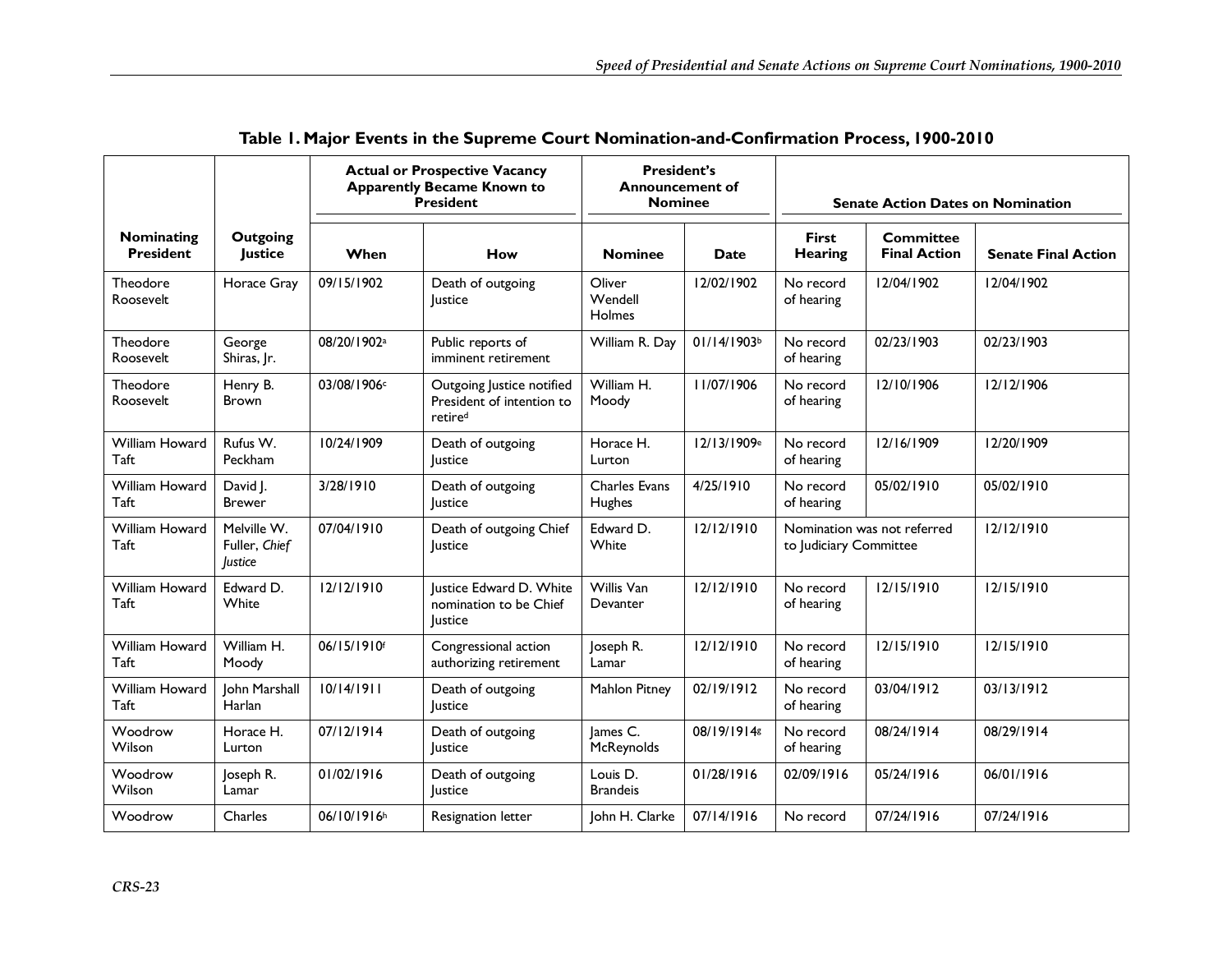|                                       |                                         |                         | <b>Actual or Prospective Vacancy</b><br><b>President's</b><br><b>Apparently Became Known to</b><br><b>Announcement of</b><br><b>President</b><br><b>Nominee</b> |                           |             | <b>Senate Action Dates on Nomination</b> |                                         |                                                                                           |  |
|---------------------------------------|-----------------------------------------|-------------------------|-----------------------------------------------------------------------------------------------------------------------------------------------------------------|---------------------------|-------------|------------------------------------------|-----------------------------------------|-------------------------------------------------------------------------------------------|--|
| <b>Nominating</b><br><b>President</b> | Outgoing<br>Justice                     | When                    | How                                                                                                                                                             | <b>Nominee</b>            | <b>Date</b> | <b>First</b><br><b>Hearing</b>           | <b>Committee</b><br><b>Final Action</b> | <b>Senate Final Action</b>                                                                |  |
| Wilson                                | <b>Evans Hughes</b>                     |                         | submitted to President                                                                                                                                          |                           |             | of hearing                               |                                         |                                                                                           |  |
| <b>Warren Harding</b>                 | Edward D.<br>White                      | 05/19/1921              | Death of outgoing<br>Justice                                                                                                                                    | William<br>Howard Taft    | 06/30/1921  | to Judiciary Committee                   | Nomination was not referred             | 06/30/1921                                                                                |  |
| Warren Harding                        | John H.<br>Clarke                       | 09/05/1922              | Resignation letter<br>submitted to President                                                                                                                    | George<br>Sutherland      | 09/05/1922  | to Judiciary Committee                   | Nomination was not referred             | 09/05/1922                                                                                |  |
| <b>Warren Harding</b>                 | William R.<br>Day                       | 09/05/1922i             | Public reports of<br>imminent retirement                                                                                                                        | Pierce Butler             | 11/23/1922  | No record<br>of hearing                  | 11/28/1922                              | Placed on Executive<br>Calendar on<br>11/28/1922, with no<br>record of further<br>actioni |  |
|                                       |                                         | 12/04/1922              | Lack of action on first<br>nomination of Butler                                                                                                                 | Pierce Butler             | 12/05/1922  | No record<br>of hearing                  | 12/18/1922                              | 12/21/1922                                                                                |  |
| <b>Warren Harding</b>                 | Mahlon<br>Pitney                        | 12/16/1922              | <b>White House</b><br>announced forthcoming<br>retirement <sup>k</sup>                                                                                          | Edward T.<br>Sanford      | 01/09/1923  | No record<br>of hearing                  | 01/29/1923                              | 01/29/1923                                                                                |  |
| Calvin Coolidge                       | loseph<br>McKenna                       | 12/25/1924m             | Public reports of<br>forthcoming retirement                                                                                                                     | Harlan F.<br>Stone        | 01/05/1925  | 01/28/1925                               | 01/21/1925                              | Recommitted<br>01/26/1925                                                                 |  |
|                                       |                                         |                         |                                                                                                                                                                 |                           |             |                                          | 02/02/1925                              | 02/05/1925                                                                                |  |
| Herbert Hoover                        | William<br>Howard Taft<br>Chief Justice | 02/03/1930              | <b>Retirement letter</b><br>submitted to President                                                                                                              | Charles Evans<br>Hughes   | 02/03/1930  | No record<br>of hearing                  | 02/10/1930                              | 02/13/1930                                                                                |  |
| Herbert Hoover                        | Edward T.<br>Sanford                    | 03/08/1930              | Death of outgoing<br>lustice                                                                                                                                    | John J. Parker            | 03/21/1930  | 04/05/1930                               | 04/21/1930                              | Rejected 05/07/1930                                                                       |  |
| <b>Herbert Hoover</b>                 | Edward T.<br>Sanford                    | 05/07/1930              | Parker nomination<br>rejected by Senate                                                                                                                         | Owen J.<br><b>Roberts</b> | 05/09/1930  | No record<br>of hearing                  | 05/19/1930                              | 05/20/1930                                                                                |  |
| Herbert Hoover                        | Oliver<br>Wendell<br>Holmes, Ir.        | 01/12/1932              | <b>Retirement letter</b><br>submitted to President                                                                                                              |                           | 02/15/1932  | 02/19/1932                               | 02/23/1932                              | 02/24/1932                                                                                |  |
| Franklin D.                           | Willis Van                              | 05/18/1937 <sup>n</sup> | <b>Retirement letter</b>                                                                                                                                        | Hugo L. Black             | 08/12/1937  | No record                                | 08/16/1937                              | 08/17/1937                                                                                |  |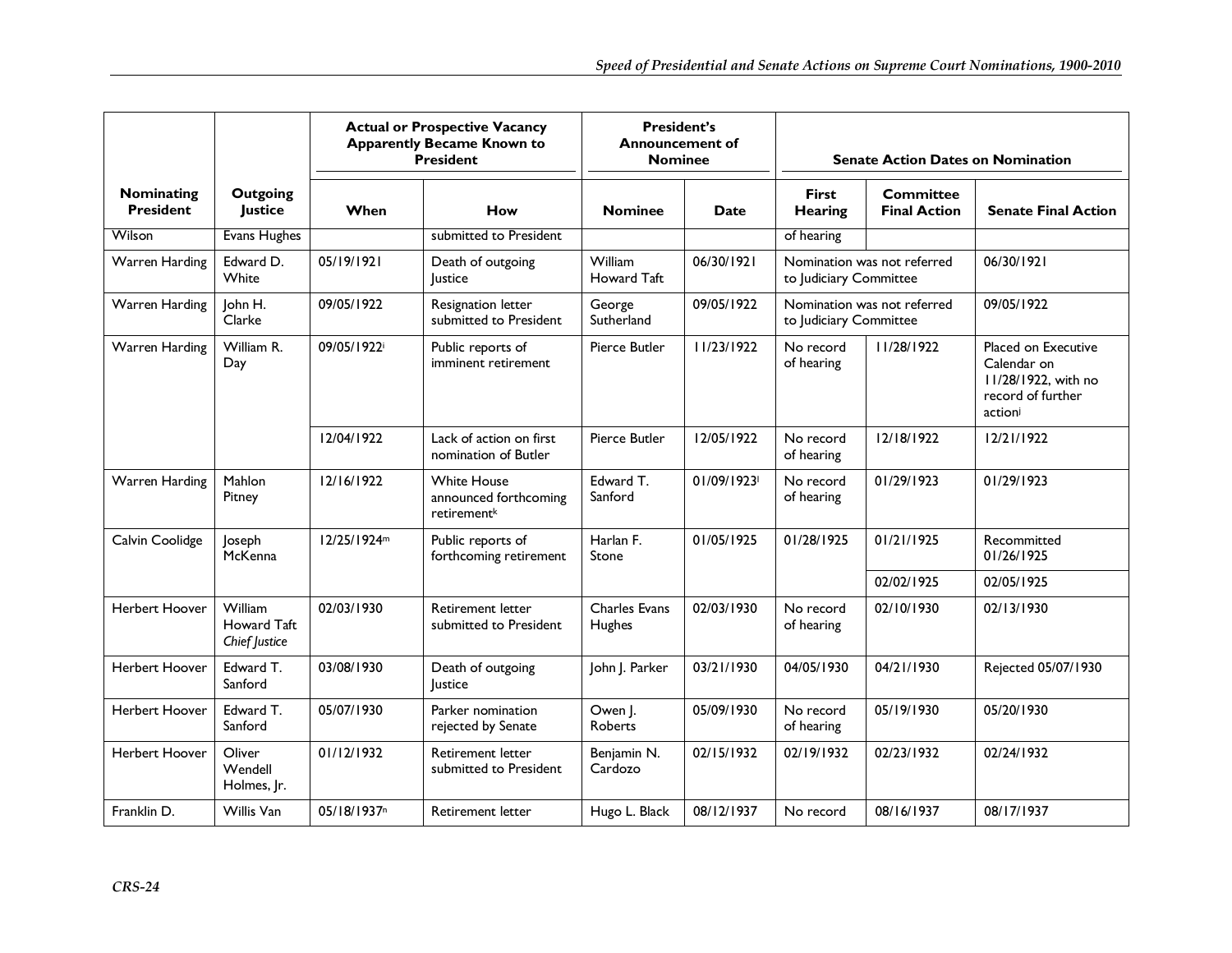|                                       |                                          | <b>Actual or Prospective Vacancy</b><br><b>President's</b><br><b>Apparently Became Known to</b><br><b>Announcement of</b><br><b>President</b><br><b>Nominee</b><br><b>Senate Action Dates on Nomination</b> |                                                                   |                            |                |                                                       |                                         |                            |
|---------------------------------------|------------------------------------------|-------------------------------------------------------------------------------------------------------------------------------------------------------------------------------------------------------------|-------------------------------------------------------------------|----------------------------|----------------|-------------------------------------------------------|-----------------------------------------|----------------------------|
| <b>Nominating</b><br><b>President</b> | <b>Outgoing</b><br>Justice               | When                                                                                                                                                                                                        | How                                                               | <b>Nominee</b>             | <b>Date</b>    | <b>First</b><br><b>Hearing</b>                        | <b>Committee</b><br><b>Final Action</b> | <b>Senate Final Action</b> |
| Roosevelt                             | Devanter                                 |                                                                                                                                                                                                             | submitted to President                                            |                            |                | of hearing                                            |                                         |                            |
| Franklin D.<br>Roosevelt              | George<br>Sutherland                     | 01/05/1938                                                                                                                                                                                                  | <b>Retirement letter</b><br>submitted to President                | Stanley F.<br>Reed         | $01/15/1938$ o | 01/20/1938                                            | 01/24/1938                              | 01/25/1938                 |
| Franklin D.<br>Roosevelt              | Benjamin N.<br>Cardozo                   | 07/09/1938P                                                                                                                                                                                                 | Death of outgoing<br><b>Justice</b>                               | Felix<br>Frankfurter       | 01/05/1939     | 01/10/1939                                            | 01/16/1939                              | 01/17/1939                 |
| Franklin D.<br>Roosevelt              | Louis D.<br><b>Brandeis</b>              | 02/13/19399                                                                                                                                                                                                 | <b>Retirement letter</b><br>submitted to President                | William O.<br>Douglas      | 03/20/1939     | 03/24/1939                                            | 03/27/1939                              | 04/04/1939                 |
| Franklin D.<br>Roosevelt              | Pierce Butler                            | 11/16/1939                                                                                                                                                                                                  | Death of outgoing<br>Justice                                      | Frank Murphy               | 01/04/1940     | 01/11/1940                                            | 01/15/1940                              | 01/16/1940                 |
| Franklin D.<br>Roosevelt              | James Clark<br>McReynolds                | 01/22/1941                                                                                                                                                                                                  | Outgoing Justice notified<br>President of intention to<br>retirer | James F.<br><b>Byrnes</b>  | 06/12/1941     | Nomination was not referred<br>to Judiciary Committee |                                         | 06/12/1941                 |
| Franklin D.<br>Roosevelt              | Charles<br>Evans Hughes<br>Chief Justice | 06/02/194s                                                                                                                                                                                                  | <b>Retirement letter</b><br>submitted to President                | Harlan F.<br>Stone         | 06/12/1941     | 06/21/1941                                            | 06/23/1941                              | 06/27/1941                 |
| Franklin D.<br>Roosevelt              | Harlan F.<br>Stone                       | 06/12/1941                                                                                                                                                                                                  | Harlan F. Stone<br>nomination to be<br>Chief Justice              | Robert H.<br>Jackson       | 06/12/1941     | 06/21/1941                                            | 06/30/1941                              | 07/07/1941                 |
| Franklin D.<br>Roosevelt              | James F.<br><b>Byrnes</b>                | 10/03/1942t                                                                                                                                                                                                 | Byrnes appointment to<br>other public office                      | Wiley B.<br>Rutledge       | 01/11/1943     | 01/22/1943                                            | 02/01/1943                              | 02/08/1943                 |
| Harry S.<br>Truman                    | Owen J.<br>Roberts                       | 06/30/1945u                                                                                                                                                                                                 | <b>Retirement letter</b><br>submitted to President                | Harold H.<br><b>Burton</b> | 09/18/1945     | No record<br>of hearing                               | 09/19/1945                              | 09/19/1945                 |
| Harry S.<br>Truman                    | Harlan F.<br>Stone<br>Chief Justice      | 04/22/1946                                                                                                                                                                                                  | Death of outgoing Chief<br>lustice                                | Fred M.<br>Vinson          | 06/06/1946     | 06/14/1946                                            | 06/19/1946                              | 06/20/1946                 |
| Harry S.<br>Truman                    | Frank<br>Murphy                          | 07/19/1949<br>Death of outgoing<br><b>lustice</b>                                                                                                                                                           |                                                                   | Thomas C.<br>Clark         | 07/28/1949     | 08/09/1949                                            | 08/12/1949                              | 08/18/1949                 |
| Harry S.<br>Truman                    | Wiley B.<br>Rutledge                     | 09/10/1949                                                                                                                                                                                                  | Death of outgoing<br>Justice                                      | Sherman<br>Minton          | 09/15/1949     | 09/27/1949                                            | 10/03/1949                              | 10/04/1949                 |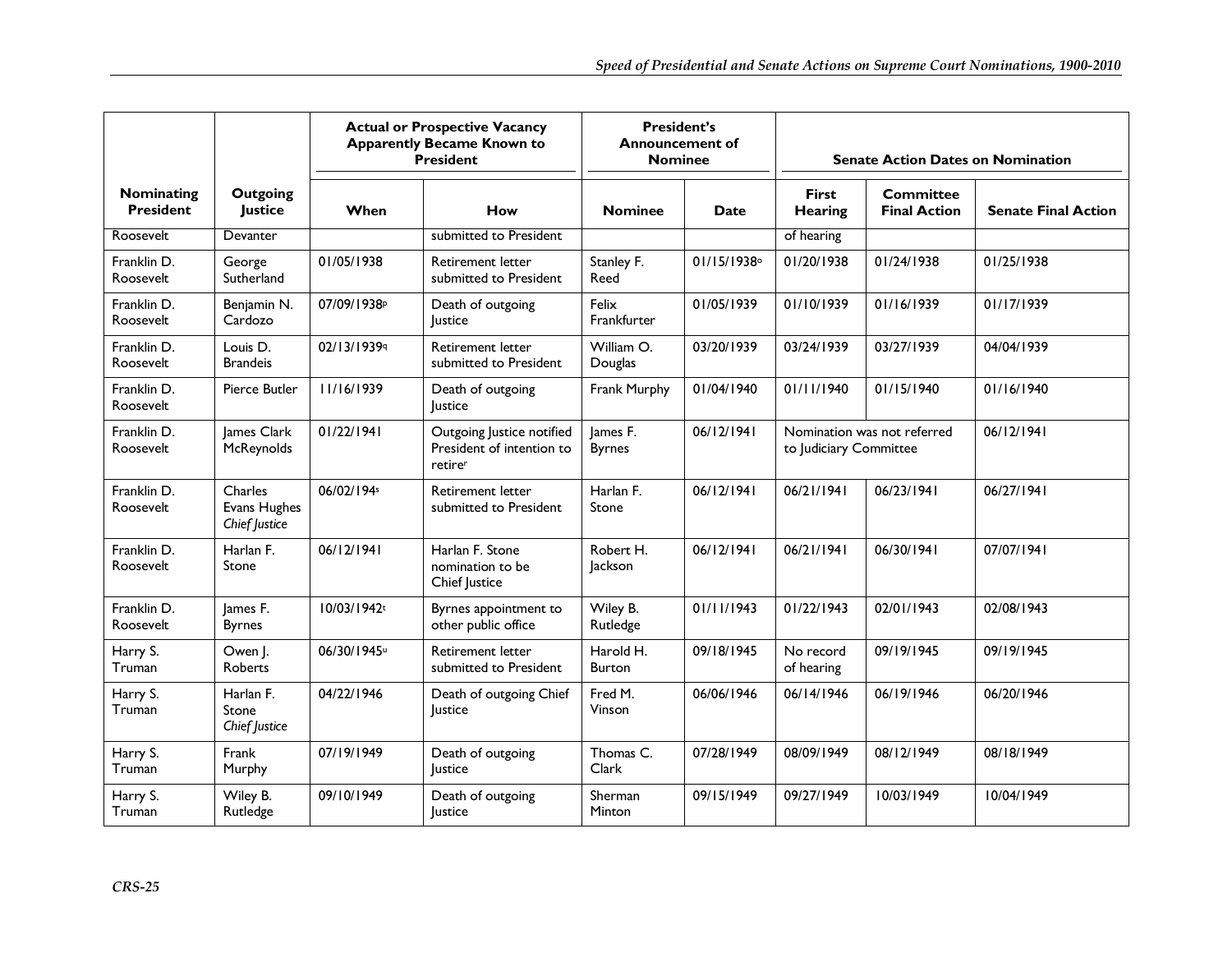|                                        |                              |                                                               | <b>Actual or Prospective Vacancy</b><br><b>President's</b><br><b>Apparently Became Known to</b><br><b>Announcement of</b><br><b>President</b><br><b>Nominee</b> |                            | <b>Senate Action Dates on Nomination</b> |                         |                                         |                                                      |  |  |
|----------------------------------------|------------------------------|---------------------------------------------------------------|-----------------------------------------------------------------------------------------------------------------------------------------------------------------|----------------------------|------------------------------------------|-------------------------|-----------------------------------------|------------------------------------------------------|--|--|
| <b>Nominating</b><br><b>President</b>  | <b>Outgoing</b><br>Justice   | When                                                          | How                                                                                                                                                             |                            | Date                                     | <b>First</b><br>Hearing | <b>Committee</b><br><b>Final Action</b> | <b>Senate Final Action</b>                           |  |  |
| Dwight D.                              | Fred M.                      | 09/08/1953                                                    | Death of outgoing Chief                                                                                                                                         | Earl Warren                |                                          |                         | Recess appointment, 10/02/1953          |                                                      |  |  |
| Eisenhower                             | Vinson<br>Chief Justice      |                                                               | <b>lustice</b>                                                                                                                                                  |                            | 01/11/1954                               | 02/02/1954              | 02/24/1954                              | 03/01/1954                                           |  |  |
| Dwight D.<br>Eisenhower                | Robert H.<br>lackson         | 10/09/1954                                                    | Death of outgoing<br>lustice                                                                                                                                    | John Marshall<br>Harlan II | II/08/1954v                              |                         |                                         | No record of hearing, committee vote, or Senate vote |  |  |
| 01/05/1955<br>(Congress<br>reconvenes) |                              | Lack of action on first<br>nomination of Harlan<br>nomination | John Marshall<br>Harlan II                                                                                                                                      | 01/10/1955                 | 02/24/1955                               | 03/10/1955              | 03/16/1955                              |                                                      |  |  |
| Dwight D.<br>Sherman                   |                              | 09/07/1956                                                    | <b>Retirement letter</b>                                                                                                                                        | William J.                 | Recess appointment, 10/15/1956           |                         |                                         |                                                      |  |  |
| Eisenhower                             | Minton                       |                                                               | submitted to President                                                                                                                                          | <b>Brennan</b>             | 01/14/1957                               | 02/26/1957              | 03/04/1957                              | 03/19/1957                                           |  |  |
| Dwight D.<br>Eisenhower                | Stanley F.<br>Reed           | 01/31/1957                                                    | Press conference held by<br>Reed announcing<br>retirementw                                                                                                      | Charles E.<br>Whittaker    | 03/02/1957                               | 03/18/1957              | 03/18/1957                              | 03/19/1957                                           |  |  |
| Dwight D.                              | Harold H.                    |                                                               | 10/06/1958                                                                                                                                                      | <b>Retirement letter</b>   | <b>Potter Stewart</b>                    |                         | Recess Appointment, 10/14/1958          |                                                      |  |  |
| Eisenhower                             | <b>Burton</b>                |                                                               | submitted to President                                                                                                                                          |                            | 01/17/1959                               | 04/09/1959              | 04/20/1959                              | 05/05/1959                                           |  |  |
| John F. Kennedy                        | Charles E.<br>Whittaker      | 03/28/1962                                                    | <b>Retirement letter</b><br>received by Presidentx                                                                                                              | Byron R.<br>White          | 03/30/1962y                              | 04/11/1962              | 04/11/1962                              | 04/11/1962                                           |  |  |
| John F. Kennedy                        | Felix<br>Frankfurter         | 08/28/1962z                                                   | <b>Retirement letter</b><br>submitted to President                                                                                                              | Arthur J.<br>Goldberg      | 08/29/1962                               | 09/11/1962              | 09/25/1962                              | 09/25/1962                                           |  |  |
| Lyndon B.<br>Johnson                   | Arthur J.<br>Goldberg        | 07/20/1965                                                    | Goldberg appointment<br>to other public officeaa                                                                                                                | Abe Fortas                 | 07/28/1965bb                             | 08/05/1965              | 08/10/1965                              | 08/11/1965                                           |  |  |
| Lyndon B.<br><b>Johnson</b>            | Thomas C.<br>Clark           | 02/28/1967                                                    | Outgoing Justice notified<br>President of intention to<br>retirecc                                                                                              | Thurgood<br>Marshall       | 06/13/1967dd                             | 07/13/1967              | 08/03/1967                              | 08/30/1967                                           |  |  |
| Lyndon B.<br>Johnson                   | Earl Warren<br>Chief Justice | 06/13/1968ee                                                  | <b>Retirement letter</b><br>submitted to President                                                                                                              | Abe Fortas                 | 06/26/1968                               | 07/11/1968              | 09/17/1968                              | 10/01/1968 (Cloture<br>motion rejected)              |  |  |
| Lyndon B.<br>Johnson                   | Abe Fortas                   | 06/26/1968ff                                                  | Fortas nomination to be<br>Chief Justice                                                                                                                        | Homer<br>Thornberry        | 06/26/1968                               | 07/11/1968              | No record of<br>committee vote          | Nomination withdrawn<br>by President,                |  |  |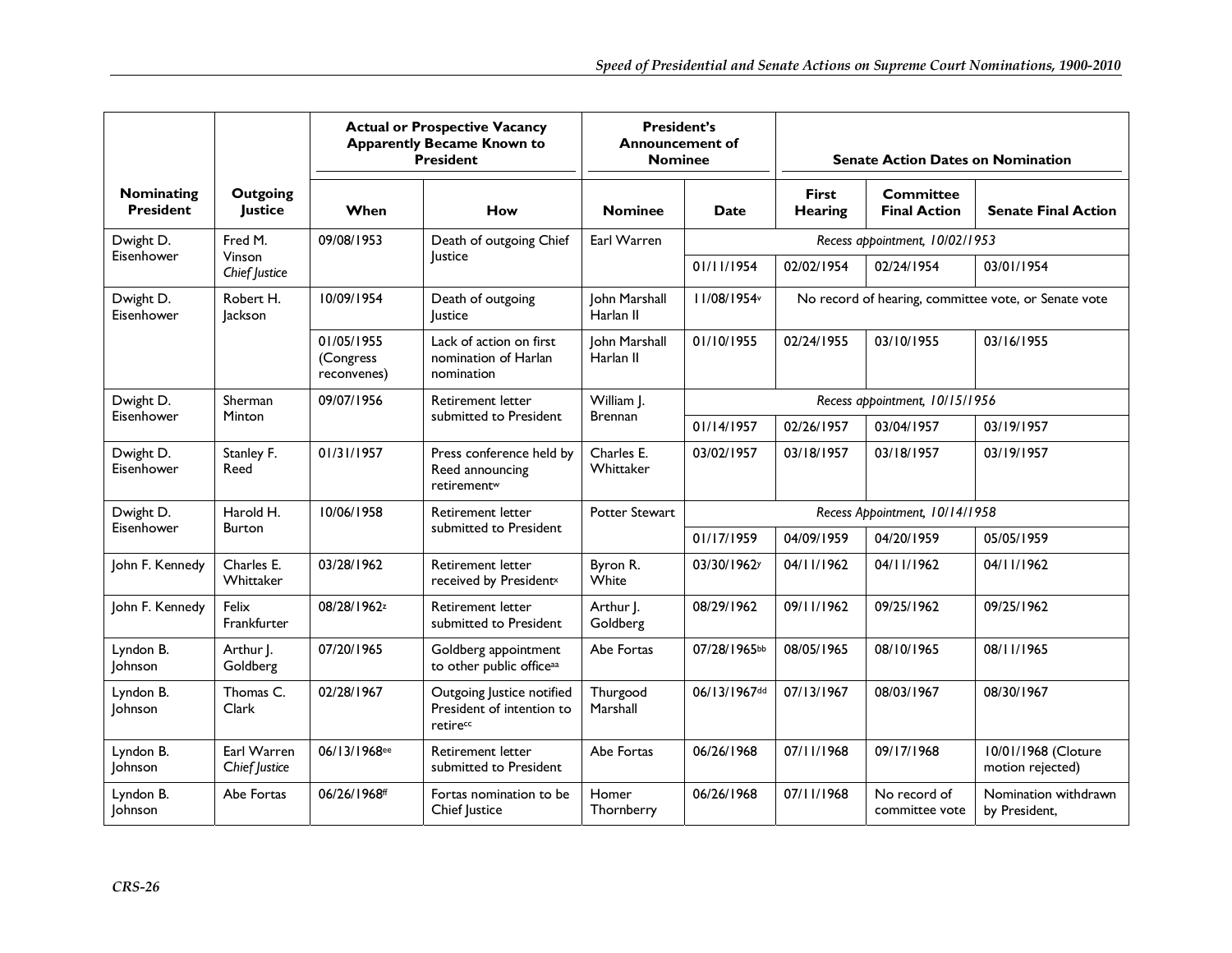|                                                              |                                             |              | <b>Actual or Prospective Vacancy</b><br><b>Apparently Became Known to</b><br><b>President</b> | <b>President's</b><br><b>Announcement of</b><br><b>Nominee</b> |              | <b>Senate Action Dates on Nomination</b> |                                         |                            |  |
|--------------------------------------------------------------|---------------------------------------------|--------------|-----------------------------------------------------------------------------------------------|----------------------------------------------------------------|--------------|------------------------------------------|-----------------------------------------|----------------------------|--|
| Nominating<br>Outgoing<br><b>President</b><br><b>Justice</b> |                                             | When         | How                                                                                           | <b>Nominee</b>                                                 | Date         | <b>First</b><br><b>Hearing</b>           | <b>Committee</b><br><b>Final Action</b> | <b>Senate Final Action</b> |  |
|                                                              |                                             |              |                                                                                               |                                                                |              |                                          |                                         | 10/04/1968                 |  |
| Richard M.<br>Nixon                                          | Earl Warren<br>Chief Justice                | 01/20/1969露  | Fortas Chief Justice<br>nomination withdrawn<br>by President Johnson<br>(10/04/1968)          | Warren E.<br><b>Burger</b>                                     | 05/21/1969   | 06/03/1969                               | 06/03/1969                              | 06/09/1969                 |  |
| Richard M.<br>Abe Fortas<br>Nixon                            |                                             | 05/14/1969   | Resignation letter<br>submitted to President                                                  | Clement F.<br>Haynsworth,<br>Jr.                               | 08/18/1969hh | 09/16/1969                               | 10/09/1969                              | 11/21/1969<br>(Rejected)   |  |
|                                                              |                                             | 11/21/1969   | Haynsworth nomination<br>rejected by Senate                                                   | G. Harrold<br>Carswell                                         | 01/19/1970   | 01/27/1970                               | 02/16/1970                              | 04/08/1970<br>(Rejected)   |  |
|                                                              |                                             | 04/08/1970   | Carswell nomination<br>rejected by Senate                                                     | Harry A.<br><b>Blackmun</b>                                    | 04/14/1970   | 04/29/1970                               | 05/06/1970                              | 05/12/1970                 |  |
| Richard M.<br><b>Nixon</b>                                   | Hugo L. Black                               | 09/17/1971   | <b>Retirement letter</b><br>submitted to President                                            | Lewis F.<br>Powell, Jr.                                        | 10/21/1971   | 11/03/1971                               | 11/23/1971                              | 12/06/1971                 |  |
| Richard M.<br>Nixon                                          | John Marshall<br>Harlan II                  | 09/23/1971   | <b>Retirement letter</b><br>submitted to President                                            | William H.<br>Rehnquist                                        | 10/21/1971   | 11/03/1971                               | 11/23/1971                              | 12/10/1971                 |  |
| Gerald R. Ford                                               | William O.<br>Douglas                       | 11/12/1975ii | <b>Retirement letter</b><br>submitted to President                                            | John Paul<br><b>Stevens</b>                                    | II/28/1975ii | 12/08/1975                               | 12/11/1975                              | 12/17/1975                 |  |
| Ronald Reagan                                                | Potter<br>Stewart                           | 05/18/1981kk | <b>Retirement letter</b><br>submitted to President                                            | Sandra Day<br>O'Connor                                         | 07/07/1981   | 09/09/1981                               | 09/15/1981                              | 09/21/1981                 |  |
| Ronald Reagan                                                | Warren E.<br><b>Burger</b><br>Chief Justice | 05/27/1986mm | Chief Justice privately<br>alerted President of<br>intention to retire                        | William H.<br>Rehnquist                                        | 06/17/1986   | 07/29/1986                               | 08/14/1986                              | 09/17/1986                 |  |
| Ronald Reagan                                                | William H.<br>Rehnquist                     | 05/27/1986nn | Rehnquist nomination by<br>Reagan to be Chief<br><b>Justice</b>                               | Antonin Scalia                                                 | 06/17/1986   | 08/05/1986                               | 08/14/1986                              | 09/17/1986                 |  |
| Ronald Reagan                                                | Lewis F.<br>Powell, Jr.                     | 06/26/198700 | Press conference held by<br>Powell announcing<br>retirement                                   | Robert H.<br><b>Bork</b>                                       | 07/01/1987   | 09/15/1987                               | 10/06/1987                              | 10/23/1987<br>(Rejected)   |  |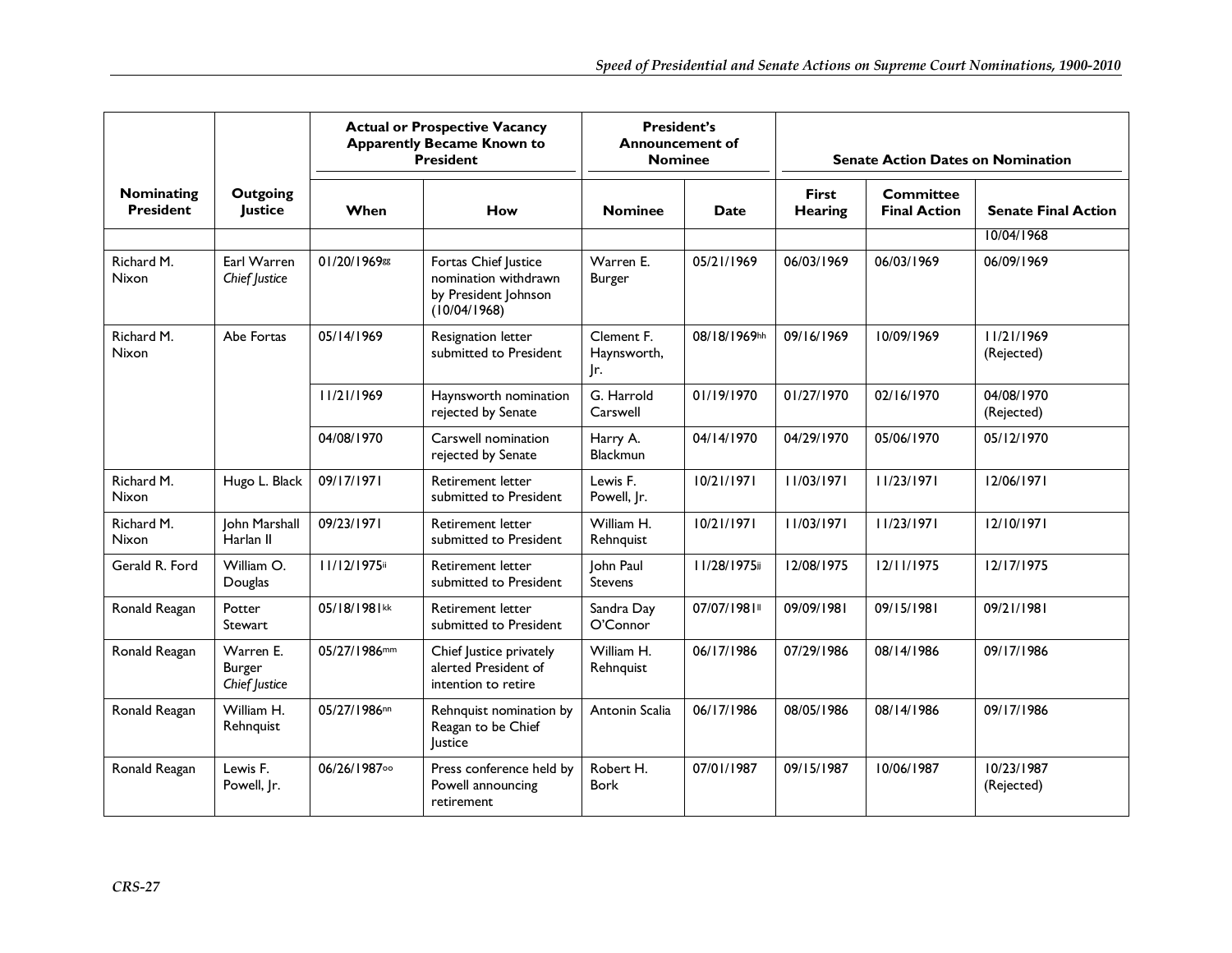|                                |                              |                                                                    | <b>Actual or Prospective Vacancy</b><br><b>Apparently Became Known to</b><br><b>President</b> | <b>President's</b><br><b>Announcement of</b><br><b>Nominee</b> |              | <b>Senate Action Dates on Nomination</b> |                                                                                            |                                                                                                             |  |
|--------------------------------|------------------------------|--------------------------------------------------------------------|-----------------------------------------------------------------------------------------------|----------------------------------------------------------------|--------------|------------------------------------------|--------------------------------------------------------------------------------------------|-------------------------------------------------------------------------------------------------------------|--|
| Nominating<br><b>President</b> | Outgoing<br>Justice          | When                                                               | How                                                                                           | <b>Nominee</b>                                                 | Date         | <b>First</b><br><b>Hearing</b>           | <b>Committee</b><br><b>Final Action</b>                                                    | <b>Senate Final Action</b>                                                                                  |  |
|                                |                              | 10/23/1987                                                         | Bork nomination<br>rejected by Senate                                                         | Douglas H.<br>Ginsburg                                         | 10/29/1987   |                                          | Ginsburg withdrew (11/07/1987)<br>before official nominationPP                             |                                                                                                             |  |
|                                |                              | 11/07/1987                                                         | Ginsburg withdrawal                                                                           | Anthony M.<br>Kennedy                                          | 11/11/1987   | 12/14/1987                               | 01/27/1988                                                                                 | 02/03/1988                                                                                                  |  |
| George H.W.<br><b>Bush</b>     | William J.<br><b>Brennan</b> | 07/20/1990                                                         | <b>Retirement letter</b><br>submitted to President                                            | David H.<br>Souter                                             | 07/23/1990qq | 09/13/1990                               | 09/27/1990                                                                                 | 10/02/1990                                                                                                  |  |
| George H.W.<br><b>Bush</b>     | Thurgood<br>Marshall         | 06/27/1991                                                         | <b>Retirement letter</b><br>submitted to President                                            | Clarence<br><b>Thomas</b>                                      | 07/01/1991   | 09/10/1991                               | 09/27/1991                                                                                 | 10/15/1991                                                                                                  |  |
| William J.<br>Clinton          | Byron R.<br>White            | 03/19/1993rr<br><b>Retirement letter</b><br>submitted to President |                                                                                               | Ruth Bader<br>Ginsburg                                         | 06/14/1993ss | 07/20/1993                               | 07/29/1993                                                                                 | 08/03/1993                                                                                                  |  |
| William J.<br>Clinton          | Harry A.<br>Blackmun         | 01/01/1994tt                                                       | Justice privately alerted<br>President of forthcoming<br>retirement                           | Stephen G.<br><b>Breyer</b>                                    | 05/13/1994   | 07/12/1994                               | 07/19/1994                                                                                 | 07/29/1994                                                                                                  |  |
| George W.<br><b>Bush</b>       | Sandra Day<br>O'Connor       | 07/01/2005                                                         | <b>Retirement letter</b><br>submitted to President                                            | John G.<br>Roberts, Jr.                                        | 07/19/2005   |                                          | nominated as Chief Justice (09/05/2005)                                                    | Nomination was withdrawn by President (09/05/2005)<br>before the start of Judiciary Committee hearings; re- |  |
|                                |                              | 09/05/2005                                                         | Announcement of<br>Roberts nomination<br>withdrawal and re-<br>submission by President        | Harriet E.<br><b>Miers</b>                                     | 10/03/2005   |                                          | Miers withdrew as nominee (10/27/2005) before the start<br>of Judiciary Committee hearings |                                                                                                             |  |
|                                |                              | 10/27/2005                                                         | <b>Announcement of Miers</b><br>withdrawal                                                    | Samuel A.<br>Alito, Jr.                                        | 10/31/2005   | 01/09/2006                               | 01/24/2006                                                                                 | 01/31/2006                                                                                                  |  |
| George W.<br><b>Bush</b>       | William H.<br>Rehnquist      | 09/03/2005                                                         | Death of outgoing<br><b>Justice</b>                                                           | John G.<br>Roberts, Jr.                                        | 09/05/2005   | 09/12/2005                               | 09/22/2005                                                                                 | 09/29/2005                                                                                                  |  |
| Barack Obama                   | David H.<br>Souter           | 05/01/2009                                                         | <b>Retirement letter</b><br>submitted to President                                            | Sonia<br>Sotomayor                                             | 05/26/2009   | 07/13/2009                               | 07/28/2009                                                                                 | 08/06/2009                                                                                                  |  |
| Barack Obama                   | John Paul<br><b>Stevens</b>  | 04/09/2010                                                         | <b>Retirement letter</b><br>submitted to President                                            |                                                                |              |                                          |                                                                                            |                                                                                                             |  |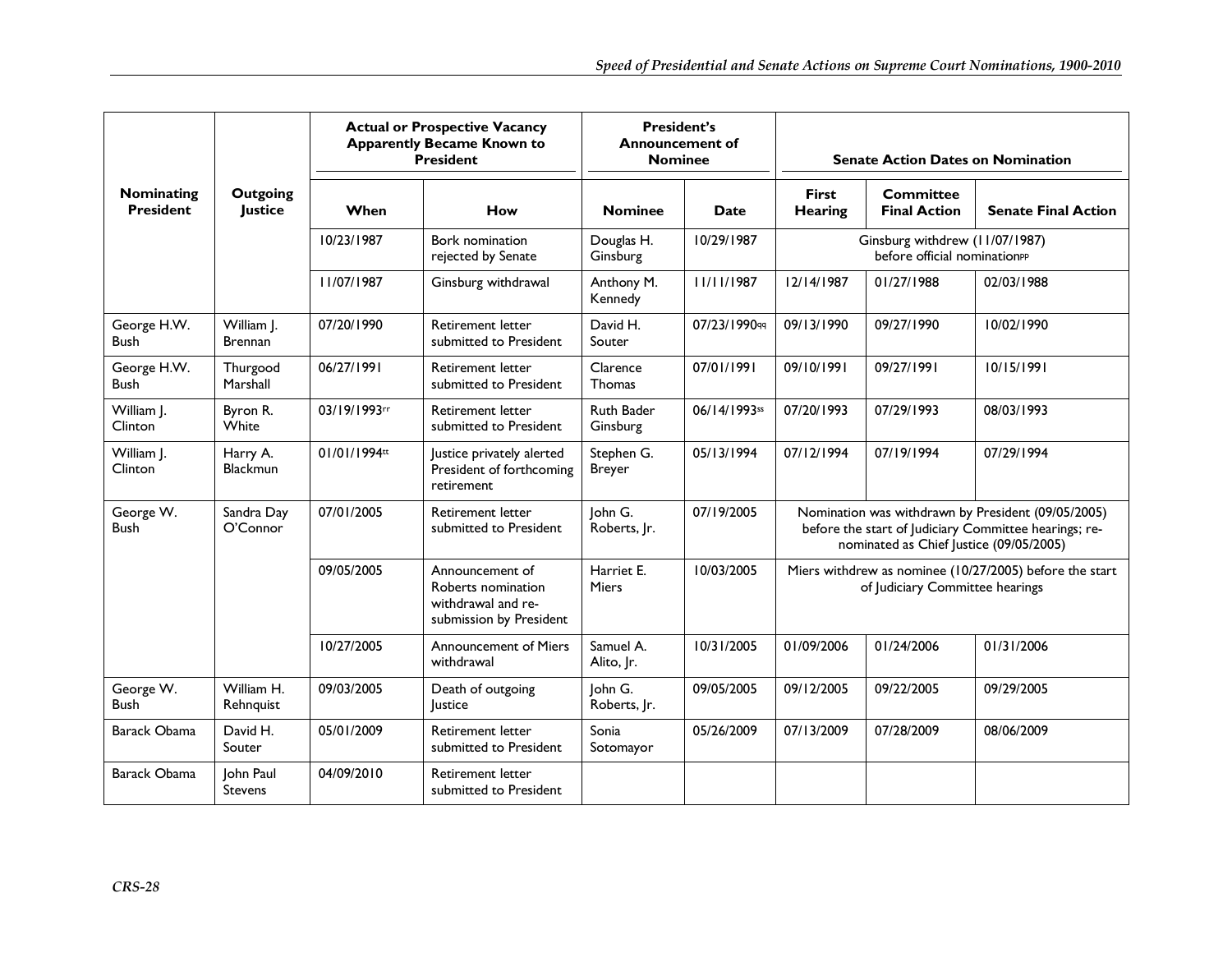**Sources:** As described in the text, this research relied on historical newspapers, official presidential papers, and CRS correspondence with Presidential Libraries. Ward's *Deciding to Leave* was especially useful in compiling data on the reasons why Justices left the bench. Additional source information appears in the table notes below.

- a. It is unclear when President Theodore Roosevelt learned of Justice Shiras's intention to retire. However, *Washington Post* coverage suggests that Shiras's forthcoming departure was well known in Washington, DC by at least Aug. 20, 1902 ("Knox May Not Want It: Belief that He Would Decline Justice Shiras's Position," *Washington Post*, Aug. 20, 1902, p. 1).
- b. President Roosevelt did not formally announce Day's nomination until Feb. 19, 1903. However, the *Washington Post* reported as early as Jan. 14, 1903 that President Roosevelt had already offered Day the nomination, after William Howard Taft declined the offer in favor of continuing his position as Civil Governor of the Philippine Islands ("Declined by Taft," *Washington Post*, Jan. 14, 1903, p. 1).
- c. According to the *Washington Post*, Justice Brown notified the President, on Mar. 8, 1906, that he wished to retire ("To Leave the Bench: Justice Brown Will Retire in the Fall," *Washington Post*, Mar. 8, 1906, p. 3).
- d. It is unclear from the historical record whether the President learned of Justice Brown's desire to retire by letter, personal conversation, etc.
- e. Despite the delay between Justice Peckham's death and President William Howard Taft's nomination of Horace H. Lurton, President Taft, in nominating Lurton, was reportedly "adhering to his original purpose to promote Judge Lurton, whom he has known for years, and with whom he served on the bench," ("Taft Names Lurton," *Washington Post*, Dec. 14, 1909, p. 3).
- f. Justice Moody did not actually depart the Court until Nov. 20, 1910 (Ward, *Deciding to Leave*, p. 5). However, "lllness of a serious nature has kept Justice Moody from his duties in the Supreme Court for almost a year. There have been occasional rumors of retirement, but Senator Lodge [on June 15, 1910] presented the real harbinger of that action, in the form of a bill extending the statute relating to retirement from the Supreme Court to cover the case of Mr. Moody" ("Moody Will Retire," Washington Post, June 15, 1910, p. 1).
- g. Although Justice McReynolds's nomination was not announced until Aug. 20, 1914, the *Washington Post* reported on Aug. 19 that President Woodrow Wilson had "definitely decided" on McReynolds ("Picks M'Reynolds," *Washington Post*, Aug. 19, 1914, p. 1), thereby informally alerting Congress to the President's choice.
- h. On June 10, 1916, Justice Hughes resigned to pursue the 1916 Republican presidential nomination ("Hughes, With Words That Ring, Obeys Call to Lead Republicans," *Washington Post*, June 11, 1916, p. 1). Although historical media research does not indicate that President Wilson knew for certain that Justice Hughes would resign, media reports had hinted at a Hughes resignation throughout the spring of 1916.
- i. Day did not leave the Court until Nov. 13, 1922. However, the *Washington Post* reported that Day's consideration of retirement was mentioned at a White House briefing on Sept. 5, 1922 ("Justice Day May Leave the Bench," *Washington Post*, Sept. 6, 1922, p. 1).
- j. After the Senate took no final action on Butler's nomination by the end of the third session of the 67<sup>th</sup> Congress on Dec. 4, 1922, President Warren Harding renominated Butler on Dec. 5, 1922. See "Fight Over Butler's Nomination Forecast," *Washington Post*, Dec. 6, 1922, p. 12; and "Fight Against Butler Opened by Shipstead," *Washington Post*, Dec. 9, 1922, p. 2.
- k. Although Justice Pitney's resignation was effective as of Dec. 31, 1922, the White House announced Pitney's forthcoming departure on Dec. 16, 1922 ( "Resigns," *Chicago Daily Tribune*, Dec. 17, 1922, p. 17).
- l. President Warren Harding did not officially nominate Sanford until Jan. 24, 1923. However, the media reported as early as Jan. 9, 1923, that President Harding intended to nominate Sanford ("E.T. Sanford Choice for Supreme Court," *Washington Post*, Jan. 9, 1923, p. 1).
- m. Justice McKenna did not officially retire until Jan. 5, 1925. However, the media reported his imminent retirement on Dec. 25, 1924 ("M'Kenna to Retire Soon as a Justice of the Supreme Court," *Washington Post*, Dec. 25, 1924, p. 2).
- n. For an account of Justice Van Devanter privately alerting a reporter of his decision to retire on the morning of the announcement, see "News 'Beat' Aided by Van Devanter," *New York Times*, May 23, 1937, p. 40.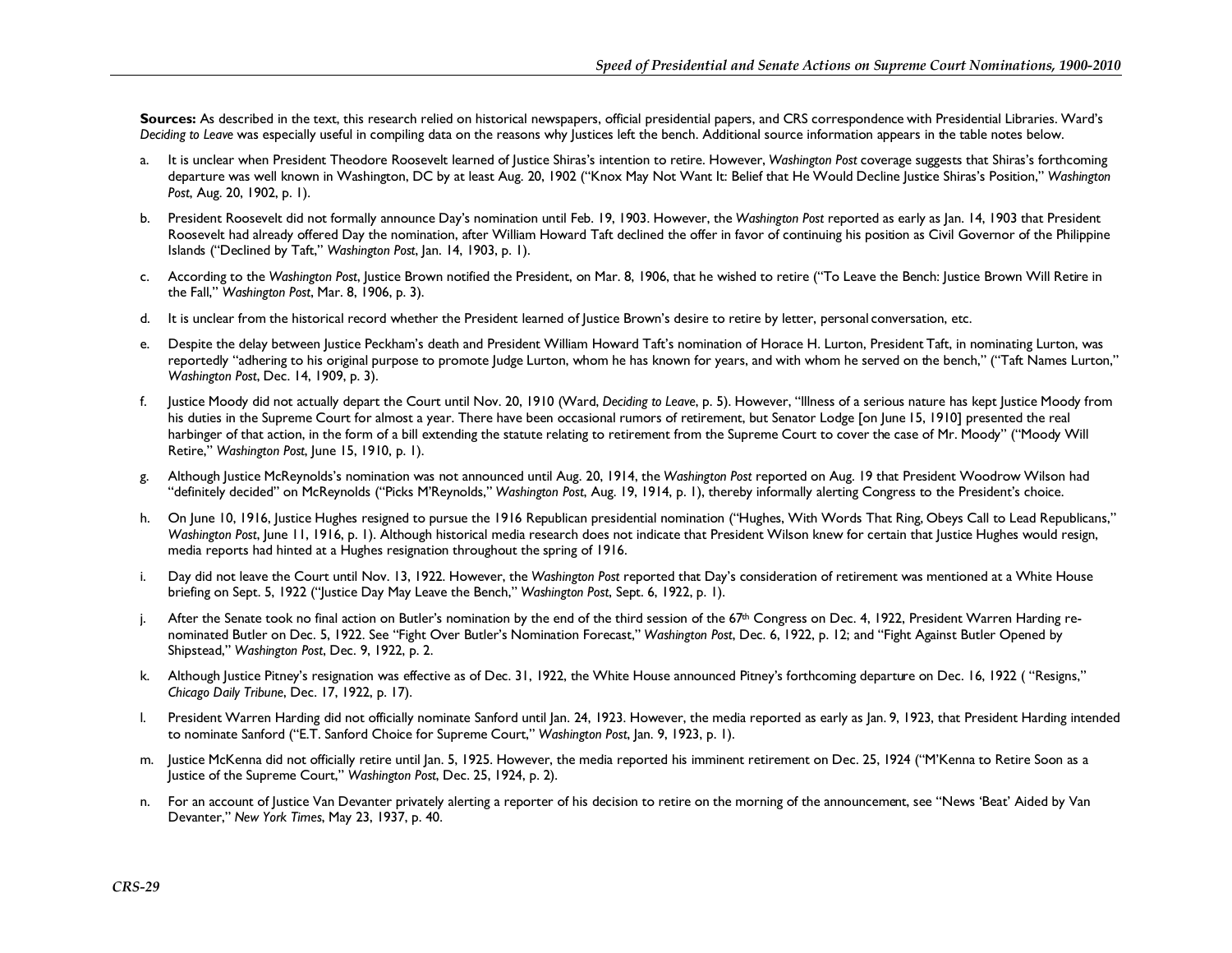- o. Justice Reed had also been a frontrunner for the 1937 seat that eventually went to Justice Hugo Black. This perhaps explains President Franklin D. Roosevelt's relatively quick nomination of Reed, despite what many reporters considered to be a surprise retirement announcement from Sutherland. See Robert C. Albright, "Sutherland, 75, Quits U.S. Supreme Court," *New York Times*, Jan. 6, 1938, p. X1; and Franklyn Waltman, "Stanley F. Reed Named to U.S. Supreme Court." *New York Times*, Jan. 16, 1938, p. 1.
- p. Although Justice Cardozo had been ill and away from the bench since December 1937 (United Press, "Supreme Court Liberal Succumbs to Heart Ailment in N.Y.," *Washington Post*, July 10, 1938, p. M1), a definite need to nominate a new Justice did not occur until Cardozo's death on July 9, 1938.
- q. Justice Brandeis had been away from the bench for a month, recovering from a heart attack, prior to announcing his retirement (United Press, "Justice Brandeis, Dean of Supreme Court, Quits," *Los Angeles Times*, Feb. 14, 1939, p. 1). Nonetheless, his retirement was considered abrupt, suggesting that President Roosevelt had little advance notice to consider a successor.
- r. It is unclear from the historical record whether the President learned of Justice McReynolds's desire to retire by letter, personal conversation, etc.
- s. Although Chief Justice Hughes's retirement due to age and poor health had been "rumored some months" prior to submission of his formal retirement letter (Walter Trohan, "Hughes Retires From Court," *Chicago Daily Tribune*, June 3, 1941, p. 1), the definite need for a new nominee did not arise until Hughes announced his retirement.
- t. Justice Byrnes resigned at President Roosevelt's request on Oct. 3, 1942, becoming Director of Economic Stability. Roosevelt was, therefore, aware of an impending vacancy on the Court prior to the formal resignation, although the precise date is unclear. For a summary of Byrnes's transition from the Court to his new post, see Associated Press, "Byrnes Resigns From Bench in Letter to President," *New York Times*, Oct. 4, 1942, p. 45.
- u. Although President Truman did not announce Justice Roberts's intention to retire until July 5, 1945 (United Press, "Morganthau and Roberts Resign," *Los Angeles Times*, July 6, 1945, p. 1), Justice Roberts's retirement letter is dated July 30, 1945. Truman received the letter on that date "or soon thereafter" (e-mail communication between CRS Information Specialist Dana Ely and Truman Library Archivist Randy Sowell, Sept. 2, 2005).
- v. The Senate took no final action on the Harlan nomination before the 83<sup>rd</sup> Congress's final adjournment on Dec. 2, 1954. President Eisenhower re-nominated Harlan to the Court on Jan. 10, 1955, five days after the start of the first session of the 84<sup>th</sup> Congress. Evidence does not suggest that another announcement of the nomination was made.
- w. Whether President Eisenhower first learned of Justice Reed's retirement through the press conference or a letter from Reed is unclear. Contemporary media coverage mentioned a press conference and a letter to Eisenhower (Edward T. Folliard, "Reed Is Retiring From High Court," *Washington Post*, Feb. 1, 1957, p. A1). However, political scientist Artemus Ward's account asserts that Reed announced his retirement through a press conference (Ward, *Deciding to Leave*, pp. 162-163). Regardless, both events occurred on Jan. 31, 1957. For the Jan. 31 correspondence between Reed and Eisenhower, see "Letter to Stanley Reed Regarding His Retirement From Active Service as An Associate Justice of the Supreme Court," U.S. National Archives and Records Administration, Office of the Federal Register, *Public Papers of the Presidents of the United States: Dwight D. Eisenhower, 1957* (Washington: GPO, 1958), pp. 109-110.
- x. This information is based on e-mail communication between CRS Information Specialist Dana Ely and Kennedy Library Reference Technician Sharon Kelly, Sept. 14, 2005.
- y. According to a press account, President Kennedy's decision to nominate White "was apparently made just a few hours before the selection was announced Friday night" (on March 30, 1962) (James E. Clayton, "White Was One of Three In Line for High Court," *Washington Post*, Apr. 1, p. A1). Given the relatively quick action, however, Kennedy might have considered White as a Supreme Court candidate in advance of the Mar. 28, 1962, announced vacancy.
- z. Aug. 28, 1962, is the only definitive date which can be established based on available data, as the earliest point at which President Kennedy learned of Justice Frankfurter's intention to retire. However, President Kennedy's quick nomination of Goldberg, and Justice Frankfurter's poor health in the weeks leading up to his retirement, suggest that President Kennedy was considering prospective nominees well before Frankfurter stepped down. Kennedy's letter to Justice Frankfurter accepting his retirement references a visit the President paid to Frankfurter to check on his health sometime during the summer of 1962 (U.S. National Archives and Records Administration, Office of the Federal Register, *Public Papers of the Presidents of the United States: John F. Kennedy, 1962*, (Washington: GPO, 1963), p. 656).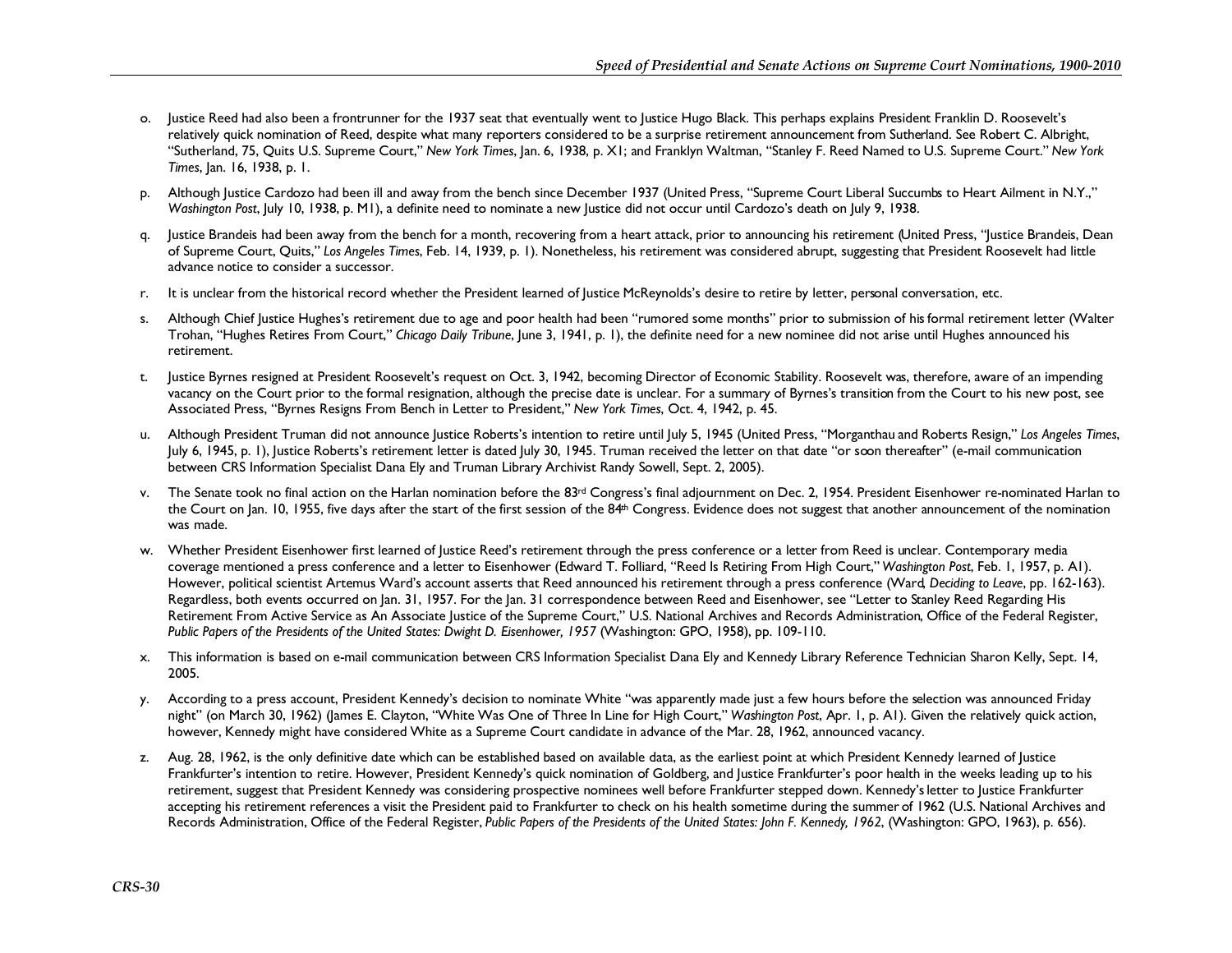According to Kennedy Library Reference Technician Sharon Kelly, Kennedy's office files suggest that correspondence between Frankfurter, Special Assistant for National Security Affairs McGeorge Bundy, and the President would have alerted Kennedy to Frankfurter's declining health around May 17, 1962 (e-mail communication between CRS Information Specialist Dana Ely and Kennedy Library Reference Technician Sharon Kelly, Sept. 14, 2005).

- aa. President Lyndon B. Johnson unexpectedly nominated Justice Goldberg to be U.S. Ambassador to the United Nations following the death on July 14, 1965, of the previous ambassador, Adlai E. Stevenson. See Carroll Kilpatrick, "Goldberg is Named to Stevenson Post," *Washington Post*, July 21, 1965, p. A1.
- bb. Although Justice Fortas was not nominated until July 28, 1965, President Johnson apparently decided to nominate Fortas long before the Goldberg vacancy, making the gap of only one week between Goldberg's resignation and Fortas's nomination unsurprising. At the press conference announcing Fortas's nomination, President Johnson said that he and Fortas had discussed the nomination "on numerous occasions in the 20 months," (U.S. National Archives and Records Administration, Office of the Federal Register, *Public Papers of the Presidents of the United States: Lyndon B. Johnson, 1966*, vol. 2 (Washington: GPO), 1967, p. 798).
- cc. Despite the fact that Justice Clark announced his forthcoming retirement on Feb. 28, 1967, historical evidence suggests that Johnson might have prompted Clark's retirement as early as Jan. 1967, when the President prepared to nominated Justice Clark's son, Ramsey, to be Attorney General. "On January 25, 1967, Johnson told Ramsey that he could only be named the permanent attorney general if his father stepped down from the Court" (Ward, *Deciding to Leave*, p. 170).
- dd. Like the 1965 Fortas nomination, Marshall's nomination was no surprise, since Johnson was reportedly considering Marshall for appointment to the Court before the formal nomination. According to a 1967 *Washington Post* report, "Marshall's resignation two years ago, at the President's request, from a lifetime seat on the 2d U.S. Circuit Court of Appeals to become Solicitor General, had seemed clearly a move to groom him for the Nation's highest court" (John P. MacKenzie, "LBJ Names Marshall to Court," June 14], 1967, *Washington Post*, p. A1).
- ee. Although President Johnson did not announce Chief Justice Warren's retirement until June 26, he received Warren's retirement letter on June 13, 1968 (U.S. National Archives and Records Administration, Office of the Federal Register, *Public Papers of the Presidents of the United States: Lyndon B. Johnson, 1968-69*, vol. 1 (Washington: GPO), 1970, p. 746).
- ff. Although a specific opportunity to name a new Associate Justice did not arise until the Fortas Chief Justice nomination on June 26, 1968, it was reported that "[s]ome Texans at the Capitol are sure that Mr. Johnson has planned for the last four years to name Thornberry to the Supreme Court before he [Johnson] left office," (Richard L. Lyons, "Homer Thornberry: 'Constructive Liberal,' Close LBJ friend," *Washington Post,* June 27, 1969, p. 1).
- gg. Jan. 20, 1969 (the date of Richard M. Nixon's inauguration), is used as the starting date for the vacancy because it marks the beginning of President Nixon's official decision-making powers. After the Abe Fortas Chief Justice nomination failed, President Johnson announced on Oct. 2, 1968, that he would not name another nominee (U.S. National Archives and Records Administration, Office of the Federal Register, *Public Papers of the Presidents of the United States: Lyndon B. Johnson, 1968-69*, vol. 2 (Washington: GPO), 1966, p. 509). Eight days later, Johnson elaborated on his decision. The President wrote that although he would have made another nomination in "ordinary times," the situation was extraordinary and that, "Under the circumstances, the foundations of government would be better served by the present Chief Justice [Earl Warren] remaining [in office] until emotionalism subsides, reason and fairness prevail (U.S. National Archives and Records Administration, Office of the Federal Register, *Public Papers of the Presidents of the United States: Lyndon B. Johnson, 1968-69*, vol. 2 (Washington: GPO, 1970), p. 1024). On Dec. 3, 1968, Chief Justice Warren informed President-elect Richard M. Nixon that he was willing to continue serving until a successor was confirmed ("Statement by the Chief Justice," Dec. 4, 1968, Earl Warren Papers, Manuscript Division, Library of Congress, Washington, DC). In a May 1969, conversation with reporters, President Nixon offered an unusually detailed discussion of his decision-making process surrounding the Burger nomination. Nixon reported that he thought "it would not be a proper mark of respect for the Court and for the Chief Justice to have a nomination go down, say, in February or March, and then have possibly the Senate hearings and the like at a time that the Court was sitting," and that his target date for a nomination decision was between May 1 and June 1, 1968 (U.S. National Archives and Records Administration, Office of the Federal Register, *Public Papers of the Presidents of the United States: Richard Nixon, 1970*, (Washington: GPO), 1971, p. 390).
- hh. Although President Richard M. Nixon waited until Aug. 18, 1969, to nominate Haynsworth, media accounts speculated that Haynsworth would be the nominee at least as early as Aug. 6. See AP, "Possible High Court Choice Hit," *Washington Post*, Aug. 7, 1969, p. B4.
- ii. Chief Justice Warren Burger reportedly "hint[ed] at a possible vacancy" on the Court in a letter to President Gerald Ford on Nov. 10, 1975, and offered "factors for [the President] to consider when appointing a new justice," (e-mail communication between CRS Information Specialist Dana Ely and Ford Library Archivist Technician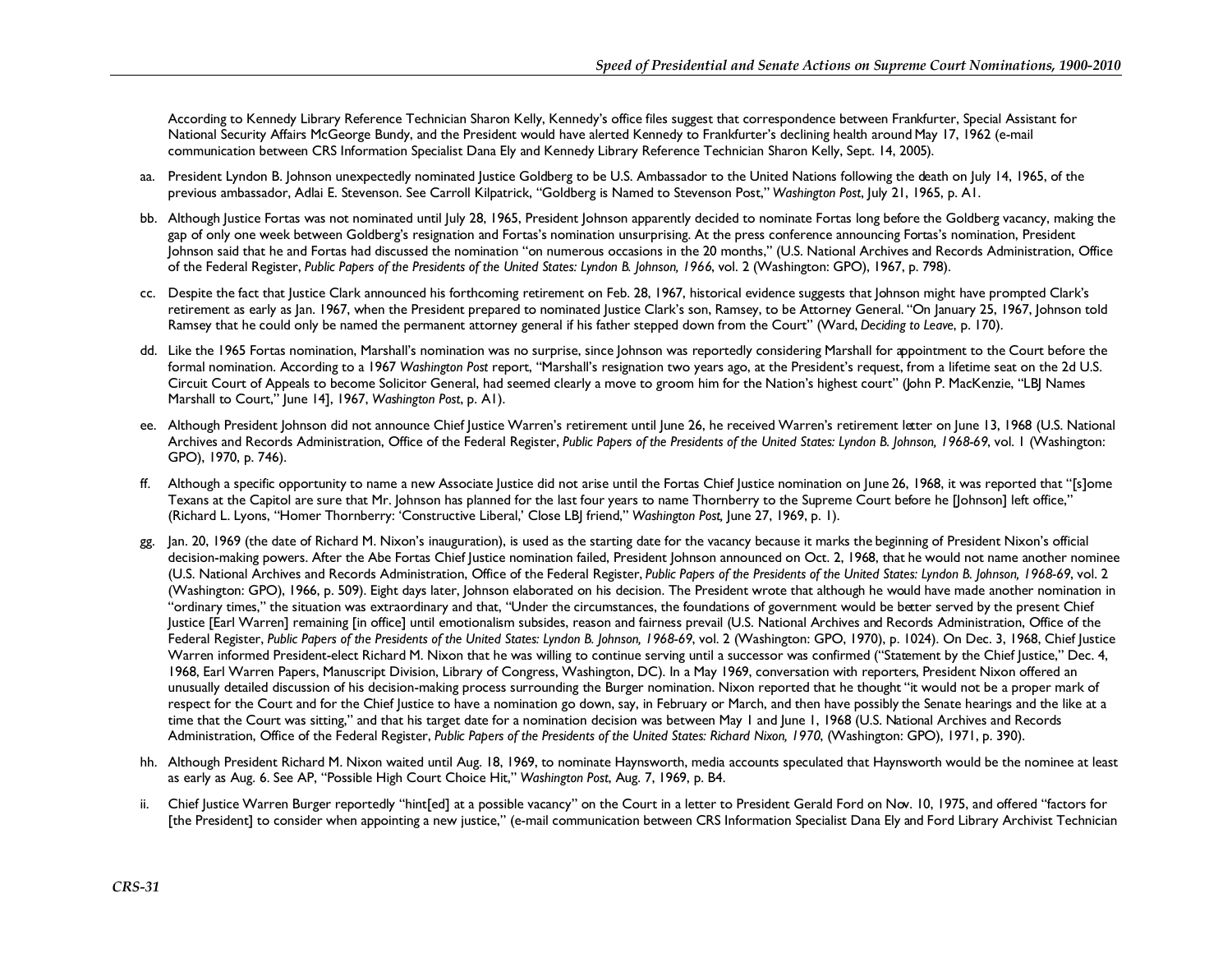Joshua Cochran, Sept. 12, 2005). Justice Douglas's health had been in question since Dec. 31, 1974, when he suffered a stroke (John P. MacKenzie, "Douglas Retires From Court," *Washington Post*, Nov. 13, 1975, p. A1). However, President Ford would have had relatively little time to consider a replacement Justice since he did not assume the presidency until Aug. 9, 1975, and a vacancy did not officially arise until Justice Douglas's Nov. 12, 1975 retirement letter.

- jj. During a Nov. 29, 1975, press conference, White House Press Secretary Ron Nessen revealed that the President had decided to nominate, as well as announce his choice of, Stevens the same day (Spencer Rich, "Ford Picks Chicago Jurist," *Washington Post*, Nov. 29, 1975, p. A1). The announcement occurred on Nov. 28, 1975.
- kk. Although Justice Stewart's decision to retire was not made public until June 18, 1981, Stewart delivered a letter, stating his desire to retire, to President Ronald Reagan on May 18, 1981 (U.S. National Archives and Records Administration, Office of the Federal Register, *Public Papers of the Presidents of the United States: Ronald Reagan, 1981* (Washington: GPO, 1982), p. 539.
- II. In this case, the distinction between the dates of announcement of the nominee and the formal nomination is particularly important. On July 7, 1981, President Reagan "announced his intention" to nominate Judge O'Connor upon completion of a required FBI background check (U.S. National Archives and Records Administration, Office of the Federal Register, *Public Papers of the Presidents of the United States: Ronald Reagan, 1981, (*Washington: GPO, 1982), p. 597). President Reagan did not formally nominate her until Aug. 19, 1981, after she had passed the background check.
- mm. Although Chief Justice Burger officially notified President Reagan, by letter on June 17, 1986, of his desire to retire, Burger privately informed Reagan of his plans on May 27, 1986 ("Remarks on the Resignation of Supreme Court Chief Justice Warren E. Burger and the Nominations of William H. Rehnquist To Be Chief Justice and Antonin Scalia To Be an Associate Justice," U.S. National Archives and Records Administration, Office of the Federal Register, *Public Papers of the Presidents of the United States: Ronald Reagan, 1986,* vol. 2 (Washington: GPO, 1989), p. 781).
- nn. The May 27, 1986, date is used because Chief Justice Burger's intention to retire (known to President Reagan on May 27) alerted the President of the forthcoming opportunity to elevate Rehnquist from Associate Justice to Chief Justice, and in turn, of the opportunity to nominate someone to succeed Rehnquist as an Associate Justice.
- oo. President Reagan reportedly "had no advance warning of the resignation" (Al Kamen, "Nixon-Appointed Democrat Cites Age, Health," *Washington Post*, June 27, 1987, p. A1).
- pp. Judge Ginsburg withdrew his name from consideration before being officially nominated, but after President Reagan had announced his intention to nominate Ginsburg. Among other controversies surrounding the nomination, Ginsburg admitted shortly before withdrawing that he "had smoked marijuana while a Harvard law professor" (Lou Cannon and Ruth Markus, "Judge Kennedy Likely Choice," *Washington Post*, Nov. 9, 1987, p. A6).
- qq. President George H. W. Bush stated in a July 23, 1990, press conference nominating Souter that he had not decided on a final nominee until that day (U.S. National Archives and Records Administration, Office of the Federal Register, *Public Papers of the Presidents of the United States: George Bush, 1990,* vol. 2 (Washington: GPO, 1992), p. 1051).
- rr. On the details of transferring Justice White's retirement letter to the President beginning on Mar. 18, 1993, see Dennis J. Hutchinson, *The Man Who Was Once Whizzer White: A Portrait of Justice Byron R. White* (New York: Free Press , 1998, p. 437) and Ward, *Deciding to Leave,* p. 183, n. 183. One of Justice White's former law clerks, by then working in the White House, delivered the letter on the Mar. 19, 1993.
- ss. President William J. Clinton announced Ginsburg's nomination on June 14, 1993. However, President Clinton noted in his nomination speech that he asked Ginsburg to accept the nomination on the evening of June 13 (U.S. National Archives and Records Administration, Office of the Federal Register, *Public Papers of the Presidents of the United States: William J. Clinton, 1993,* vol. 1 (Washington: GPO, 1994), p. 843).
- tt. Jan. 1, 1994 is a slight estimation, since Justice Blackmun reportedly "told President Bill Clinton at Renaissance Weekend over the New Year's holiday in Hilton Head, S.C., that this would be his last term (Tony Mauro, "How Blackmun Hid Retirement Plans," *New Jersey Law Journal,* Apr. 25, 1994, p. 18. ). Clinton publicly announced Blackmun's retirement on April 6, 1994. (U.S. National Archives and Records Administration, Office of the Federal Register, *Public Papers of the Presidents of the United States: William J. Clinton, 1994,* vol. 1 (Washington: GPO, 1995), p. 597).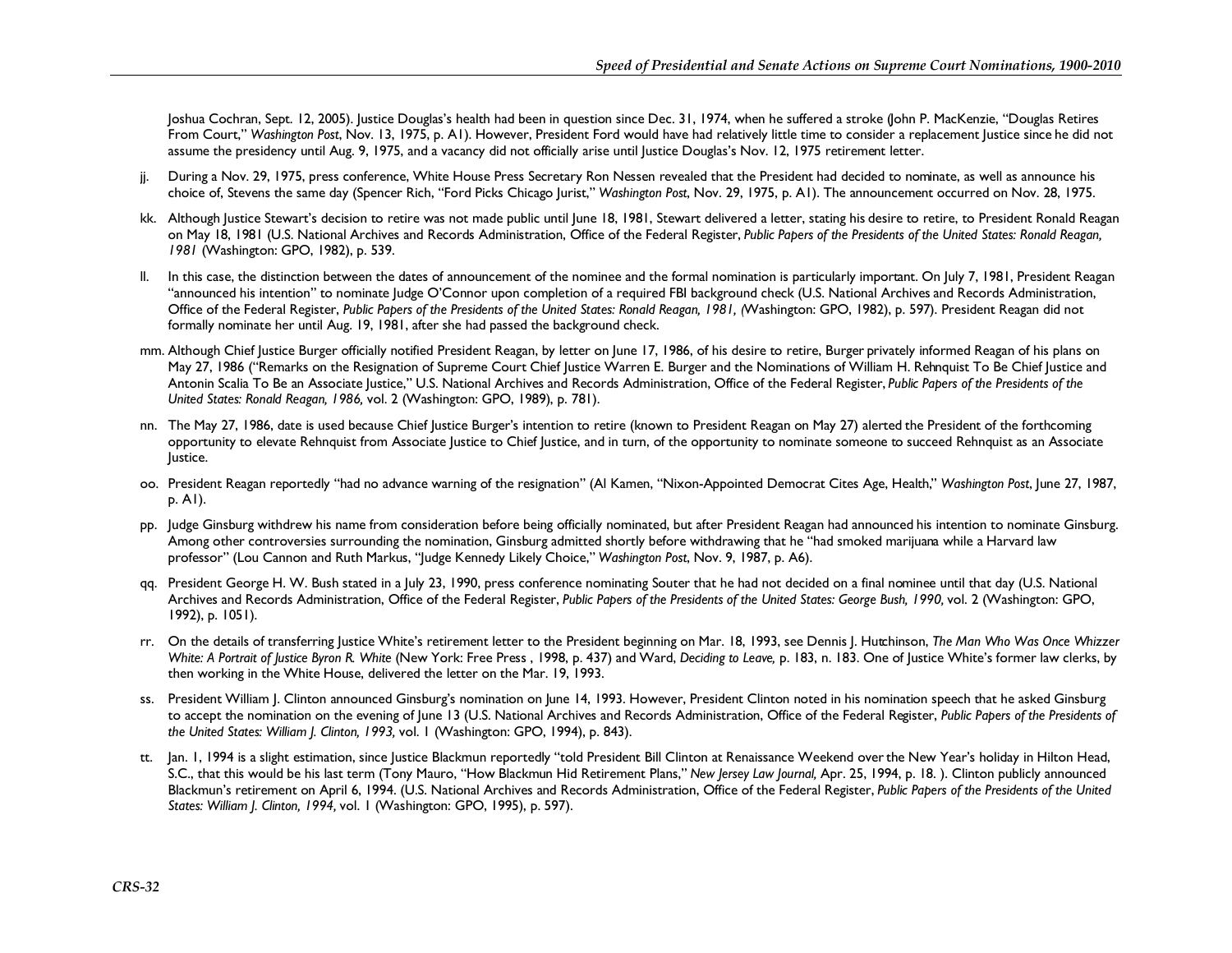|                                |                                        |             | <b>Actual or Prospective</b><br><b>Vacancy Apparently</b><br><b>Became Known to</b><br><b>President</b> |                             |                                                      |                                                                             | Number of Days Elapsed from                                                     |                                                                                        |                                                                                      |                                                                       |  |
|--------------------------------|----------------------------------------|-------------|---------------------------------------------------------------------------------------------------------|-----------------------------|------------------------------------------------------|-----------------------------------------------------------------------------|---------------------------------------------------------------------------------|----------------------------------------------------------------------------------------|--------------------------------------------------------------------------------------|-----------------------------------------------------------------------|--|
| Nominating<br><b>President</b> | Outgoing<br><b>Justice</b>             | When        | How                                                                                                     | <b>Nominee</b>              | Vacancy to<br><b>Nomination</b><br>Announce-<br>ment | <b>Nomination</b><br>Announce-<br>ment to<br><b>First</b><br><b>Hearing</b> | <b>First</b><br><b>Hearing to</b><br><b>Committee</b><br>Final<br><b>Action</b> | <b>Committee</b><br><b>Final</b><br><b>Action to</b><br><b>Senate</b><br><b>Action</b> | <b>Nomination</b><br>Announce-<br>ment to<br>Final<br><b>Senate</b><br><b>Action</b> | <b>Starting</b><br>Date to<br>Final<br><b>Senate</b><br><b>Action</b> |  |
| Theodore<br>Roosevelt          | Horace<br>Gray                         | 09/15/1902  | Death of<br>outgoing<br>lustice                                                                         | Oliver<br>Wendell<br>Holmes | 78                                                   | No record of<br>hearing                                                     | No record of<br>hearing                                                         | $\mathbf 0$                                                                            | $\overline{2}$                                                                       | 80                                                                    |  |
| Theodore<br>Roosevelt          | George<br>Shiras, Jr.                  | 08/20/1902a | Public reports<br>of imminent<br>retirement                                                             | William R.<br>Day           | 147                                                  | No record of<br>hearing                                                     | No record of<br>hearing                                                         | $\mathbf 0$                                                                            | 40                                                                                   | 187                                                                   |  |
| Theodore<br>Roosevelt          | Henry B.<br><b>Brown</b>               | 03/08/1906b | Outgoing<br>lustice notified<br>President of<br>intention to<br>retirec                                 | William H.<br>Moody         | 244                                                  | No record of<br>hearing                                                     | No record of<br>hearing                                                         | $\overline{2}$                                                                         | 35                                                                                   | 279                                                                   |  |
| William<br>Howard Taft         | Rufus W.<br>Peckham                    | 10/24/1909  | Death of<br>outgoing<br>Justice                                                                         | Horace H.<br>Lurton         | 50                                                   | No record of<br>hearing                                                     | No record of<br>hearing                                                         | $\overline{4}$                                                                         | $\overline{7}$                                                                       | 59                                                                    |  |
| <b>William</b><br>Howard Taft  | David J.<br><b>Brewer</b>              | 03/28/1910  | Death of<br>outgoing<br>Justice                                                                         | Charles<br>Evans<br>Hughes  | 28                                                   | No record of<br>hearing                                                     | No record of<br>hearing                                                         | 0                                                                                      | $\overline{7}$                                                                       | 35                                                                    |  |
| William<br>Howard Taft         | Melville W.<br>Fuller<br>Chief Justice | 07/04/1910  | Death of<br>outgoing Chief<br>Justice                                                                   | Edward D.<br>White          | 6                                                    | Nomination<br>was not<br>referred to<br>Judiciary<br>Committee              | Nomination<br>was not<br>referred to<br>Judiciary<br>Committee                  | Nom. was<br>not referred<br>to Judiciary<br>Committee                                  | $\mathbf{0}$                                                                         | 6                                                                     |  |
| William<br>Howard Taft         | Edward D.<br>White                     | 12/12/1910  | White<br>nomination by<br>President to be<br>Chief Justice                                              | Willis Van<br>Devanter      | 0                                                    | No record of<br>hearing                                                     | No record of<br>hearing                                                         | 0                                                                                      | 3                                                                                    | 3                                                                     |  |

#### **Table 2. Duration in Days Between Major Events in the Supreme Court Nomination-and-Confirmation Process, 1900-2010**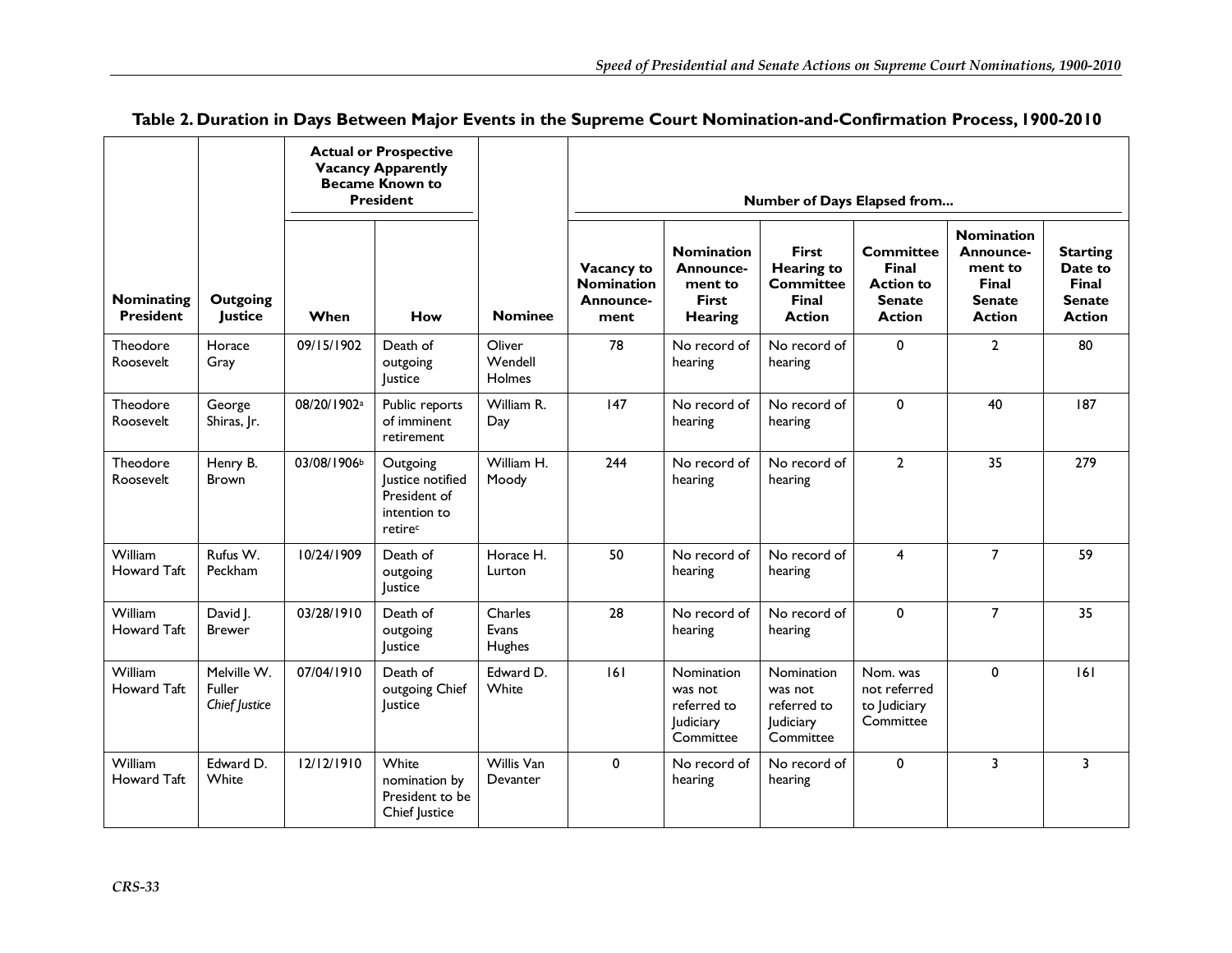|                                |                                   |                         | <b>Actual or Prospective</b><br><b>Vacancy Apparently</b><br><b>Became Known to</b><br><b>President</b> |                             |                                                      |                                                                             |                                                                                        | Number of Days Elapsed from                                                     |                                                                                             |                                                                       |  |  |
|--------------------------------|-----------------------------------|-------------------------|---------------------------------------------------------------------------------------------------------|-----------------------------|------------------------------------------------------|-----------------------------------------------------------------------------|----------------------------------------------------------------------------------------|---------------------------------------------------------------------------------|---------------------------------------------------------------------------------------------|-----------------------------------------------------------------------|--|--|
| Nominating<br><b>President</b> | <b>Outgoing</b><br><b>Justice</b> | When                    | How                                                                                                     | <b>Nominee</b>              | Vacancy to<br><b>Nomination</b><br>Announce-<br>ment | <b>Nomination</b><br>Announce-<br>ment to<br><b>First</b><br><b>Hearing</b> | <b>First</b><br><b>Hearing to</b><br><b>Committee</b><br><b>Final</b><br><b>Action</b> | <b>Committee</b><br>Final<br><b>Action to</b><br><b>Senate</b><br><b>Action</b> | <b>Nomination</b><br>Announce-<br>ment to<br><b>Final</b><br><b>Senate</b><br><b>Action</b> | <b>Starting</b><br>Date to<br>Final<br><b>Senate</b><br><b>Action</b> |  |  |
| William<br>Howard Taft         | William H.<br>Moody               | 06/15/1910 <sup>d</sup> | Congressional<br>action<br>authorizing<br>retirement                                                    | Joseph R.<br>Lamar          | 180                                                  | No record of<br>hearing                                                     | No record of<br>hearing                                                                | $\mathbf 0$                                                                     | $\overline{3}$                                                                              | 183                                                                   |  |  |
| William<br>Howard Taft         | John<br>Marshall<br>Harlan        | 10/14/1911              | Death of<br>outgoing<br><b>Justice</b>                                                                  | Mahlon<br>Pitney            | 128                                                  | No record of<br>hearing                                                     | No record of<br>hearing                                                                | 9                                                                               | 23                                                                                          | 151                                                                   |  |  |
| Woodrow<br>Wilson              | Horace H.<br>Lurton               | 07/12/1914              | Death of<br>outgoing<br><b>Justice</b>                                                                  | James C.<br>McReynolds      | 38                                                   | No record of<br>hearing                                                     | No record of<br>hearing                                                                | 5                                                                               | 10                                                                                          | 48                                                                    |  |  |
| Woodrow<br>Wilson              | Joseph R.<br>Lamar                | 01/02/1916              | Death of<br>outgoing<br>Justice                                                                         | Louis D.<br><b>Brandeis</b> | 26                                                   | 12                                                                          | 105                                                                                    | 8                                                                               | 125                                                                                         | 151                                                                   |  |  |
| Woodrow<br>Wilson              | Charles<br>Evans<br>Hughes        | 06/10/1916 <sup>e</sup> | Resignation to<br>pursue political<br>office                                                            | John H.<br>Clarke           | 34                                                   | No record of<br>hearing                                                     | No record of<br>hearing                                                                | $\mathbf 0$                                                                     | 10                                                                                          | 44                                                                    |  |  |
| Warren<br>Harding              | Edward D.<br>White                | 05/19/1921              | Death of<br>outgoing<br><b>Justice</b>                                                                  | William<br>Howard<br>Taft   | 42                                                   | Nomination<br>was not<br>referred to<br>Judiciary<br>Committee              | Nomination<br>was not<br>referred to<br>Judiciary<br>Committee                         | Nomination<br>was not<br>referred to<br>Judiciary<br>Committee                  | $\mathbf 0$                                                                                 | 42                                                                    |  |  |
| Warren<br>Harding              | John H.<br>Clarke                 | 09/05/1922              | Resignation<br>letter<br>submitted to<br>President                                                      | George<br>Sutherland        | $\mathbf 0$                                          | Nomination<br>was not<br>referred to<br>Judiciary<br>Committee              | Nomination<br>was not<br>referred to<br>Judiciary<br>Committee                         | Nomination<br>was not<br>referred to<br>Judiciary<br>Committee                  | $\mathbf 0$                                                                                 | 0                                                                     |  |  |
| Warren                         | William R.                        | 09/05/1922f             | Public reports                                                                                          | Pierce                      | 79                                                   | No record of                                                                | No record of                                                                           | No record of                                                                    | No Senate                                                                                   | No final                                                              |  |  |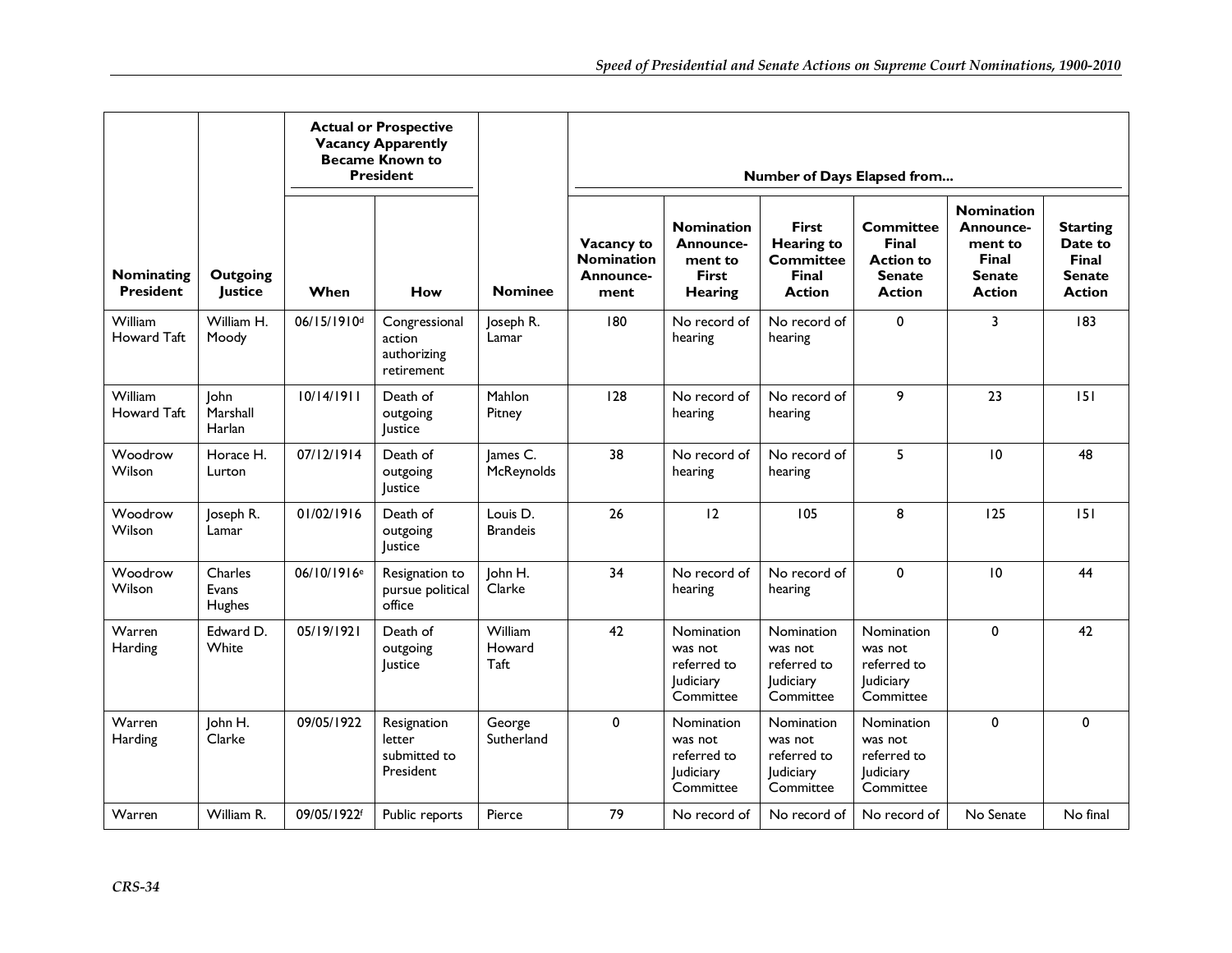|                                |                                   |             | <b>Actual or Prospective</b><br><b>Vacancy Apparently</b><br><b>Became Known to</b><br><b>President</b> |                            |                                                      | Number of Days Elapsed from                                          |                                                                          |                                                                                        |                                                                                             |                                                                       |
|--------------------------------|-----------------------------------|-------------|---------------------------------------------------------------------------------------------------------|----------------------------|------------------------------------------------------|----------------------------------------------------------------------|--------------------------------------------------------------------------|----------------------------------------------------------------------------------------|---------------------------------------------------------------------------------------------|-----------------------------------------------------------------------|
| Nominating<br><b>President</b> | <b>Outgoing</b><br><b>Justice</b> | When        | How                                                                                                     | <b>Nominee</b>             | Vacancy to<br><b>Nomination</b><br>Announce-<br>ment | <b>Nomination</b><br>Announce-<br>ment to<br><b>First</b><br>Hearing | <b>First</b><br><b>Hearing to</b><br><b>Committee</b><br>Final<br>Action | <b>Committee</b><br><b>Final</b><br><b>Action to</b><br><b>Senate</b><br><b>Action</b> | <b>Nomination</b><br>Announce-<br>ment to<br><b>Final</b><br><b>Senate</b><br><b>Action</b> | <b>Starting</b><br>Date to<br>Final<br><b>Senate</b><br><b>Action</b> |
| <b>Harding</b>                 | Day                               |             | of imminent<br>retirement                                                                               | <b>Butler</b>              |                                                      | hearing                                                              | hearing                                                                  | hearing                                                                                | action                                                                                      | action                                                                |
|                                |                                   | 12/04/1922  | Lack of action<br>on first<br>nomination of<br><b>Butler</b>                                            | Pierce<br><b>Butler</b>    | ı                                                    | No record of<br>hearing                                              | No record of<br>hearing                                                  | 3                                                                                      | 16                                                                                          | 4                                                                     |
| Warren<br>Harding              | Mahlon<br>Pitney                  | 12/16/1922  | <b>White House</b><br>announced<br>forthcoming<br>retirements                                           | Edward T.<br>Sanford       | 24                                                   | No record of<br>hearing                                              | No record of<br>hearing                                                  | 0                                                                                      | 20                                                                                          | 44                                                                    |
| Calvin<br>Coolidge             | Joseph<br>McKenna                 | 12/25/1924h | Public reports<br>of imminent<br>retirement                                                             | Harlan F.<br>Stone         | $\mathbf{H}$                                         | 23                                                                   | 5 <sup>h</sup>                                                           | 3                                                                                      | 31                                                                                          | 42                                                                    |
| Herbert<br>Hoover              | William<br>Howard<br>Taft         | 02/03/1930  | Retirement<br>letter<br>submitted to<br>President                                                       | Charles<br>Evans<br>Hughes | $\mathbf 0$                                          | No record of<br>hearing                                              | No record of<br>hearing                                                  | 3                                                                                      | 10                                                                                          | 10                                                                    |
| Herbert<br>Hoover              | Edward T.<br>Sanford              | 03/08/1930  | Death of<br>outgoing<br>lustice                                                                         | John J.<br>Parker          | 13                                                   | 15                                                                   | 16                                                                       | 16                                                                                     | 47                                                                                          | 60                                                                    |
| Herbert<br>Hoover              | Edward T.<br>Sanford              | 05/07/1930  | Parker<br>nomination<br>rejected by<br>Senate                                                           | Owen J.<br>Roberts         | $\overline{2}$                                       | No record of<br>hearing                                              | No record of<br>hearing                                                  | $\overline{1}$                                                                         | $\mathbf{H}$                                                                                | 13                                                                    |
| Herbert<br>Hoover              | Oliver<br>Wendell<br>Holmes, Ir.  | 01/12/1932  | Outgoing<br>Justice notified<br>President of<br>intention to                                            | Benjamin N.<br>Cardozo     | 34                                                   | $\overline{4}$                                                       | $\overline{4}$                                                           | $\mathbf{I}$                                                                           | 9                                                                                           | 43                                                                    |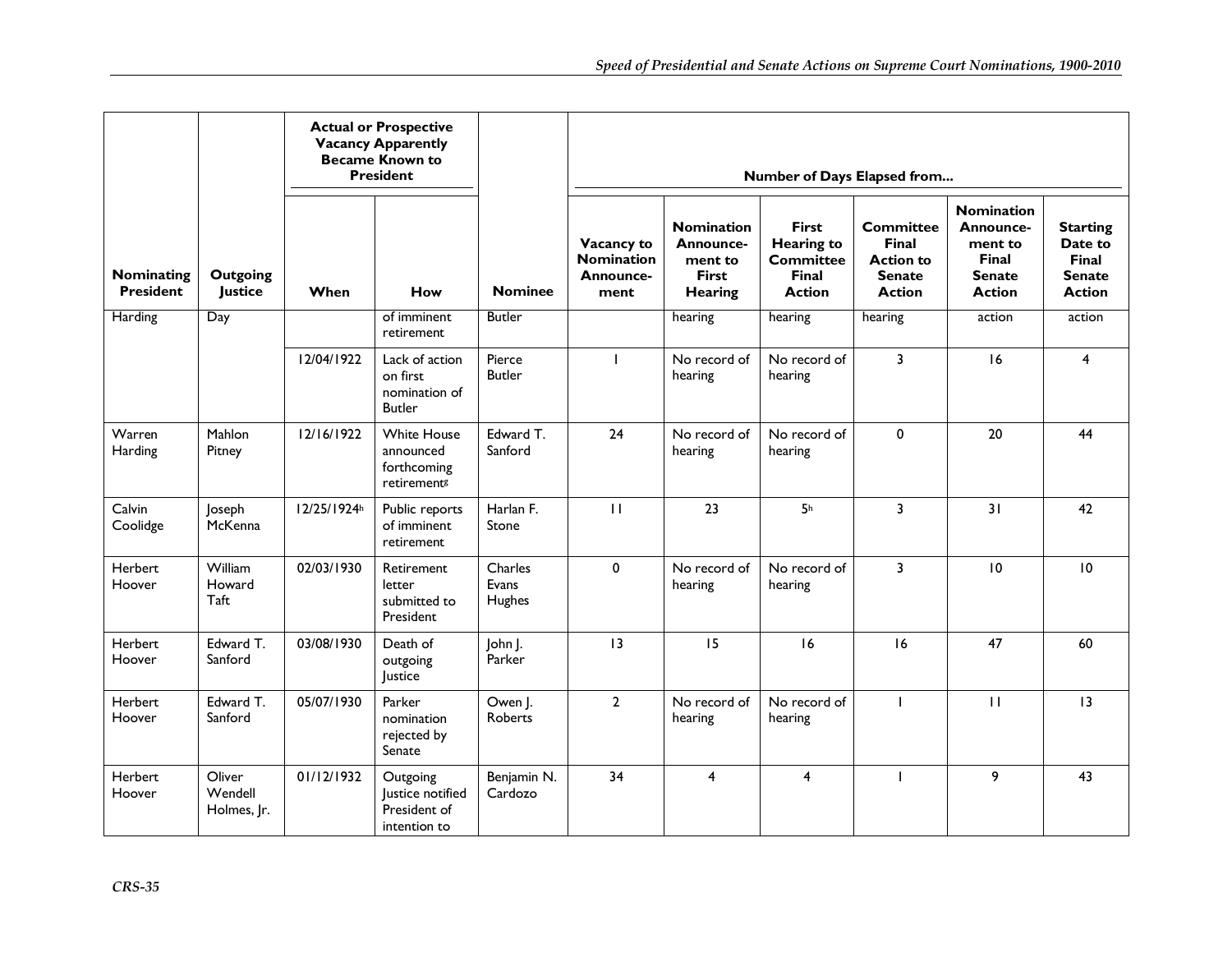|                                       |                                   |             | <b>Actual or Prospective</b><br><b>Vacancy Apparently</b><br>Became Known to<br><b>President</b> |                           | Number of Days Elapsed from                          |                                                                             |                                                                                        |                                                                                        |                                                                                      |                                                                       |  |  |
|---------------------------------------|-----------------------------------|-------------|--------------------------------------------------------------------------------------------------|---------------------------|------------------------------------------------------|-----------------------------------------------------------------------------|----------------------------------------------------------------------------------------|----------------------------------------------------------------------------------------|--------------------------------------------------------------------------------------|-----------------------------------------------------------------------|--|--|
| <b>Nominating</b><br><b>President</b> | <b>Outgoing</b><br><b>Justice</b> | When        | How                                                                                              | <b>Nominee</b>            | Vacancy to<br><b>Nomination</b><br>Announce-<br>ment | <b>Nomination</b><br>Announce-<br>ment to<br><b>First</b><br><b>Hearing</b> | <b>First</b><br><b>Hearing to</b><br><b>Committee</b><br><b>Final</b><br><b>Action</b> | <b>Committee</b><br><b>Final</b><br><b>Action to</b><br><b>Senate</b><br><b>Action</b> | <b>Nomination</b><br>Announce-<br>ment to<br>Final<br><b>Senate</b><br><b>Action</b> | <b>Starting</b><br>Date to<br>Final<br><b>Senate</b><br><b>Action</b> |  |  |
| Franklin D.<br>Roosevelt              | Willis Van<br>Devanter            | 05/18/1937  | retire<br>Retirement<br>letter<br>submitted to<br>President                                      | Hugo L.<br><b>Black</b>   | 86                                                   | No record of<br>hearing                                                     | No record of<br>hearing                                                                | $\mathbf{I}$                                                                           | 5                                                                                    | 91                                                                    |  |  |
| Franklin D.<br>Roosevelt              | George<br>Sutherland              | 01/05/1938  | Retirement<br>letter<br>submitted to<br>President                                                | Stanley F.<br>Reed        | 10                                                   | 5                                                                           | $\overline{4}$                                                                         | $\mathbf{I}$                                                                           | 10                                                                                   | 20                                                                    |  |  |
| Franklin D.<br>Roosevelt              | Benjamin<br>N. Cardozo            | 07/09/1938i | Death of<br>outgoing<br>Justice                                                                  | Felix<br>Frankfurter      | 180                                                  | 5                                                                           | 6                                                                                      | $\mathbf{I}$                                                                           | 12                                                                                   | 192                                                                   |  |  |
| Franklin D.<br>Roosevelt              | Louis D.<br><b>Brandeis</b>       | 02/13/1939k | Retirement<br>letter<br>submitted to<br>President                                                | William O.<br>Douglas     | 35                                                   | $\overline{4}$                                                              | $\overline{\mathbf{3}}$                                                                | 8                                                                                      | 15                                                                                   | 50                                                                    |  |  |
| Franklin D.<br>Roosevelt              | Pierce<br><b>Butler</b>           | 11/16/1939  | Death of<br>outgoing<br>Justice                                                                  | Frank<br>Murphy           | 49                                                   | $\overline{7}$                                                              | $\overline{4}$                                                                         | $\mathbf{I}$                                                                           | 12                                                                                   | 61                                                                    |  |  |
| Franklin D.<br>Roosevelt              | James C.<br>McReynolds            | 01/22/1941  | Outgoing<br>Justice notified<br>President of<br>intention to<br>retire                           | James F.<br><b>Byrnes</b> | 4                                                    | Nomination<br>was not<br>referred to<br>Judiciary<br>Committee              | Nomination<br>was not<br>referred to<br>Judiciary<br>Committee                         | Nomination<br>was not<br>referred to<br>Judiciary<br>Committee                         | $\mathbf 0$                                                                          | 4                                                                     |  |  |
| Franklin D.<br>Roosevelt              | Charles<br>Evans<br>Hughes        | 06/02/1941m | Retirement<br>letter<br>submitted to                                                             | Harlan F.<br>Stone        | 10                                                   | 9                                                                           | $\overline{2}$                                                                         | 4                                                                                      | 15                                                                                   | 25                                                                    |  |  |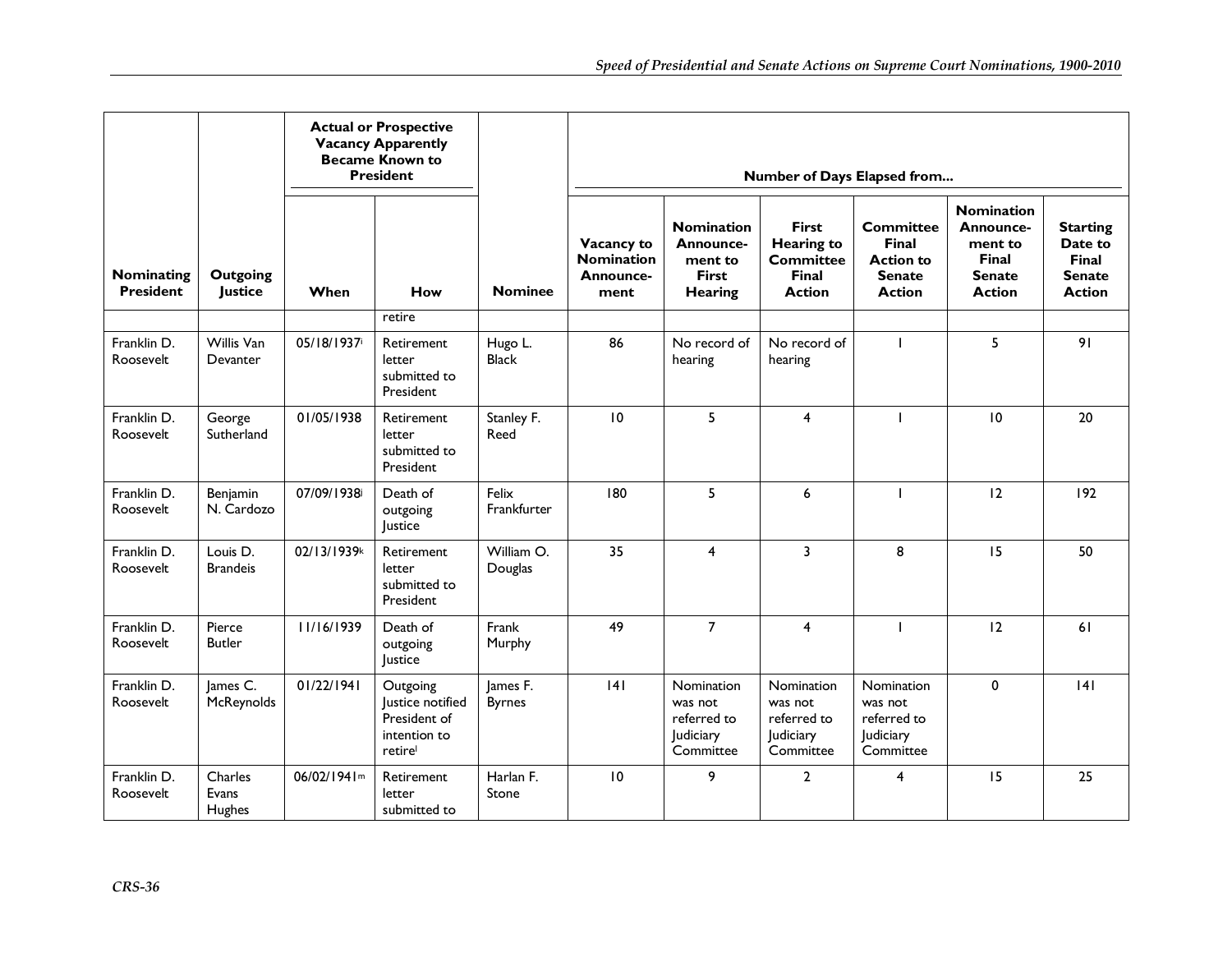|                                |                                     |                         | <b>Actual or Prospective</b><br><b>Vacancy Apparently</b><br><b>Became Known to</b><br><b>President</b> |                            | Number of Days Elapsed from                          |                                                                             |                                                                          |                                                                                        |                                                                                             |                                                                       |
|--------------------------------|-------------------------------------|-------------------------|---------------------------------------------------------------------------------------------------------|----------------------------|------------------------------------------------------|-----------------------------------------------------------------------------|--------------------------------------------------------------------------|----------------------------------------------------------------------------------------|---------------------------------------------------------------------------------------------|-----------------------------------------------------------------------|
| Nominating<br><b>President</b> | <b>Outgoing</b><br><b>Justice</b>   | When                    | How                                                                                                     | <b>Nominee</b>             | Vacancy to<br><b>Nomination</b><br>Announce-<br>ment | <b>Nomination</b><br>Announce-<br>ment to<br><b>First</b><br><b>Hearing</b> | <b>First</b><br><b>Hearing to</b><br><b>Committee</b><br>Final<br>Action | <b>Committee</b><br><b>Final</b><br><b>Action to</b><br><b>Senate</b><br><b>Action</b> | <b>Nomination</b><br>Announce-<br>ment to<br><b>Final</b><br><b>Senate</b><br><b>Action</b> | <b>Starting</b><br>Date to<br>Final<br><b>Senate</b><br><b>Action</b> |
|                                | <b>Chief Justice</b>                |                         | President                                                                                               |                            |                                                      |                                                                             |                                                                          |                                                                                        |                                                                                             |                                                                       |
| Franklin D.<br>Roosevelt       | Harlan F.<br>Stone                  | 06/12/1941              | Stone<br>nomination by<br>President to be<br>Chief Justice                                              | Robert H.<br>Jackson       | $\mathbf 0$                                          | 9                                                                           | 9                                                                        | $\overline{7}$                                                                         | 25                                                                                          | 25                                                                    |
| Franklin D.<br>Roosevelt       | James F.<br><b>Byrnes</b>           | 10/03/1942 <sup>n</sup> | <b>Byrnes</b><br>appointment<br>to other public<br>office                                               | Wiley B.<br>Rutledge       | 100                                                  | $\mathbf{H}$                                                                | 10                                                                       | $\overline{7}$                                                                         | 28                                                                                          | 128                                                                   |
| Harry. S.<br>Truman            | Owen J.<br><b>Roberts</b>           | 06/30/1945°             | Retirement<br>letter<br>submitted to<br>President                                                       | Harold H.<br><b>Burton</b> | 80                                                   | No record of<br>hearing                                                     | No record of<br>hearing                                                  | 0                                                                                      | H                                                                                           | 81                                                                    |
| Harry S.<br>Truman             | Harlan F.<br>Stone<br>Chief Justice | 04/22/1946              | Death of<br>outgoing Chief<br>lustice                                                                   | Fred M.<br>Vinson          | 45                                                   | 8                                                                           | 5                                                                        | I                                                                                      | 4                                                                                           | 59                                                                    |
| Harry S.<br>Truman             | Frank<br>Murphy                     | 07/19/1949              | Death of<br>outgoing<br>lustice                                                                         | Thomas C.<br>Clark         | 9                                                    | 12                                                                          | $\overline{3}$                                                           | 6                                                                                      | 21                                                                                          | 30                                                                    |
| Harry S.<br>Truman             | Wiley B.<br>Rutledge                | 09/10/1949              | Death of<br>outgoing<br>Justice                                                                         | Sherman<br>Minton          | 5                                                    | 12                                                                          | 6                                                                        | $\mathbf{I}$                                                                           | 19                                                                                          | 24                                                                    |
| Dwight D.                      | Fred M.                             | 09/08/1953              | Death of                                                                                                | Earl Warren                | 24                                                   |                                                                             |                                                                          | Recess appointment, 10/02/1953                                                         |                                                                                             |                                                                       |
| Eisenhower                     | Vinson<br>Chief Justice             |                         | outgoing Chief<br>Justice                                                                               |                            | 125P                                                 | 22                                                                          | 22                                                                       | 5                                                                                      | 49                                                                                          | 174                                                                   |
| Dwight D.<br>Eisenhower        | Robert H.<br>Jackson                | 10/09/1954              | Death of<br>outgoing                                                                                    | John<br>Marshall           | 30                                                   | No record of<br>hearing                                                     | No record<br>committee                                                   | No record of<br>committee                                                              | No record of<br>final action                                                                | No record<br>of final                                                 |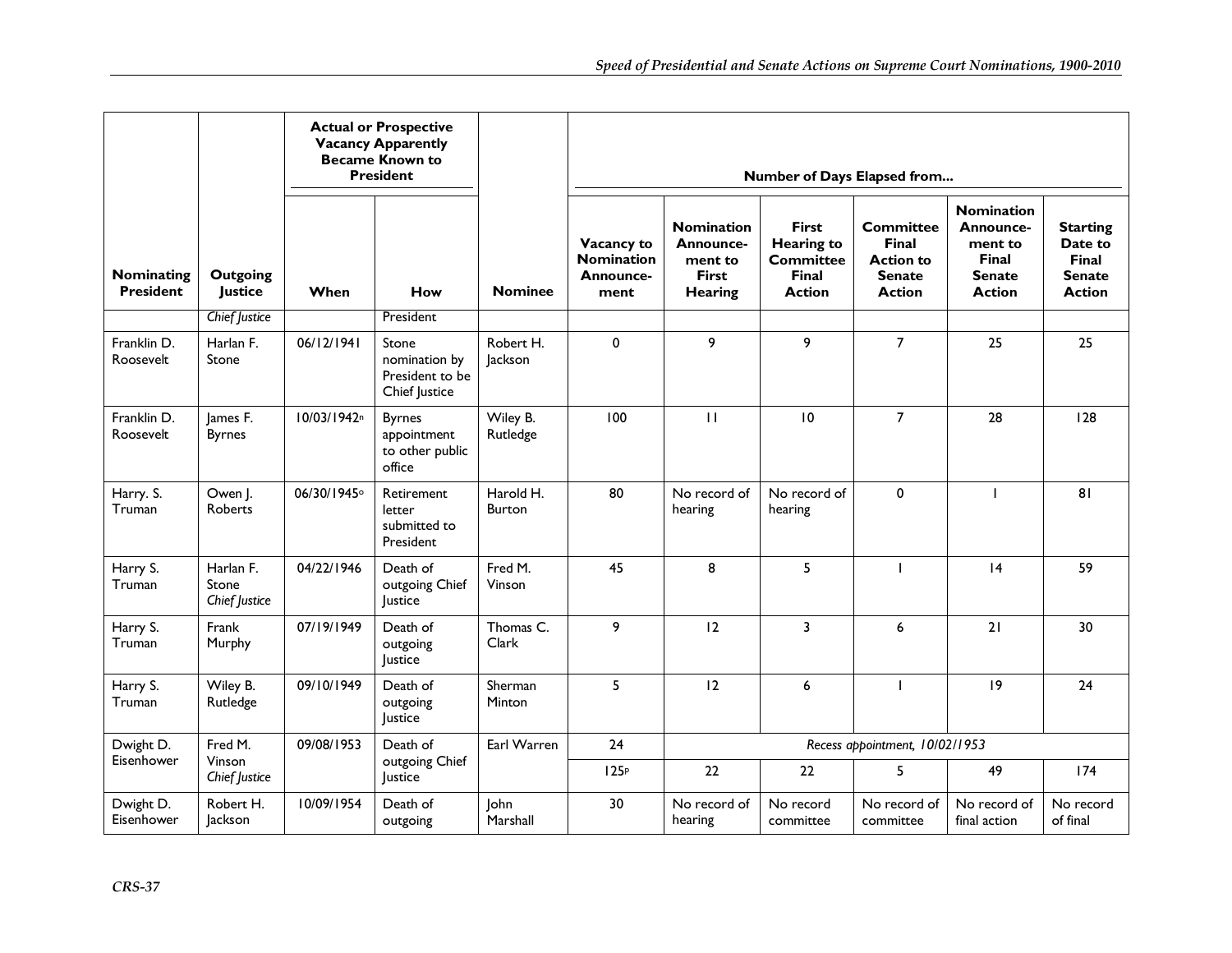|                                |                                   | <b>Actual or Prospective</b><br><b>Vacancy Apparently</b><br>Became Known to<br><b>President</b> |                                                                              |                         | Number of Days Elapsed from                          |                                                                             |                                                                                        |                                                                                        |                                                                                             |                                                                       |  |  |
|--------------------------------|-----------------------------------|--------------------------------------------------------------------------------------------------|------------------------------------------------------------------------------|-------------------------|------------------------------------------------------|-----------------------------------------------------------------------------|----------------------------------------------------------------------------------------|----------------------------------------------------------------------------------------|---------------------------------------------------------------------------------------------|-----------------------------------------------------------------------|--|--|
| Nominating<br><b>President</b> | <b>Outgoing</b><br><b>Justice</b> | When                                                                                             | <b>How</b>                                                                   | <b>Nominee</b>          | Vacancy to<br><b>Nomination</b><br>Announce-<br>ment | <b>Nomination</b><br>Announce-<br>ment to<br><b>First</b><br><b>Hearing</b> | <b>First</b><br><b>Hearing to</b><br><b>Committee</b><br><b>Final</b><br><b>Action</b> | <b>Committee</b><br><b>Final</b><br><b>Action to</b><br><b>Senate</b><br><b>Action</b> | <b>Nomination</b><br>Announce-<br>ment to<br><b>Final</b><br><b>Senate</b><br><b>Action</b> | <b>Starting</b><br>Date to<br>Final<br><b>Senate</b><br><b>Action</b> |  |  |
|                                |                                   |                                                                                                  | Justice                                                                      | Harlan II               |                                                      |                                                                             | action                                                                                 | action                                                                                 | after<br>committee<br>referral                                                              | action after<br>committee<br>referral                                 |  |  |
|                                |                                   |                                                                                                  |                                                                              |                         | 5                                                    | 45                                                                          | 4                                                                                      | 6                                                                                      | 65                                                                                          | 70                                                                    |  |  |
| Dwight D.                      | Sherman                           | 09/07/1956                                                                                       | Retirement                                                                   | William J.              | 38                                                   |                                                                             |                                                                                        | Recess appointment, 10/15/1956                                                         |                                                                                             |                                                                       |  |  |
| Eisenhower                     | Minton                            |                                                                                                  | letter<br>submitted to<br>President                                          | <b>Brennan</b>          | 1299                                                 | 43                                                                          | 6                                                                                      | 15                                                                                     | 64                                                                                          | 193                                                                   |  |  |
| Dwight D.<br>Eisenhower        | Stanley F.<br>Reed                | 01/31/1957                                                                                       | Press<br>conference<br>held by Reed<br>announcing<br>retirement <sup>r</sup> | Charles E.<br>Whittaker | 30                                                   | 16                                                                          | $\mathbf 0$                                                                            | $\mathbf{I}$                                                                           | 17                                                                                          | 47                                                                    |  |  |
| Dwight D.                      | Harold H.                         | 10/06/1958                                                                                       | Retirement                                                                   | Potter                  | 8                                                    | Recess appointment, 10/14/1958                                              |                                                                                        |                                                                                        |                                                                                             |                                                                       |  |  |
| Eisenhower                     | <b>Burton</b>                     |                                                                                                  | letter<br>submitted to<br>President                                          | Stewart                 | 103s                                                 | 82                                                                          | $\mathbf{H}$                                                                           | 15                                                                                     | 108                                                                                         | 211                                                                   |  |  |
| John F.<br>Kennedy             | Charles E.<br>Whittaker           | 03/28/1962                                                                                       | Retirement<br>letter received<br>by President <sup>t</sup>                   | Byron R.<br>White       | $\overline{2}$                                       | 12                                                                          | $\pmb{0}$                                                                              | $\mathbf 0$                                                                            | 12                                                                                          | 4                                                                     |  |  |
| John F.<br>Kennedy             | Felix<br>Frankfurter              | 08/28/1962u                                                                                      | Retirement<br>letter<br>submitted to<br>President                            | Arthur J.<br>Goldberg   | $\mathbf{I}$                                         | 13                                                                          | 4                                                                                      | $\mathbf 0$                                                                            | 27                                                                                          | 28                                                                    |  |  |
| Lyndon B.<br>Johnson           | Arthur J.<br>Goldberg             | 07/20/1965                                                                                       | Goldberg<br>appointment<br>to other public                                   | Abe Fortas              | 8                                                    | 8                                                                           | 5                                                                                      | $\mathbf{I}$                                                                           | 4                                                                                           | 22                                                                    |  |  |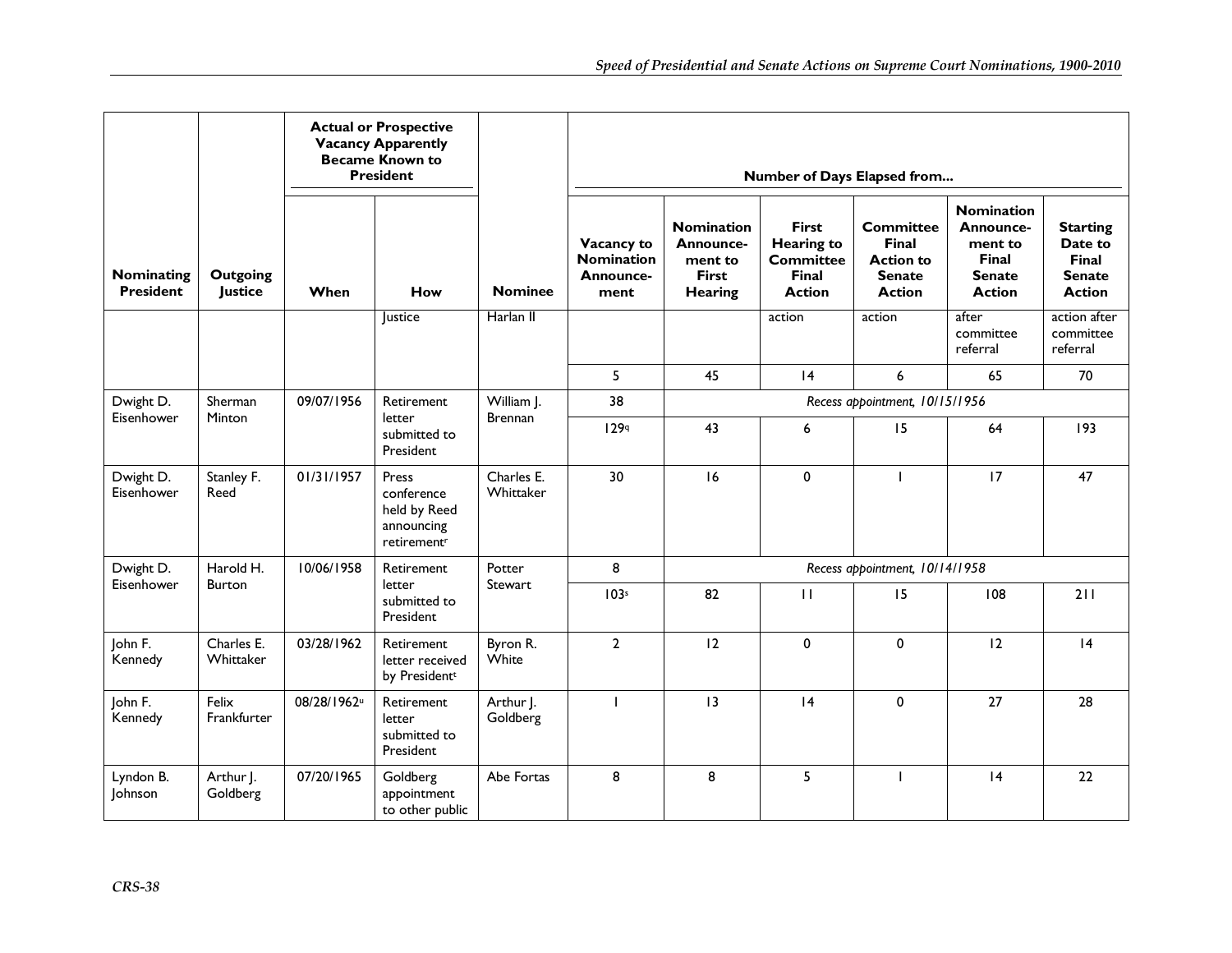|                                       |                                   |             | <b>Actual or Prospective</b><br><b>Vacancy Apparently</b><br><b>Became Known to</b><br><b>President</b> |                                  |                                                      |                                                                             | Number of Days Elapsed from                                              |                                                                                        |                                                                                      |                                                                       |  |  |
|---------------------------------------|-----------------------------------|-------------|---------------------------------------------------------------------------------------------------------|----------------------------------|------------------------------------------------------|-----------------------------------------------------------------------------|--------------------------------------------------------------------------|----------------------------------------------------------------------------------------|--------------------------------------------------------------------------------------|-----------------------------------------------------------------------|--|--|
| <b>Nominating</b><br><b>President</b> | <b>Outgoing</b><br><b>Justice</b> | When        | How                                                                                                     | <b>Nominee</b>                   | Vacancy to<br><b>Nomination</b><br>Announce-<br>ment | <b>Nomination</b><br>Announce-<br>ment to<br><b>First</b><br><b>Hearing</b> | First<br><b>Hearing to</b><br><b>Committee</b><br>Final<br><b>Action</b> | <b>Committee</b><br><b>Final</b><br><b>Action to</b><br><b>Senate</b><br><b>Action</b> | <b>Nomination</b><br>Announce-<br>ment to<br>Final<br><b>Senate</b><br><b>Action</b> | <b>Starting</b><br>Date to<br>Final<br><b>Senate</b><br><b>Action</b> |  |  |
| Lyndon B.<br>Johnson                  | Thomas C.<br>Clark                | 02/28/1967  | officev<br>Outgoing<br>Justice notified<br>President of<br>intention to<br>retire <sub>w</sub>          | Thurgood<br>Marshall             | 105                                                  | 30                                                                          | 21                                                                       | 27                                                                                     | 78                                                                                   | 183                                                                   |  |  |
| Lyndon B.<br>Johnson                  | Earl<br>Warren<br>Chief Justice   | 06/13/1968× | Retirement<br>letter<br>submitted to<br>President                                                       | Abe Fortas                       | 3                                                    | 15                                                                          | 68                                                                       | 4                                                                                      | 97                                                                                   | 110                                                                   |  |  |
| Lyndon B.<br>Johnson                  | Abe Fortas                        | 06/26/1968y | Fortas<br>nomination by<br>Johnson to be<br>Chief Justice                                               | Homer<br>Thornberry              | $\mathbf 0$                                          | 15                                                                          | No record of<br>committee<br>vote                                        | No record of<br>final<br>committee<br>action                                           | Nomination<br>withdrawn by<br>President<br>(10/04/1968)                              | Nomination<br>withdrawn<br>by<br>President                            |  |  |
| Richard M.<br>Nixon                   | Earl<br>Warren<br>Chief Justice   | 01/20/1969z | Fortas Chief<br>lustice<br>nomination<br>withdrawn by<br>President<br>(10/4/1968)                       | Warren E.<br><b>Burger</b>       | 2                                                    | 3                                                                           | $\mathbf 0$                                                              | 6                                                                                      | 9                                                                                    | 140                                                                   |  |  |
| Richard M.<br>Nixon                   | Abe Fortas                        | 05/14/1969  | Resignation<br>letter<br>submitted to<br>President                                                      | Clement F.<br>Haynsworth,<br>Jr. | 96                                                   | 29                                                                          | 23                                                                       | 43                                                                                     | 95                                                                                   | 9                                                                     |  |  |
|                                       |                                   | 11/21/1969  | Haynsworth<br>nomination<br>rejected by<br>Senate                                                       | G. Harrold<br>Carswell           | 59                                                   | 8                                                                           | 20                                                                       | 51                                                                                     | 79                                                                                   | 138                                                                   |  |  |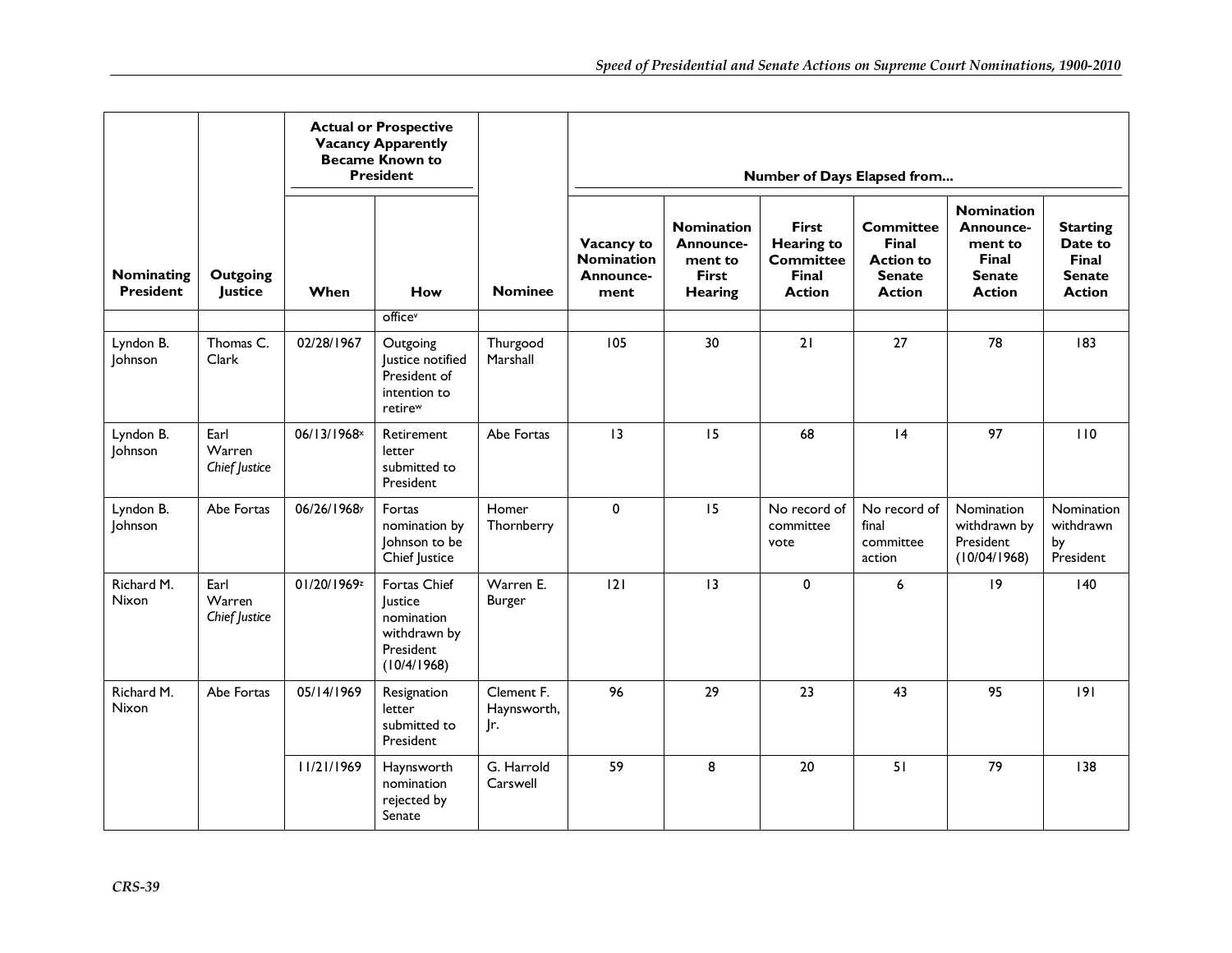|                                       | <b>Actual or Prospective</b><br><b>Vacancy Apparently</b><br><b>Became Known to</b><br><b>President</b> |              |                                                                           | Number of Days Elapsed from |                                                      |                                                                      |                                                                                 |                                                                                        |                                                                                      |                                                                       |  |
|---------------------------------------|---------------------------------------------------------------------------------------------------------|--------------|---------------------------------------------------------------------------|-----------------------------|------------------------------------------------------|----------------------------------------------------------------------|---------------------------------------------------------------------------------|----------------------------------------------------------------------------------------|--------------------------------------------------------------------------------------|-----------------------------------------------------------------------|--|
| <b>Nominating</b><br><b>President</b> | <b>Outgoing</b><br><b>Justice</b>                                                                       | When         | How                                                                       | <b>Nominee</b>              | Vacancy to<br><b>Nomination</b><br>Announce-<br>ment | <b>Nomination</b><br>Announce-<br>ment to<br>First<br><b>Hearing</b> | <b>First</b><br><b>Hearing to</b><br><b>Committee</b><br>Final<br><b>Action</b> | <b>Committee</b><br><b>Final</b><br><b>Action to</b><br><b>Senate</b><br><b>Action</b> | <b>Nomination</b><br>Announce-<br>ment to<br>Final<br><b>Senate</b><br><b>Action</b> | <b>Starting</b><br>Date to<br>Final<br><b>Senate</b><br><b>Action</b> |  |
|                                       |                                                                                                         | 04/08/1970   | Carswell<br>nomination<br>rejected by<br>Senate                           | Harry A.<br>Blackmun        | 6                                                    | 15                                                                   | $\overline{7}$                                                                  | 6                                                                                      | 28                                                                                   | 34                                                                    |  |
| Richard M.<br><b>Nixon</b>            | Hugo L.<br><b>Black</b>                                                                                 | 09/17/1971   | Retirement<br>letter<br>submitted to<br>President                         | Lewis F.<br>Powell, Jr.     | 34                                                   | 13                                                                   | 20                                                                              | 3                                                                                      | 46                                                                                   | 80                                                                    |  |
| Richard M.<br>Nixon                   | John<br>Marshall<br>Harlan II                                                                           | 09/23/1971   | Retirement<br>letter<br>submitted to<br>President                         | William H.<br>Rehnquist     | 28                                                   | 13                                                                   | 20                                                                              | 17                                                                                     | 50                                                                                   | 78                                                                    |  |
| Gerald R.<br>Ford                     | William O.<br>Douglas                                                                                   | 11/12/1975aa | Retirement<br>letter<br>submitted to<br>President                         | John Paul<br><b>Stevens</b> | 16                                                   | 10                                                                   | $\overline{3}$                                                                  | 6                                                                                      | 9                                                                                    | 35                                                                    |  |
| Ronald<br>Reagan                      | Potter<br>Stewart                                                                                       | 05/18/1981bb | Retirement<br>letter<br>submitted to<br>President                         | Sandra Day<br>O'Connor      | 50                                                   | 64                                                                   | 6                                                                               | 6                                                                                      | 76                                                                                   | 126                                                                   |  |
| Ronald<br>Reagan                      | Warren E.<br><b>Burger</b><br>Chief Justice                                                             | 05/27/1986cc | Justice<br>privately<br>alerted<br>President of<br>intention to<br>retire | William H.<br>Rehnquist     | 21                                                   | 42                                                                   | 16                                                                              | 34                                                                                     | 92                                                                                   | 113                                                                   |  |
| Ronald<br>Reagan                      | William H.<br>Rehnquist                                                                                 | 05/27/1986dd | Rehnquist<br>nomination by                                                | Antonin<br>Scalia           | 21                                                   | 49                                                                   | 9                                                                               | 34                                                                                     | 92                                                                                   | 113                                                                   |  |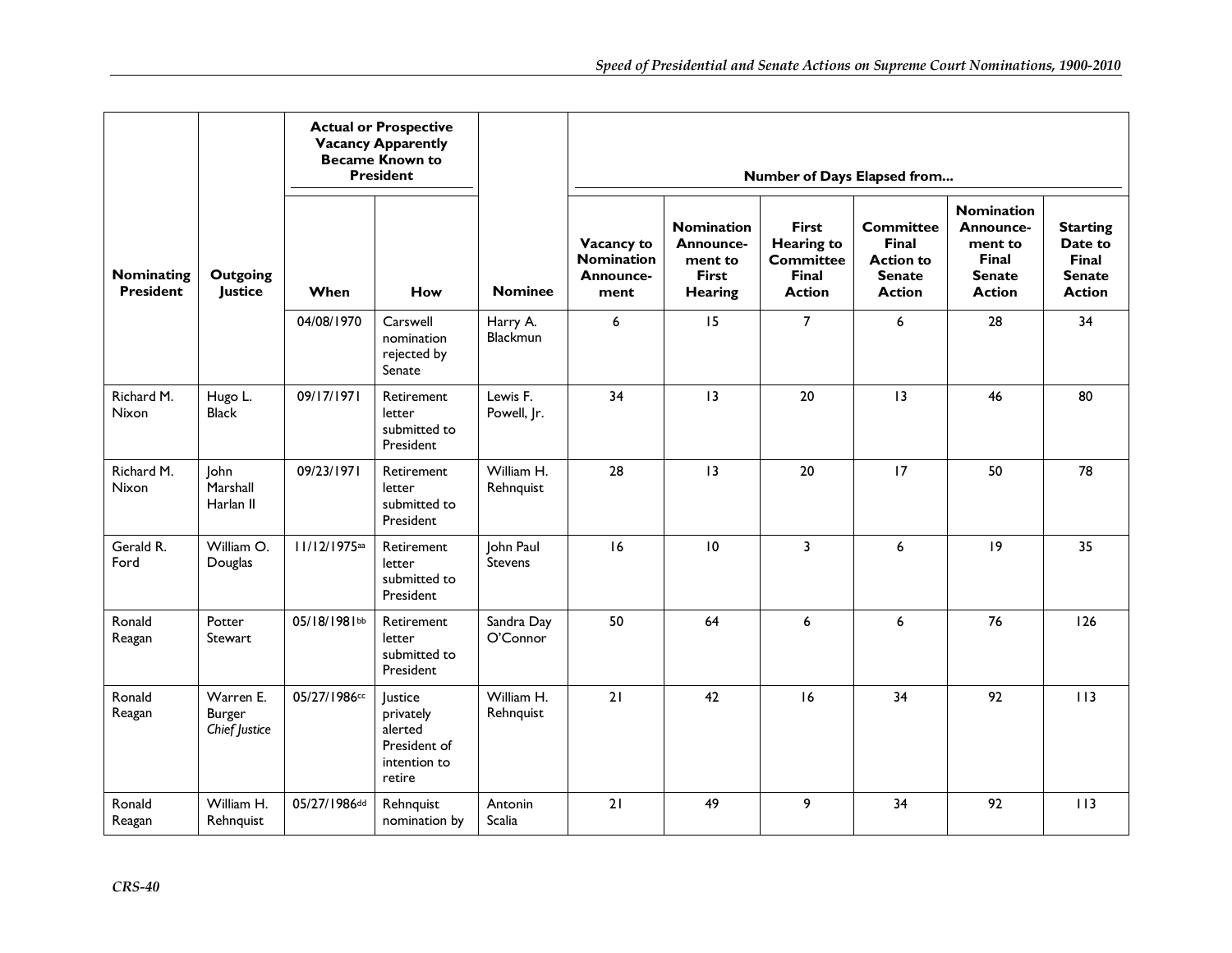|                                       |                                   | <b>Actual or Prospective</b><br><b>Vacancy Apparently</b><br><b>Became Known to</b><br><b>President</b> |                                                                   |                             | Number of Days Elapsed from                          |                                                                      |                                                                          |                                                                                 |                                                                                      |                                                                       |  |
|---------------------------------------|-----------------------------------|---------------------------------------------------------------------------------------------------------|-------------------------------------------------------------------|-----------------------------|------------------------------------------------------|----------------------------------------------------------------------|--------------------------------------------------------------------------|---------------------------------------------------------------------------------|--------------------------------------------------------------------------------------|-----------------------------------------------------------------------|--|
| <b>Nominating</b><br><b>President</b> | <b>Outgoing</b><br><b>Justice</b> | When                                                                                                    | How                                                               | <b>Nominee</b>              | Vacancy to<br><b>Nomination</b><br>Announce-<br>ment | <b>Nomination</b><br>Announce-<br>ment to<br><b>First</b><br>Hearing | First<br><b>Hearing to</b><br><b>Committee</b><br>Final<br><b>Action</b> | <b>Committee</b><br>Final<br><b>Action to</b><br><b>Senate</b><br><b>Action</b> | <b>Nomination</b><br>Announce-<br>ment to<br>Final<br><b>Senate</b><br><b>Action</b> | <b>Starting</b><br>Date to<br>Final<br><b>Senate</b><br><b>Action</b> |  |
|                                       |                                   |                                                                                                         | Reagan to be<br>Chief Justice                                     |                             |                                                      |                                                                      |                                                                          |                                                                                 |                                                                                      |                                                                       |  |
| Ronald<br>Reagan                      | Lewis F.<br>Powell, Jr.           | 06/26/1987ee                                                                                            | Press<br>conference<br>held by Powell<br>announcing<br>retirement | Robert H.<br><b>Bork</b>    | 5                                                    | 76                                                                   | 21                                                                       | 17                                                                              | 114                                                                                  | 119                                                                   |  |
|                                       |                                   | 10/23/1987                                                                                              | Bork<br>nomination<br>rejected by<br>Senate                       | Douglas H.<br>Ginsburg      | $6\phantom{1}$                                       |                                                                      |                                                                          | Ginsburg withdrew (11/07/1987)<br>before official nomination <sup>ff</sup>      |                                                                                      |                                                                       |  |
|                                       |                                   | 11/07/1987                                                                                              | Ginsburg<br>withdrawal                                            | Anthony M.<br>Kennedy       | $\overline{\mathbf{4}}$                              | 33                                                                   | 44                                                                       | $\overline{7}$                                                                  | 84                                                                                   | 88                                                                    |  |
| George H.<br>W. Bush                  | William J.<br><b>Brennan</b>      | 07/20/1990                                                                                              | Retirement<br>letter<br>submitted to<br>President                 | David H.<br>Souter          | $\mathbf{3}$                                         | 52                                                                   | 4                                                                        | 5                                                                               | 71                                                                                   | 74                                                                    |  |
| George H.<br>W. Bush                  | Thurgood<br>Marshall              | 06/27/1991                                                                                              | Retirement<br>letter<br>submitted to<br>President                 | Clarence<br>Thomas          | $\overline{4}$                                       | 71                                                                   | 17                                                                       | 8                                                                               | 106                                                                                  | 110                                                                   |  |
| William J.<br>Clinton                 | Byron R.<br>White                 | 03/19/1993露                                                                                             | Retirement<br>letter<br>submitted to<br>President                 | Ruth Bader<br>Ginsburg      | 87                                                   | 36                                                                   | 9                                                                        | 5 <sup>5</sup>                                                                  | 50                                                                                   | 137                                                                   |  |
| William J.<br>Clinton                 | Harry A.<br>Blackmun              | 01/01/1994hh                                                                                            | lustice<br>privately<br>alerted                                   | Stephen G.<br><b>Breyer</b> | 132                                                  | 60                                                                   | $\overline{7}$                                                           | 10                                                                              | 77                                                                                   | 209                                                                   |  |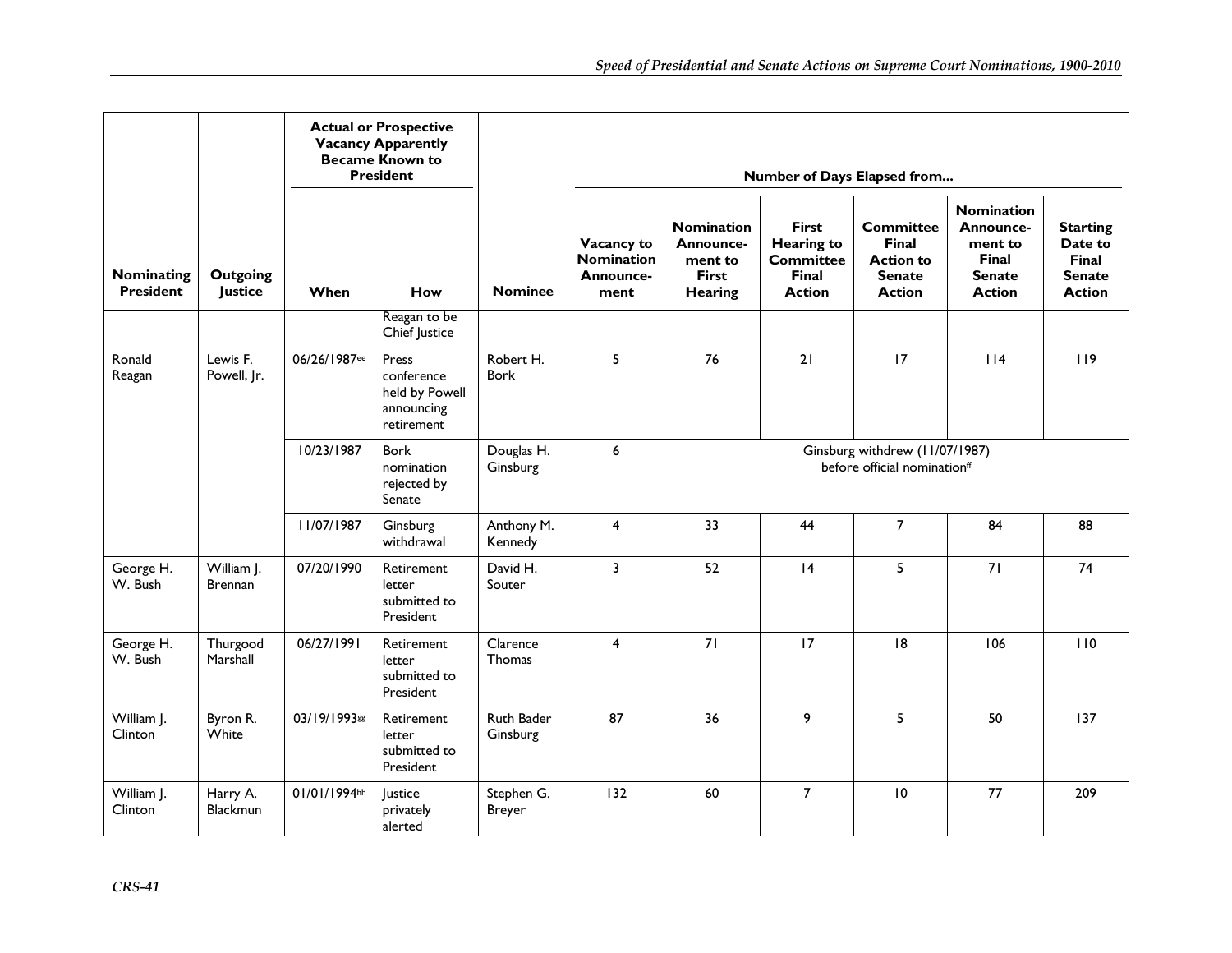|                                |                                   |            | <b>Actual or Prospective</b><br><b>Vacancy Apparently</b><br><b>Became Known to</b><br><b>President</b> |                         |                                                      | Number of Days Elapsed from                                                                                                                |                                                                          |                                                                                 |                                                                                      |                                                                       |
|--------------------------------|-----------------------------------|------------|---------------------------------------------------------------------------------------------------------|-------------------------|------------------------------------------------------|--------------------------------------------------------------------------------------------------------------------------------------------|--------------------------------------------------------------------------|---------------------------------------------------------------------------------|--------------------------------------------------------------------------------------|-----------------------------------------------------------------------|
| Nominating<br><b>President</b> | <b>Outgoing</b><br><b>Justice</b> | When       | How                                                                                                     | <b>Nominee</b>          | Vacancy to<br><b>Nomination</b><br>Announce-<br>ment | <b>Nomination</b><br>Announce-<br>ment to<br><b>First</b><br><b>Hearing</b>                                                                | <b>First</b><br>Hearing to<br><b>Committee</b><br>Final<br><b>Action</b> | <b>Committee</b><br>Final<br><b>Action to</b><br><b>Senate</b><br><b>Action</b> | <b>Nomination</b><br>Announce-<br>ment to<br>Final<br><b>Senate</b><br><b>Action</b> | <b>Starting</b><br>Date to<br>Final<br><b>Senate</b><br><b>Action</b> |
|                                |                                   |            | President                                                                                               |                         |                                                      |                                                                                                                                            |                                                                          |                                                                                 |                                                                                      |                                                                       |
| George W.<br>Bush              | Sandra Day<br>O'Connor            | 07/01/2005 | Retirement<br>letter<br>submitted to<br>President                                                       | John G.<br>Roberts      | 18                                                   | Nomination withdrawn by President (09/05/2005) before the first Judiciary<br>Committee hearing; re-nominated as Chief Justice (09/05/2005) |                                                                          |                                                                                 |                                                                                      |                                                                       |
|                                |                                   | 09/05/2005 | Announcement<br>of Roberts<br>nomination<br>withdrawal and<br>re-submission<br>by President             | Harriet<br>Miers        | 28                                                   | Miers withdrew as nominee (10/27/2005) before the start of Judiciary<br>Committee hearings                                                 |                                                                          |                                                                                 |                                                                                      |                                                                       |
|                                |                                   | 10/27/2005 | Announcement<br>of Miers<br>withdrawal                                                                  | Samuel A.<br>Alito, Jr. | $\overline{4}$                                       | 70                                                                                                                                         | 15                                                                       | $\overline{7}$                                                                  | 92                                                                                   | 96                                                                    |
| George W.<br><b>Bush</b>       | William H.<br>Rehnquist           | 09/03/2005 | Death of<br>outgoing<br>lustice                                                                         | John G.<br>Roberts      | $\overline{2}$                                       | $\overline{7}$                                                                                                                             | 10                                                                       | $\overline{7}$                                                                  | 24                                                                                   | 26                                                                    |
| <b>Barack</b><br>Obama         | David H.<br>Souter                | 05/01/2009 | Retirement<br>letter<br>submitted to<br>President                                                       | Sonia<br>Sotomayor      | 25                                                   | 48                                                                                                                                         | 15                                                                       | 9                                                                               | 72                                                                                   | 97                                                                    |
| <b>Barack</b><br>Obama         | John Paul<br><b>Stevens</b>       | 04/09/2010 | Retirement<br>letter<br>submitted to<br>President                                                       |                         |                                                      |                                                                                                                                            |                                                                          |                                                                                 |                                                                                      |                                                                       |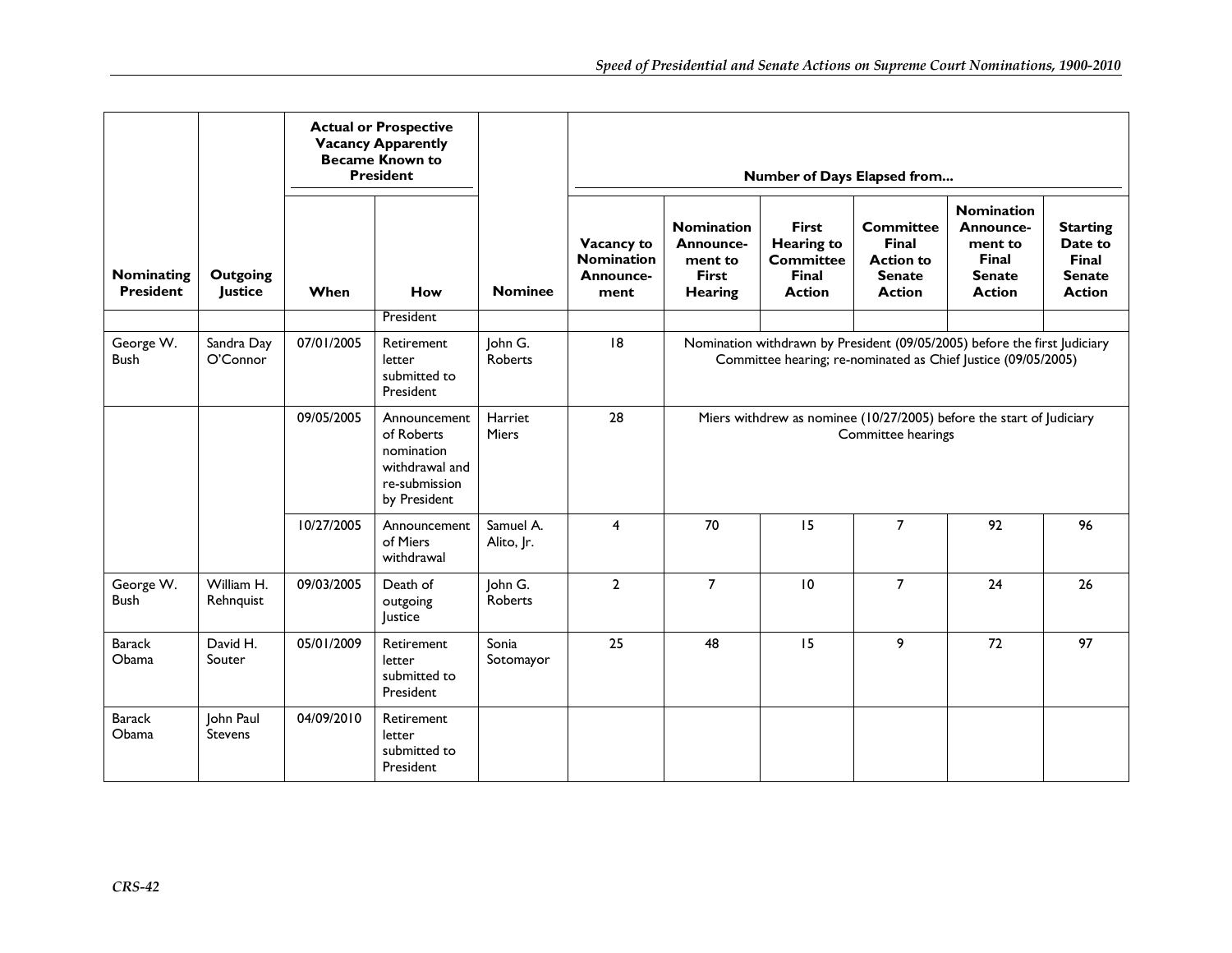Sources: Durations for major intervals in the nomination-and-confirmation process were computed by the CRS authors. As described in the text, this research relied on historical newspapers, official presidential papers, and CRS correspondence with Presidential Libraries. Ward's *Deciding to Leave* was especially useful in compiling data on the reasons why Justices left the bench. Additional source information appears in the table notes below.

- a. It is unclear when President Theodore Roosevelt learned of Justice Shiras's intention to retire. However, *Washington Post* coverage suggests that Shiras's forthcoming departure was well known in Washington by at least Aug. 20, 1902 ("Knox May Not Want It: Belief that He Would Decline Justice Shiras' Position," *Washington Post*, Aug. 20, 1902, p. 1).
- b. According to the *Washington Post*, Justice Brown notified the President, on Mar. 8, 1906, that he wished to retire ("To Leave the Bench: Justice Brown Will Retire in the Fall," *Washington Post*, Mar. 8, 1906, p. 3).
- c. It is unclear from the historical record whether the President learned of Justice Brown's desire to retire by letter, personal conversation, etc.
- d. Justice Moody did not actually depart the Court until Nov. 20, 1910 (Ward, *Deciding to Leave*, p. 5). However, "Illness of a serious nature has kept Justice Moody from his duties in the Supreme Court for almost a year. There have been occasional rumors of retirement, but Senator Lodge [on |une 15, 1910] presented the real harbinger of that action, in the form of a bill extending the statute relating to retirement from the Supreme Court to cover the case of Mr. Moody" ("Moody Will Retire," *Washington Post*, June 15, 1910, p. 1).
- e. On June 10, 1916, Justice Hughes resigned to pursue the 1916 Republican presidential nomination ("Hughes, With Words That Ring, Obeys Call to Lead Republicans," *Washington Post*, June 11, 1916, p. 1). Although historical media research does not indicate that President Wilson knew for certain that Justice Hughes would resign, media reports had hinted at a Hughes resignation throughout the spring of 1916.
- f. Day did not leave the Court until Nov. 13, 1922. However, the *Washington Post* reported that Day's consideration of retirement was mentioned at a White House briefing on Sept. 5, 1922 ("Justice Day May Leave the Bench," *Washington Post*, Sept. 6, 1922, p. 1).
- g. Although Justice Pitney's resignation was effective as of Dec. 31, 1922, the White House announced Pitney's forthcoming departure on Dec. 16, 1922 ("Resigns," *Chicago Daily Tribune*, Dec. 17, 1922, p. 17).
- h. Justice McKenna did not officially retire until Jan. 5, 1925. However, the media reported his imminent retirement on Dec. 25, 1924 ("M'Kenna to Retire Soon as a Justice of the Supreme Court," *Washington Post*, Dec. 25, 1924, p. 2). Duration calculations for final Senate action on Stone are based on the Feb. 5, 1925, confirmation date shown in **Table 1**, not the Jan. 26, 1925, recommittal.
- i. For an account of Justice Van Devanter privately alerting a reporter of his decision to retire on the morning of the announcement, see "News 'Beat' Aided by Van Devanter," *New York Times*, May 23, 1937, p. 40.
- j. Although Justice Cardozo had been ill and away from the bench since December 1937 (United Press, "Supreme Court Liberal Succumbs to Heart Ailment in N.Y.," *Washington Post*, July 10, 1938, p. M1), a definite need to nominate a new Justice did not occur until Cardozo's death on July 9, 1938.
- k. Justice Brandeis had been away from the bench for a month, recovering from a heart attack, prior to announcing his retirement (United Press, "Justice Brandeis, Dean of Supreme Court, Quits," *Los Angeles Times*, Feb. 14, 1939, p. 1). Nonetheless, his retirement was considered abrupt, suggesting that President Roosevelt had little advance notice to consider a successor.
- l. It is unclear from the historical record whether the President learned of Justice McReynolds's desire to retire by letter, personal conversation, etc.
- m. Although Chief Justice Hughes's retirement due to age and poor health had been "rumored some months" prior to submission of his formal retirement letter (Walter Trohan, "Hughes Retires From Court," *Chicago Daily Tribune*, June 3, 1941, p. 1), the definite need for a new nominee did not arise until Hughes announced his retirement.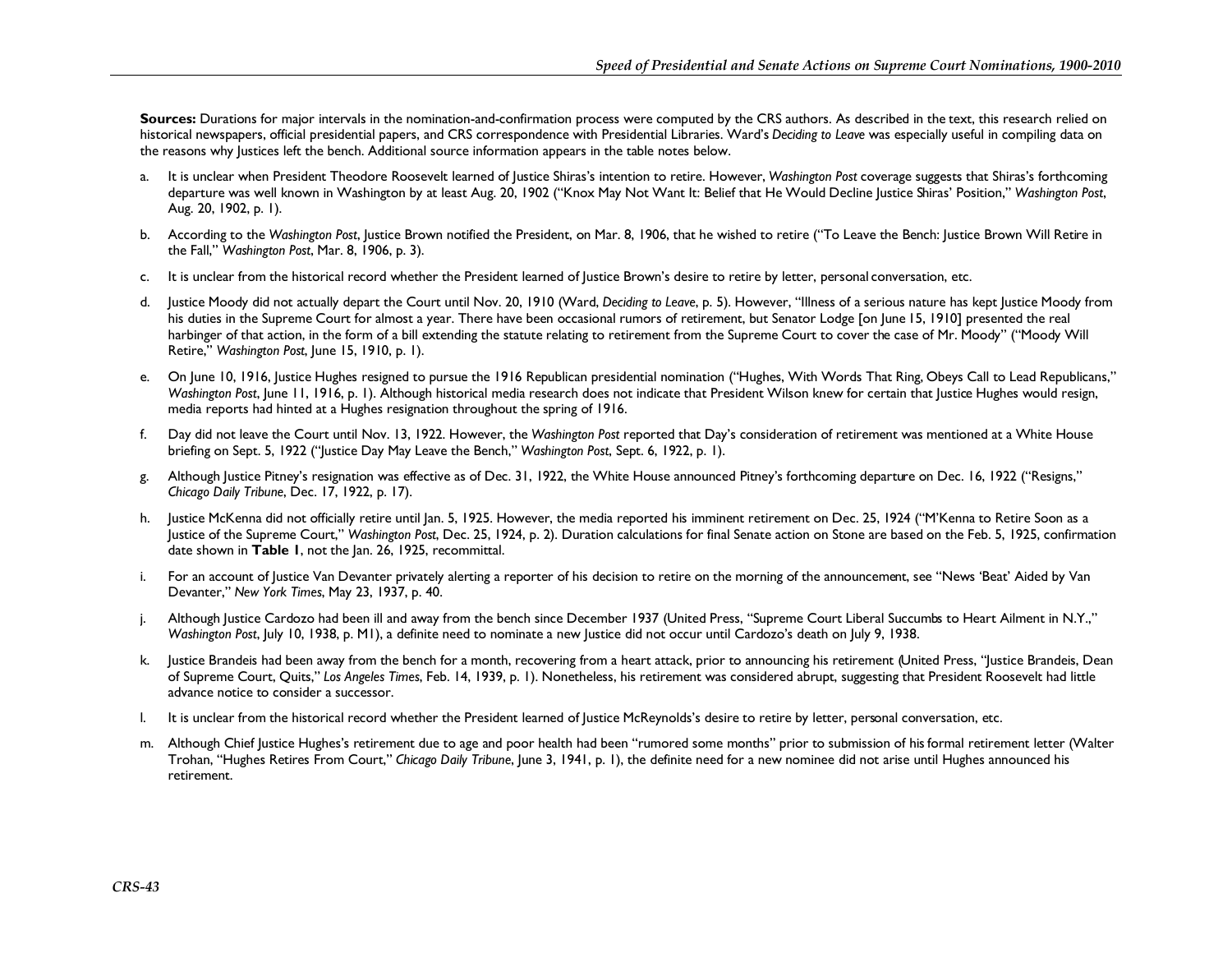- n. Justice Byrnes resigned at President Roosevelt's request on Oct. 3, 1942, becoming Director of Economic Stability. Roosevelt was, therefore, aware of an impending vacancy on the Court prior to the formal resignation, although the precise date is unclear. For a summary of Byrnes's transition from the Court to his new post, see Associated Press, "Byrnes Resigns From Bench in Letter to President," *New York Times*, Oct. 4, 1942, p. 45.
- o. Although President Truman did not announce Justice Roberts's intention to retire until July 5, 1945 (United Press, "Morganthau and Roberts Resign," *Los Angeles Times*, July 6, 1945, p. 1), Justice Roberts's retirement letter is dated June 30, 1945. Truman received the letter on that date "or soon thereafter" (e-mail communication between CRS Information Specialist Dana Ely and Truman Library Archivist Randy Sowell, Sept. 2, 2005).
- p. Congress was not in session when Chief Justice Vinson died on Sept. 8, 1953 (U.S. Congress, Joint Committee on Printing, *2003-2004 Official Congressional Directory: 108th Congress* (Washington: GPO), p. 519). President Eisenhower recess-appointed Earl Warren as Chief Justice on Oct. 2, 1953 and nominated him to the Court, on Jan. 11, 1954, after Congress reconvened for the second session of the 83rd Congress. Therefore, although the interval between the starting date (Sept. 8, 1953, as shown in **Table 1**) and announcement date (Jan. 11, 1954) is 125 days, and the entire interval from the starting date until final Senate action (Mar. 1, 1954) is 174 days, the President's actual decision-making timetable could also be classified as 24 days, or the interval between Vinson's death (Sept. 8, 1953) and Eisenhower's recess appointment of Chief Justice Warren (Oct. 2, 1953). Both intervals are used to calculate the median elapsed time from vacancy to nomination announcement. Nonetheless, the long intervals have a minimal impact on computing the median durations between stages in the process because the median is less sensitive than the mean to extremely high or low values.
- q. Congress was not in session when Justice Minton submitted his retirement letter to the President on Sept. 7, 1956 (U.S. Congress, Joint Committee on Printing, *2003- 2004 Official Congressional Directory: 108th Congress*,\ (Washington: GPO), p. 519). President Eisenhower recess-appointed William J. Brennan as Associate Justice on Oct. 15, 1956, and nominated him to the Court, on Jan. 14, 1957, after Congress convened for the first session of the 85<sup>th</sup> Congress. Therefore, although the interval between the starting date (Sept. 7, 1956, as shown in **Table 1**) and announcement date (Jan. 14, 1957) is 129 days, and the entire interval from the starting date until final Senate action (Mar. 19, 1957) is 193 days, the President's actual decision-making timetable could also be classified as 38 days, or the interval between Brennan's retirement announcement (Sept. 7, 1956) and Eisenhower's recess appointment of Justice Brennan (Oct. 15, 1956). Both intervals are used to calculate the median elapsed time from vacancy to nomination announcement. Nonetheless, the long intervals have a minimal impact on computing the median durations between stages in the process because median is less sensitive than the mean to extremely high or low values.
- r. Whether President Eisenhower first learned of Justice Reed's retirement through the press conference or a letter from Reed is unclear. Contemporary media coverage mentioned a press conference and a letter to Eisenhower (Edward T. Folliard, "Reed Is Retiring From High Court," *Washington Post*, Feb. 1, 1957, p. A1). However, political scientist Artemus Ward's account asserts that Reed announced his retirement through a press conference (Ward, *Deciding to Leave*, pp. 162-163). Regardless, both events occurred on Jan. 31, 1957. For the Jan. 31 correspondence between Reed and Eisenhower, see "Letter to Stanley Reed Regarding His Retirement From Active Service as An Associate Justice of the Supreme Court," U.S. National Archives and Records Administration, Office of the Federal Register, *Public Papers of the Presidents of the United States: Dwight D. Eisenhower, 1957* (Washington: GPO, 1958), pp. 109-110.
- s. Congress was not in session when Burton submitted his retirement letter to the President on Oct. 6, 1958 (U.S. Congress, Joint Committee on Printing,*2003-2004 Official Congressional Directory: 108th Congress* (Washington: GPO), p. 519). President Eisenhower recess-appointed Potter Stewart as Associate Justice on Oct. 14, 1958, and nominated him to the Court, on Jan. 17, 1959, after Congress convened for the first session of the 86<sup>th</sup> Congress. Therefore, although the interval between the starting date (Oct. 6, 1958, as shown in **Table 1**) and nomination date (Jan. 17, 1959) is 103 days, and the entire interval from the starting date until final Senate action (May 5, 1959) is 211 days, the President's actual decision-making timetable could also be classified as eight days, or the interval between Burton's retirement announcement (Oct. 6, 1958) and Eisenhower's recess appointment of Justice Stewart (Oct. 14, 1958). Both intervals are used to calculate the median elapsed time from vacancy to nomination announcement. Nonetheless, the long intervals have a minimal impact on computing the median durations between stages in the process because the median is less sensitive than the mean to extremely high or low values.
- t. This information is based on e-mail communication between CRS Information Specialist Dana Ely and Kennedy Library Reference Technician Sharon Kelly, Sept. 14, 2005.
- u. Aug. 28, 1962, is the only definitive date which can be established, based on available data, as the earliest point at which President Kennedy learned of Justice Frankfurter's intention to retire. However, President Kennedy's quick nomination of Goldberg, and Justice Frankfurter's poor health in the weeks leading up to his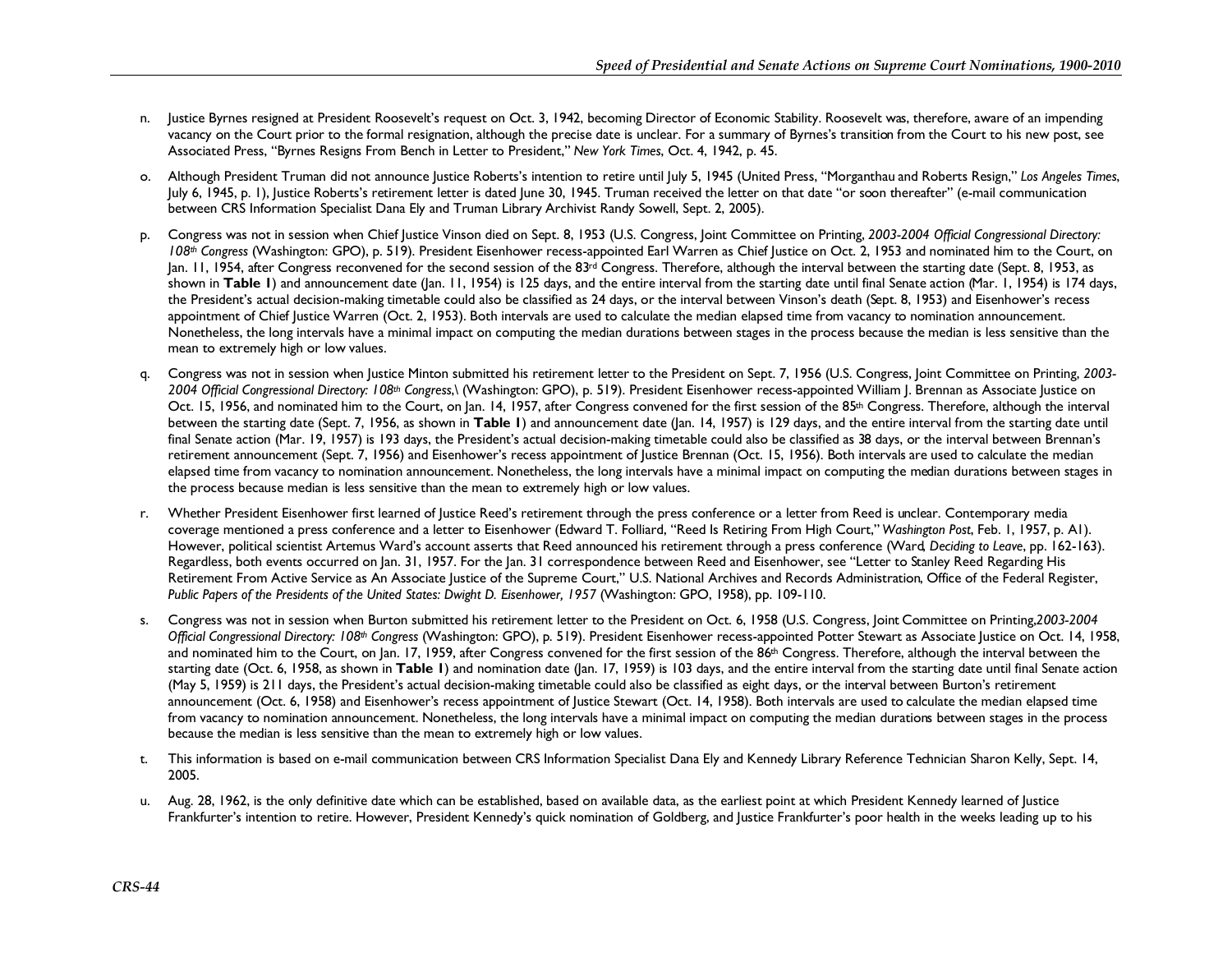retirement, suggest that President Kennedy was considering prospective nominees well before Frankfurter stepped down. Kennedy's letter to Justice Frankfurter accepting his retirement references a visit the President paid to Frankfurter to check on his health sometime during the summer of 1962 (U.S. National Archives and Records Administration, Office of the Federal Register, *Public Papers of the Presidents of the United States: John F. Kennedy, 1962*, (Washington: GPO, 1963), p. 656). According to Kennedy Library Reference Technician Sharon Kelly, Kennedy's office files suggest that correspondence between Frankfurter, Special Assistant for National Security Affairs McGeorge Bundy, and the President would have alerted Kennedy to Frankfurter's declining health around May 17, 1962 (e-mail communication between CRS Information Specialist Dana Ely and Kennedy Library Reference Technician Sharon Kelly, Sept. 14, 2005).

- v. President Lyndon B. Johnson unexpectedly nominated Justice Goldberg to be U.S. Ambassador to the United Nations following the death on July 14, 1965, of the previous ambassador, Adlai E. Stevenson. See Carroll Kilpatrick, "Goldberg is Named to Stevenson Post," *Washington Post*, July 21, 1965, p. A1.
- w. Despite the fact that Justice Clark announced his forthcoming retirement on Feb. 28, 1967, historical evidence suggests that Johnson might have prompted Clark's retirement as early as Jan. 1967, when the President prepared to nominated Justice Clark's son, Ramsey, to be Attorney General. "On January 25, 1967, Johnson told Ramsey that he could only be named the permanent attorney general if his father stepped down from the Court" (Ward, *Deciding to Leave*, p. 170).
- x. Although President Johnson did not announce Chief Justice Warren's retirement until June 26, he received Warren's retirement letter on June 13, 1968 (U.S. National Archives and Records Administration, Office of the Federal Register, *Public Papers of the Presidents of the United States: Lyndon B. Johnson, 1968-69*, vol. 1 (Washington: GPO, 1966), p. 746).
- y. Although a specific opportunity to name a new Associate Justice did not arise until the Fortas Chief Justice nomination on June 26, 1968, it was reported that "[s]ome Texans at the Capitol are sure that Mr. Johnson has planned for the last four years to name Thornberry to the Supreme Court before he [Johnson] left office," (Richard L. Lyons, "Homer Thornberry: 'Constructive Liberal,' Close LBJ friend," *Washington Post,* June 27, 1969, p. 1).
- z. Jan. 20, 1969 (the date of Richard M. Nixon's inauguration), is used as the starting date for the vacancy because it marks the beginning of President Nixon's official decision-making powers. After the Abe Fortas Chief Justice nomination failed, President Johnson announced on Oct. 2, 1968, that he would not name another nominee (U.S. National Archives and Records Administration, Office of the Federal Register, *Public Papers of the Presidents of the United States: Lyndon B. Johnson, 1968-69*, vol. 2 (Washington: GPO, 1966), p. 509). Eight days later, Johnson elaborated on his decision. The President wrote that although he would have made another nomination in "ordinary times," the situation was extraordinary and that, "Under the circumstances, the foundations of government would be better served by the present Chief Justice [Earl Warren] remaining [in office] until emotionalism subsides, reason and fairness prevail (U.S. National Archives and Records Administration, Office of the Federal Register, *Public Papers of the Presidents of the United States: Lyndon B. Johnson, 1968-69*, vol. 2 (Washington: GPO, 1970), p. 1024). On Dec. 3, 1968, Chief Justice Warren informed President-elect Richard M. Nixon that he was willing to continue serving until a successor was confirmed ("Statement by the Chief Justice," Dec. 4, 1968, Earl Warren Papers, Manuscript Division, Library of Congress, Washington, DC). In a May 1969, conversation with reporters, President Nixon offered an unusually detailed discussion of his decision-making process surrounding the Burger nomination. Nixon reported that he thought "it would not be a proper mark of respect for the Court and for the Chief Justice to have a nomination go down, say, in February or March, and then have possibly the Senate hearings and the like at a time that the Court was sitting," and that his target date for a nomination decision was between May 1 and June 1, 1968 (U.S. National Archives and Records Administration, Office of the Federal Register, *Public Papers of the Presidents of the United States: Richard Nixon, 1970*, (Washington: GPO, 1971), p. 390).
- aa. Chief Justice Warren Burger reportedly "hint[ed] at a possible vacancy" on the Court in a letter to President Gerald Ford on Nov. 10, 1975, and offered "factors for [the President] to consider when appointing a new justice" (e-mail communication between CRS Information Specialist Dana Ely and Ford Library Archivist Technician Joshua Cochran, Sept. 12, 2005). Justice Douglas's health had been in question since Dec. 31, 1974, when he suffered a stroke (John P. MacKenzie, "Douglas Retires From Court," *Washington Post*, Nov. 13, 1975, p. A1). However, President Ford would have had relatively little time to consider a replacement Justice since he did not assume the presidency until Aug. 9, 1975, and a vacancy did not officially arise until Justice Douglas's Nov. 12, 1975 retirement letter.
- bb. Although Justice Stewart's decision to retire was not made public until June 18, 1981, Stewart delivered a letter, stating his desire to retire, to President Ronald Reagan on May 18, 1981 (U.S. National Archives and Records Administration, Office of the Federal Register, *Public Papers of the Presidents of the United States: Ronald Reagan, 1981* (Washington: GPO, 1982), p. 539).
- cc. Although Chief Justice Burger officially notified President Reagan of his desire to retire, by letter on June 17, 1986, Burger privately informed Reagan of his plans on May 27, 1986 ("Remarks on the Resignation of Supreme Court Chief Justice Warren E. Burger and the Nominations of William H. Rehnquist To Be Chief Justice and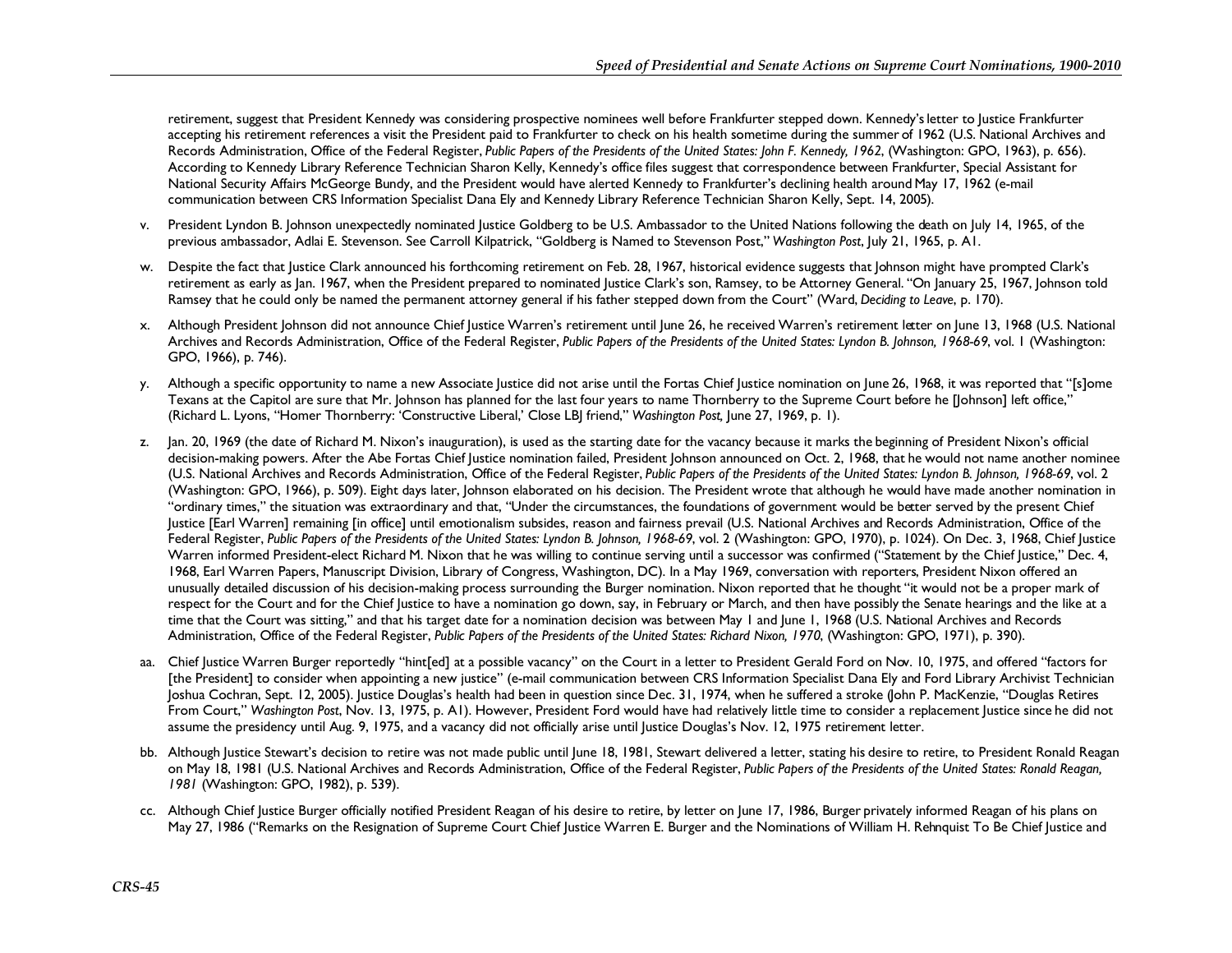Antonin Scalia To Be an Associate Justice," U.S. National Archives and Records Administration, Office of the Federal Register, *Public Papers of the Presidents of the United States: Ronald Reagan, 1986,* vol. 2 (Washington: GPO, 1989), p. 781).

- dd. The May 27, 1986, date is used because Chief Justice Burger's intention to retire (known to President Reagan on May 27) alerted the President of the forthcoming opportunity to elevate Rehnquist from Associate Justice to Chief Justice, and in turn, of the opportunity to nominate someone to succeed Rehnquist as an Associate Justice.
- ee. President Reagan reportedly "had no advance warning of the resignation" (Al Kamen, "Nixon-Appointed Democrat Cites Age, Health," *Washington Post*, June 27, 1987, p. A1).
- ff. Judge Ginsburg withdrew his name from consideration before being officially nominated, but after President Reagan had announced his intention to nominate Ginsburg. Among other controversies surrounding the nomination, Ginsburg admitted shortly before withdrawing that he "had smoked marijuana while a Harvard law professor" (Lou Cannon and Ruth Markus, "Judge Kennedy Likely Choice," *Washington Post*, Nov. 9, 1987, p. A6).
- gg. On the details of transferring Justice White's retirement letter to the President beginning on Mar. 18, 1993, see Dennis J. Hutchinson, *The Man Who Was Once Whizzer White: A Portrait of Justice Byron R. White* (New York: Free Press , 1998, p. 437) and Ward, *Deciding to Leave,* p. 183, n. 183. One of Justice White's former law clerks, by then working in the White House, delivered the letter on the Mar. 19, 1993.
- hh. Jan. I, 1994, is an estimation, since Justice Blackmun reportedly "told President Bill Clinton at Renaissance Weekend over the New Year's holiday in Hilton Head, S.C., that this would be his last term (Tony Mauro, "How Blackmun Hid Retirement Plans," *New Jersey Law Journal,* Apr. 25, 1994, p. 18. ). Clinton publicly announced Blackmun's retirement on April 6, 1994. (U.S. National Archives and Records Administration, Office of the Federal Register, *Public Papers of the Presidents of the United States: William J. Clinton, 1994,* vol. 1 (Washington: GPO), 1995, p. 597).

|                       | Median Number of Days Elapsed from  a                                                                                         |                                                                     |                                                                    |                                                                          |                                                                           |                                                                                                                           |  |  |  |  |  |  |  |
|-----------------------|-------------------------------------------------------------------------------------------------------------------------------|---------------------------------------------------------------------|--------------------------------------------------------------------|--------------------------------------------------------------------------|---------------------------------------------------------------------------|---------------------------------------------------------------------------------------------------------------------------|--|--|--|--|--|--|--|
| Time<br><b>Period</b> | <b>President Apparently</b><br><b>Learned of Actual or</b><br><b>Prospective Vacancy to</b><br><b>Nomination Announcement</b> | <b>Nomination</b><br><b>Announcement to</b><br><b>First Hearing</b> | <b>First Hearing to</b><br><b>Committee</b><br><b>Final Action</b> | <b>Committee Final</b><br><b>Action to Final</b><br><b>Senate Action</b> | <b>Nomination</b><br><b>Announcement to</b><br><b>Final Senate Action</b> | <b>President Apparently</b><br><b>Learned of Actual or</b><br><b>Prospective Vacancy to</b><br><b>Final Senate Action</b> |  |  |  |  |  |  |  |
| 1900-<br>1980         | 34                                                                                                                            | 12.5                                                                | 6                                                                  |                                                                          | 17                                                                        | 59                                                                                                                        |  |  |  |  |  |  |  |
| 1981-<br>2009         | 18                                                                                                                            | 50.5                                                                | 14.5                                                               | 8                                                                        | 80.5                                                                      | 111.5                                                                                                                     |  |  |  |  |  |  |  |
| 1900-<br>2009         | 28                                                                                                                            | 15                                                                  | 9                                                                  |                                                                          | 23                                                                        | 78                                                                                                                        |  |  |  |  |  |  |  |

#### **Table 3. Median Duration in Days Between Major Events in the Supreme Court Nomination-and-Confirmation Process, 1900-2009**

Sources: Durations for major intervals in the nomination-and-confirmation process were computed by the CRS authors. As described in the text, this research relied on historical newspapers, official presidential papers, and CRS correspondence with Presidential Libraries. Artemus Ward's, Deciding to Leave: The Politics of Retirement from the *United States Supreme Court* (Albany: State University of New York Press, 2003) was especially useful in compiling data on the reasons why Justices left the bench.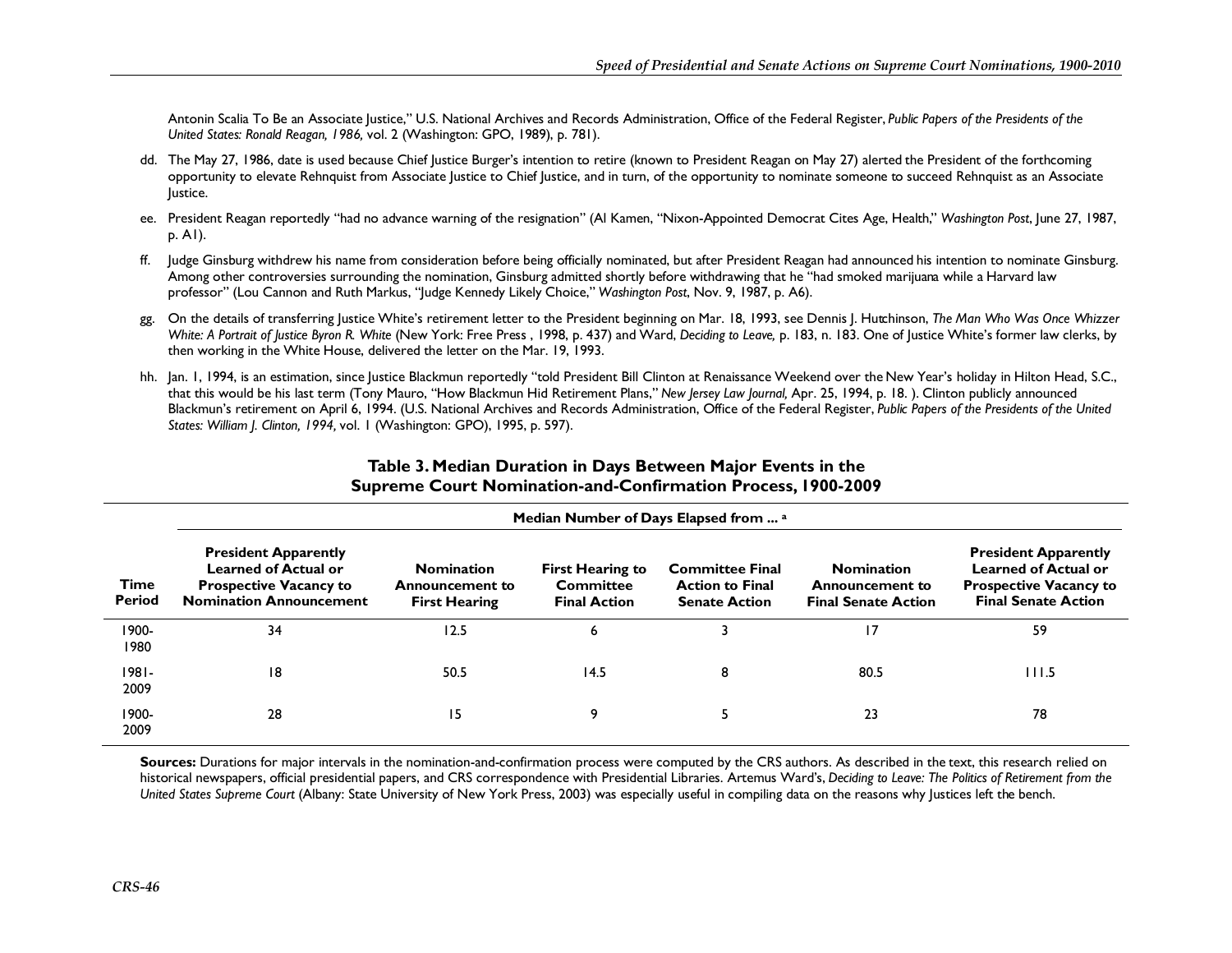**Note:** For a listing of all Supreme Court nominations made during the 1900-2009 period and, for each nomination, the dates of the "major events" accounted for in the columns in **Table 3**, see the preceding **Table 1**. For a listing, for each nomination, of the duration in days between major events in the Supreme Court nomination-andconfirmation process, see **Table 2**.

a. In Table 3, the median amount of time from vacancy to final Senate action within each time period does not necessarily equal the sum of the medians for each stage in the nomination-and-confirmation process. Likewise, the median length of time for all Senate actions (i.e., from nomination announcement to final Senate action) within each time period does not equal the sum of the medians for each stage. The median identifies the mid-point for individual sets of observations. Because each stage of the process can have a different number of observations, and because the data are also not a "normal" (i.e., "bell-shaped") distribution, the sum of the medians for individual stages generally is not equal to the median for the entire period. For more information, see chapter 4 in Ya-lun Chou, *Statistical Analysis for Business and Economics* (New York: Elsevier, 1989).